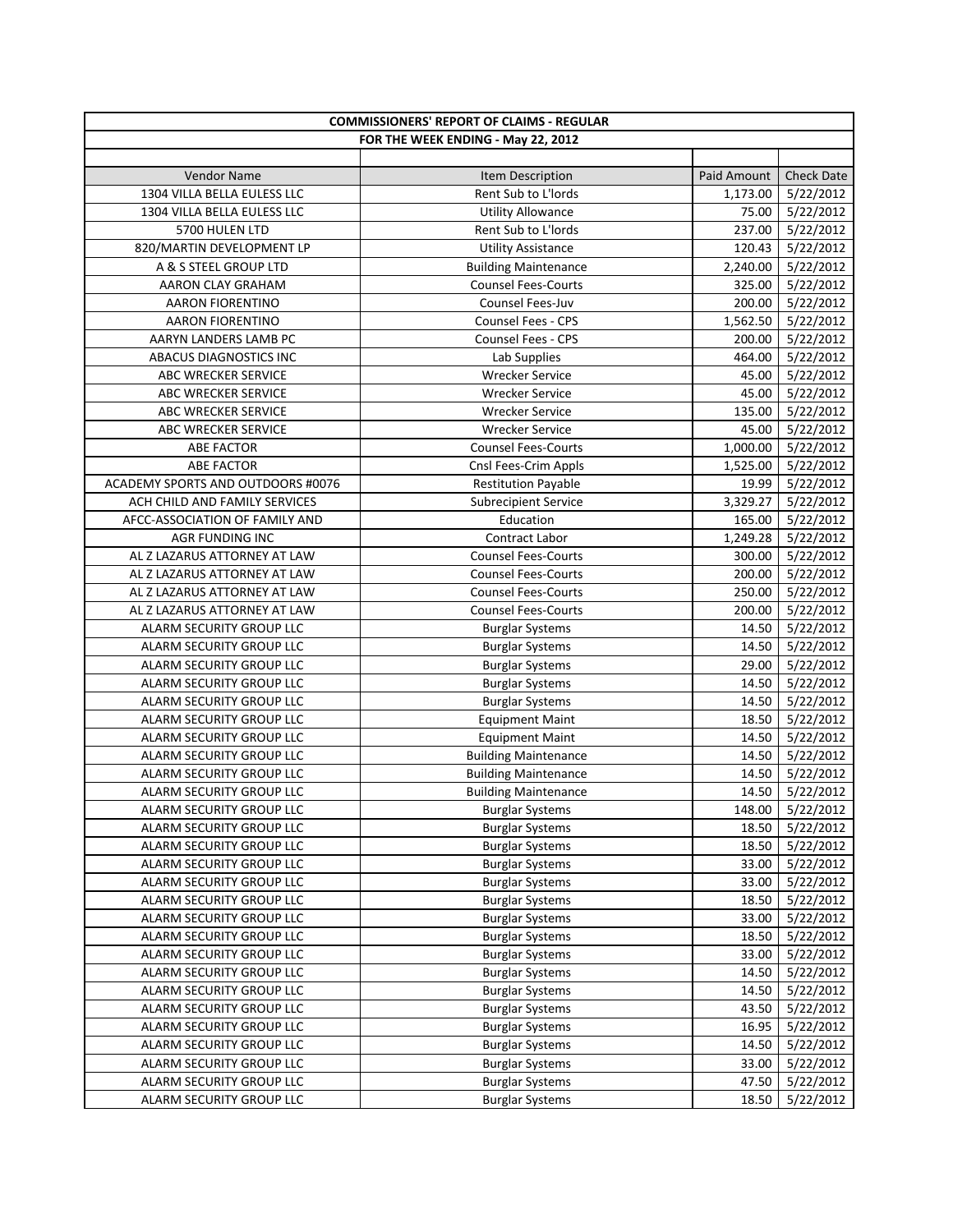| ALARM SECURITY GROUP LLC            | <b>Burglar Systems</b>      | 37.00    | 5/22/2012          |
|-------------------------------------|-----------------------------|----------|--------------------|
| ALARM SECURITY GROUP LLC            | <b>Building Maintenance</b> | 33.00    | 5/22/2012          |
| ALARM SECURITY GROUP LLC            | <b>Building Maintenance</b> | 14.50    | 5/22/2012          |
| ALARM SECURITY GROUP LLC            | <b>Burglar Systems</b>      | 18.50    | 5/22/2012          |
| ALARM SECURITY GROUP LLC            | <b>Burglar Systems</b>      | 33.00    | 5/22/2012          |
| ALARM SECURITY GROUP LLC            | <b>Building Maintenance</b> | 217.50   | 5/22/2012          |
| ALARM SECURITY GROUP LLC            | <b>Burglar Systems</b>      | 43.50    | 5/22/2012          |
| ALBERT OLIVAREZ SANCHEZ             | <b>Equipment Maint</b>      | 205.00   | 5/22/2012          |
| ALBERTSONS #4277                    | Food/Hygiene Assist         | 60.00    | 5/22/2012          |
| ALENA ANDERSON                      | <b>Hith Dept Immu Fees</b>  | 25.00    | 5/22/2012          |
| ALI OLIVER HASSIBI                  | <b>Counsel Fees-Courts</b>  | 150.00   | 5/22/2012          |
| ALI OLIVER HASSIBI                  | <b>Counsel Fees-Courts</b>  | 550.00   | 5/22/2012          |
| ALI OLIVER HASSIBI                  | <b>Counsel Fees-Courts</b>  | 150.00   | 5/22/2012          |
| ALI OLIVER HASSIBI                  | <b>Counsel Fees-Courts</b>  | 200.00   | 5/22/2012          |
| ALI OLIVER HASSIBI                  | <b>Counsel Fees-Courts</b>  | 237.50   | 5/22/2012          |
| ALI OLIVER HASSIBI                  | <b>Counsel Fees-Courts</b>  | 700.00   | 5/22/2012          |
| Alicia B Boyd Collins               | Prepaid - Travel            | (183.76) | 5/22/2012          |
| Alicia B Boyd Collins               | Travel                      | 214.76   | 5/22/2012          |
| ALL CITIES SERVICE                  | <b>Building Maintenance</b> | 167.90   | 5/22/2012          |
| <b>ALL CITIES SERVICE</b>           | Kitchen Maintenance         | 398.00   | 5/22/2012          |
| <b>ALLEN &amp; WEAVER PC</b>        | Counsel Fees - CPS          | 100.00   | 5/22/2012          |
| <b>ALLIED COURT REPORTERS</b>       | <b>Professional Service</b> | 701.68   | 5/22/2012          |
| <b>ALLISON FORD</b>                 | Clothing                    | 100.00   | 5/22/2012          |
| ALMECK WEST LLC                     | <b>Rental Assistance</b>    | 650.00   | 5/22/2012          |
| ALTERNATOR SERVICE INC              | Parts and Supplies          | 192.00   | 5/22/2012          |
| AMBIT ENERGY LLC                    | <b>Utility Assistance</b>   | 883.14   | 5/22/2012          |
| AMBIT TEXAS LLC                     | <b>Utility Assistance</b>   | 56.00    | 5/22/2012          |
| AMERICAN HYDRAULICS                 | <b>Equipment Maint</b>      | 1,825.00 | 5/22/2012          |
| AMY WILLETT AKANNI                  | Rent Sub to L'Iords         | 742.00   | 5/22/2012          |
| <b>ANGELICA TAYLOR</b>              | Reporter's Records          | 1,048.00 | 5/22/2012          |
| Anita K Kurian                      | Education                   | 138.00   | 5/22/2012          |
| <b>ANITA NICHOLS</b>                | Clothing                    | 100.00   | 5/22/2012          |
| <b>ANN LAWLER</b>                   | <b>Counsel Fees-Courts</b>  | 630.00   | 5/22/2012          |
| <b>ANN SHAFFER</b>                  | Education                   | 125.00   | 5/22/2012          |
| Annie L Erazo-Olivieri              | Prepaid - Travel            | (183.76) | 5/22/2012          |
| Annie L Erazo-Olivieri              | Travel                      | 213.76   | 5/22/2012          |
| <b>ANTHONY GREEN</b>                | Counsel Fees - CPS          | 200.00   | 5/22/2012          |
| ANTIOCH MISSIONARY BAPTIST CHURCH   | Space Lease Rental          | 150.00   | 5/22/2012          |
| APAC TEXAS INC                      | Asphalt-Rock/Hot Mix        |          | 2,708.42 5/22/2012 |
| APPLIED ENERGY COMPANY LLC          | Parts and Supplies          | 61.24    | 5/22/2012          |
| APPLIED OPERATIONS SECURITY         | <b>Security Contract</b>    | 2,024.40 | 5/22/2012          |
| APPRAISAL & COLLECTION TECHNOLOGIES | <b>Computer Supplies</b>    | 998.00   | 5/22/2012          |
| ARAMARK UNIFORM SERVICES INC        | <b>Graphics Inventory</b>   | 6.00     | 5/22/2012          |
| ARAMARK UNIFORM SERVICES INC        | <b>Custodian Services</b>   | 10.00    | 5/22/2012          |
| ARAMARK UNIFORM SERVICES INC        | <b>Custodian Services</b>   | 21.25    | 5/22/2012          |
| ARAMARK UNIFORM SERVICES INC        | <b>Custodian Services</b>   | 53.50    | 5/22/2012          |
| ARAMARK UNIFORM SERVICES INC        | <b>Custodian Services</b>   | 44.00    | 5/22/2012          |
| ARAMARK UNIFORM SERVICES INC        | <b>Custodian Services</b>   | 13.95    | 5/22/2012          |
| ARAMARK UNIFORM SERVICES INC        | <b>Custodian Services</b>   | 9.80     | 5/22/2012          |
| ARAMARK UNIFORM SERVICES INC        | <b>Custodian Services</b>   | 33.84    | 5/22/2012          |
| ARAMARK UNIFORM SERVICES INC        | <b>Custodian Services</b>   | 15.43    | 5/22/2012          |
| ARAMARK UNIFORM SERVICES INC        | <b>Custodian Services</b>   | 16.65    | 5/22/2012          |
| ARAMARK UNIFORM SERVICES INC        | <b>Custodian Services</b>   | 73.00    | 5/22/2012          |
| ARAMARK UNIFORM SERVICES INC        | <b>Custodian Services</b>   | 42.00    | 5/22/2012          |
| ARAMARK UNIFORM SERVICES INC        | <b>Equipment Rentals</b>    | 153.80   | 5/22/2012          |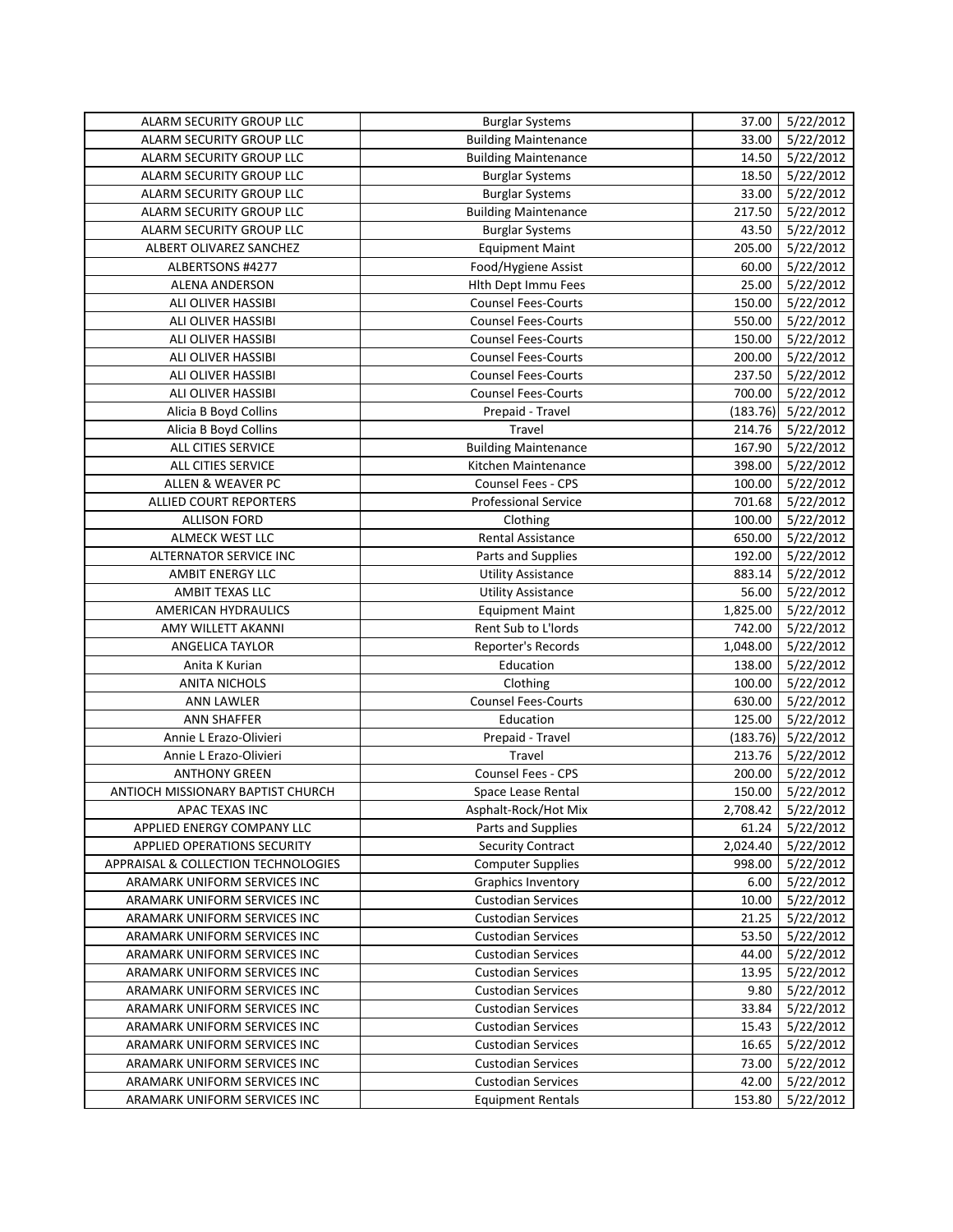| ARAMARK UNIFORM SERVICES INC       | <b>Building Maintenance</b> | 20.75     | 5/22/2012        |
|------------------------------------|-----------------------------|-----------|------------------|
| ARAMARK UNIFORM SERVICES INC       | <b>Building Maintenance</b> | 20.95     | 5/22/2012        |
| ARAMARK UNIFORM SERVICES INC       | <b>Custodian Services</b>   | 2.75      | 5/22/2012        |
| ARAMARK UNIFORM SERVICES INC       | <b>Laundry Services</b>     | 5.50      | 5/22/2012        |
| ARC/ AUSTIN RIBBON & COMPUTER      | Supplies                    | 121.67    | 5/22/2012        |
| ARC/ AUSTIN RIBBON & COMPUTER      | Capital Outlay-Low V        | 1,378.65  | 5/22/2012        |
| ARC/ AUSTIN RIBBON & COMPUTER      | Capital Outlay-Low V        | 3,030.75  | 5/22/2012        |
| ARC/ AUSTIN RIBBON & COMPUTER      | Capital Outlay-Low V        | 169.99    | 5/22/2012        |
| ARC/ AUSTIN RIBBON & COMPUTER      | Non-Track Equipment         | 23.78     | 5/22/2012        |
| ARC/ AUSTIN RIBBON & COMPUTER      | Capital Outlay-Low V        | 72,738.00 | 5/22/2012        |
| ARCHIVE SUPPLIES INC               | <b>Supplies</b>             | 204.26    | 5/22/2012        |
| <b>ARIZPE PROPERTIES</b>           | Rent Sub to L'Iords         | 301.00    | 5/22/2012        |
| <b>ARLINGTON CAMERA</b>            | <b>Photo Processing</b>     | 176.72    | 5/22/2012        |
| ARLINGTON I.S.D.                   | Space Lease Rental          | 2,000.00  | 5/22/2012        |
| ARLINGTON POLICE DEPT.             | <b>Drug Seizures</b>        | 267.00    | 5/22/2012        |
| ARLINGTON POLICE DEPT.             | <b>Drug Seizures</b>        | 731.50    | 5/22/2012        |
| ARLINGTON POLICE DEPT.             | <b>Drug Seizures</b>        | 2,560.40  | 5/22/2012        |
| ARLINGTON POLICE DEPT.             | Drug Seizure Int            | 0.48      | 5/22/2012        |
| ARLINGTON POLICE DEPT.             | Drug Seizure Int            | 1.19      | 5/22/2012        |
| ARLINGTON POLICE DEPT.             | Drug Seizure Int            | 7.62      | 5/22/2012        |
| ARROW BOLT & SUPPLY CO             | Parts and Supplies          | 394.32    | 5/22/2012        |
| ARROW BOLT & SUPPLY CO             | Parts and Supplies          | 262.65    | 5/22/2012        |
| ARROW MAGNOLIA CO                  | <b>Building Maintenance</b> | 520.26    | 5/22/2012        |
| ARROW MAGNOLIA CO                  | <b>Building Maintenance</b> | 257.86    | 5/22/2012        |
| ARROWHEAD SCIENTIFIC INC           | Lab Supplies                | 970.00    | 5/22/2012        |
| ARROWHEAD SCIENTIFIC INC           | Lab Supplies                | 54.75     | 5/22/2012        |
| <b>ASCENSION SERVICE</b>           | <b>County Burials</b>       | 700.00    | 5/22/2012        |
| ASSOCIATED TIME INSTRUMENTS CO INC | <b>Supplies</b>             | 5.70      | 5/22/2012        |
| ASSOCIATED TIME INSTRUMENTS CO INC | Supplies                    | 114.00    | 5/22/2012        |
| ASSOCIATED TIME INSTRUMENTS CO INC | <b>Equipment Maint</b>      | 177.00    | 5/22/2012        |
| <b>AT&amp;T MOBILITY</b>           | <b>Wireless Data Access</b> | 400.70    | 5/22/2012        |
| <b>AT&amp;T MOBILITY</b>           | <b>Wireless Data Access</b> | 2,769.66  | 5/22/2012        |
| <b>AT&amp;T MOBILITY</b>           | <b>Wireless Data Access</b> | 266.33    | 5/22/2012        |
| <b>AT&amp;T MOBILITY</b>           | <b>Wireless Data Access</b> | 266.93    | 5/22/2012        |
| <b>AT&amp;T MOBILITY</b>           | <b>Wireless Data Access</b> | 266.93    | 5/22/2012        |
| <b>AT&amp;T MOBILITY</b>           | <b>Wireless Data Access</b> | 190.15    | 5/22/2012        |
| <b>AT&amp;T MOBILITY</b>           | <b>Wireless Data Access</b> | 191.75    | 5/22/2012        |
| <b>AT&amp;T MOBILITY</b>           | <b>Wireless Data Access</b> | 228.54    | 5/22/2012        |
| <b>AT&amp;T MOBILITY</b>           | <b>Wireless Data Access</b> |           | 343.11 5/22/2012 |
| AT&T MOBILITY                      | Wireless Data Access        | 229.34    | 5/22/2012        |
| <b>AT&amp;T MOBILITY</b>           | <b>Wireless Data Access</b> | 158.96    | 5/22/2012        |
| AT&T MOBILITY                      | Pager / Blackberry          | 29.60     | 5/22/2012        |
| <b>ATMOS ENERGY CORP</b>           | Gas                         | 40.67     | 5/22/2012        |
| <b>ATMOS ENERGY CORP</b>           | Gas                         | 30.92     | 5/22/2012        |
| <b>ATMOS ENERGY CORP</b>           | Gas                         | 18.95     | 5/22/2012        |
| ATMOS ENERGY CORP                  | Gas                         | 134.04    | 5/22/2012        |
| ATMOS ENERGY CORP                  | Gas                         | 37.98     | 5/22/2012        |
| ATMOS ENERGY CORP                  | Gas                         | 37.52     | 5/22/2012        |
| ATMOS ENERGY CORP                  | Gas                         | 18.95     | 5/22/2012        |
| ATMOS ENERGY CORP                  | Gas                         | 18.04     | 5/22/2012        |
| <b>ATMOS ENERGY CORP</b>           | Gas                         | 89.48     | 5/22/2012        |
| <b>ATMOS ENERGY CORP</b>           | Gas                         | 31.21     | 5/22/2012        |
| ATMOS ENERGY CORP                  | Gas                         | 523.39    | 5/22/2012        |
| ATMOS ENERGY CORP                  | Gas                         | 374.56    | 5/22/2012        |
| <b>ATMOS ENERGY CORP</b>           | Gas                         | 1,561.54  | 5/22/2012        |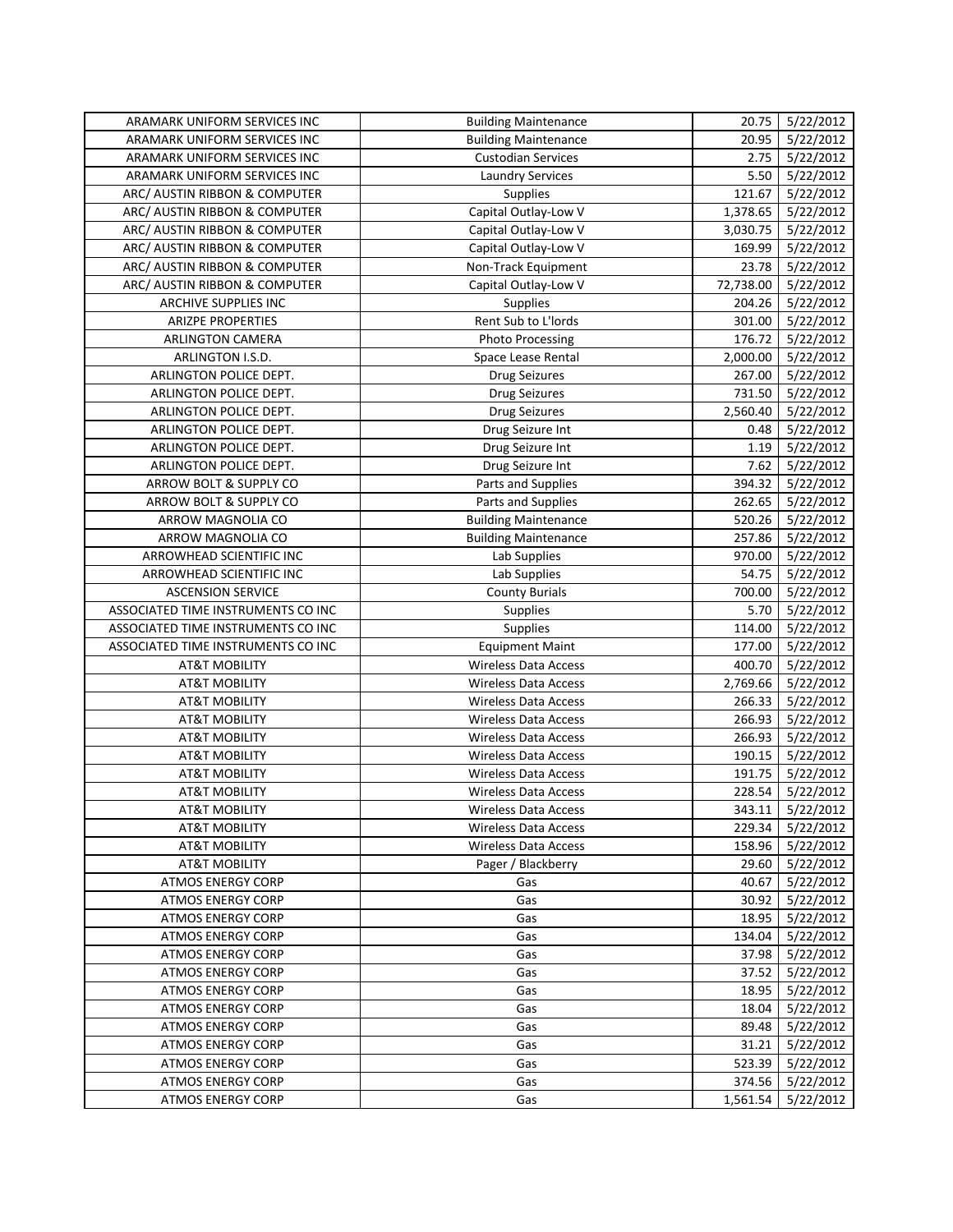| <b>ATMOS ENERGY CORP</b>                     | Gas                                              | 11,388.40 | 5/22/2012          |
|----------------------------------------------|--------------------------------------------------|-----------|--------------------|
| <b>ATMOS ENERGY CORP</b>                     | Gas                                              | 23.95     | 5/22/2012          |
| <b>ATMOS ENERGY CORP</b>                     | Gas                                              | 31.46     | 5/22/2012          |
| <b>ATMOS ENERGY CORP</b>                     | Gas                                              | 36.96     | 5/22/2012          |
| <b>ATMOS ENERGY CORP</b>                     | Gas                                              | 117.32    | 5/22/2012          |
| <b>ATMOS ENERGY CORP</b>                     | Gas                                              | 24.99     | 5/22/2012          |
| <b>ATMOS ENERGY CORP</b>                     | <b>Utility Assistance</b>                        | 620.31    | 5/22/2012          |
| <b>AUDIMATION SERVICES INC</b>               | Software Maintenance                             | 143.75    | 5/22/2012          |
| AUTOMATIC SPRINKLER OF TEXAS INC             | <b>Building Maintenance</b>                      | 280.00    | 5/22/2012          |
| AUTOMATIC SPRINKLER OF TEXAS INC             | <b>Building Maintenance</b>                      | 3,700.31  | 5/22/2012          |
| AUTOMATIC SPRINKLER OF TEXAS INC             | <b>Building Maintenance</b>                      | 600.00    | 5/22/2012          |
| AUTOMATIC SPRINKLER OF TEXAS INC             | <b>Building Maintenance</b>                      | 300.00    | 5/22/2012          |
| AUTONATION FORT WORTH MOTORS                 | Central Garage Inv                               | 344.06    | 5/22/2012          |
| AV PARK PLACE ASSOCIATES                     | Rent Sub to L'Iords                              | 620.00    | 5/22/2012          |
| AVENTINE TARRANT PARKWAY APTS LP             | Rent Sub to L'Iords                              | 212.00    | 5/22/2012          |
| AVENTINE TARRANT PARKWAY LP                  | Rent Sub to L'Iords                              | 620.80    | 5/22/2012          |
| AZLE AVENUE BAPTIST CHURCH                   | Rent                                             | 1,200.00  | 5/22/2012          |
| <b>B &amp; H PARK INVESTMENTS LLC</b>        | Rent Sub to L'Iords                              | 570.00    | 5/22/2012          |
| <b>BABY JACK II AUTOMOTIVE LTD</b>           | Non-Track Equipment                              | 25,305.00 | 5/22/2012          |
| <b>BAILEY &amp; GALYEN</b>                   | <b>Counsel Fees-Courts</b>                       | 225.00    | 5/22/2012          |
| BAKER AND DAMERON LLC                        | <b>Counsel Fees-Courts</b>                       | 350.00    | 5/22/2012          |
| BAKUTIS, MCCULLY & SAWYER PC                 | Counsel Fees-Probate                             | 8,500.00  | 5/22/2012          |
| <b>BALL &amp; HASE PC</b>                    | <b>Counsel Fees-Courts</b>                       | 1,000.00  | 5/22/2012          |
| <b>BALL &amp; HASE PC</b>                    | Cnsl Fees-Cap Murder                             | 13,993.75 | 5/22/2012          |
| <b>BANE MACHINERY INC</b>                    | Parts and Supplies                               | 70.64     | 5/22/2012          |
| BANKSTON FORD MAZDA OF FORT WORTH            | Central Garage Inv                               | 128.89    | 5/22/2012          |
| BARBARA SLOAN NON-GST EXEMPT TRUST           | Rent Sub to L'Iords                              | 371.00    | 5/22/2012          |
| BARNES & NOBLE BOOKSELLERS INC               | Books/Pamphlets                                  | 404.62    | 5/22/2012          |
| BARNEY HOLLAND OIL COMPANY                   | Fuel                                             | 2,454.48  | 5/22/2012          |
| BARNEY HOLLAND OIL COMPANY                   | Fuel                                             | 698.11    | 5/22/2012          |
| <b>BARRY ALFORD</b>                          | <b>Counsel Fees-Courts</b>                       | 450.00    | 5/22/2012          |
| <b>BARTON D MILLER</b>                       | Travel                                           | 172.00    | 5/22/2012          |
| <b>BEN E KEITH COMPANY</b>                   | Food                                             | 737.19    | 5/22/2012          |
| Bennie J Medlin                              | Travel                                           | 338.68    | 5/22/2012          |
| BENTLEY SQUARE APARTMENTS                    | Rent Sub to L'Iords                              | 223.00    | 5/22/2012          |
| BEST BUY GOV LLC                             | <b>Building Maintenance</b>                      | 503.92    | 5/22/2012          |
| BEST BUY GOV LLC                             | Capital Outlay Low V                             | 1,653.08  | 5/22/2012          |
| <b>BIBIANA MEZA</b>                          | <b>Restitution Payable</b>                       | 322.00    | 5/22/2012          |
| <b>BIG COUNTRY SUPPLY</b>                    | Central Garage Inv                               |           | 244.65   5/22/2012 |
| <b>BIG COUNTRY SUPPLY</b>                    | Non-Track Equipment                              | 3,698.18  | 5/22/2012          |
| <b>BIMBO BAKERIES USA INC</b>                | Food                                             | 153.24    | 5/22/2012          |
| <b>BLAGG TIRE AND SERVICE</b>                | Central Garage Inv                               | 946.77    | 5/22/2012          |
| <b>BLAKE BURNS</b>                           | <b>Counsel Fees-Courts</b>                       | 150.00    | 5/22/2012          |
| <b>BLAKE BURNS</b>                           | Counsel Fees-Juv                                 | 200.00    | 5/22/2012          |
| BLUE LAKES AT MARINE CREEK                   | Rent Sub to L'Iords                              | 764.00    | 5/22/2012          |
| <b>BOB BARKER</b>                            | Personal Hygiene                                 | 490.08    | 5/22/2012          |
| <b>BONNIE C WELLS</b>                        | Investigative                                    | 199.00    | 5/22/2012          |
| <b>BONNIE C WELLS</b>                        | Investigative                                    | 180.75    | 5/22/2012          |
| <b>BOSE OLUDIPE</b>                          | <b>Meeting Expenses</b>                          | 40.00     | 5/22/2012          |
| <b>BRADFORD SHAW</b>                         | <b>Counsel Fees-Courts</b>                       | 200.00    | 5/22/2012          |
| <b>BRADFORD SHAW</b>                         | <b>Counsel Fees-Courts</b>                       | 525.00    | 5/22/2012          |
| <b>BRADFORD SHAW</b>                         | <b>Counsel Fees-Courts</b>                       | 150.00    | 5/22/2012          |
| <b>BRADFORD SHAW</b>                         | Counsel Fees-Juv                                 | 200.00    | 5/22/2012          |
| <b>BRADFORD SHAW</b><br><b>BRENDA HANSEN</b> | Counsel Fees - CPS<br><b>Counsel Fees-Courts</b> | 100.00    | 5/22/2012          |
|                                              |                                                  | 650.00    | 5/22/2012          |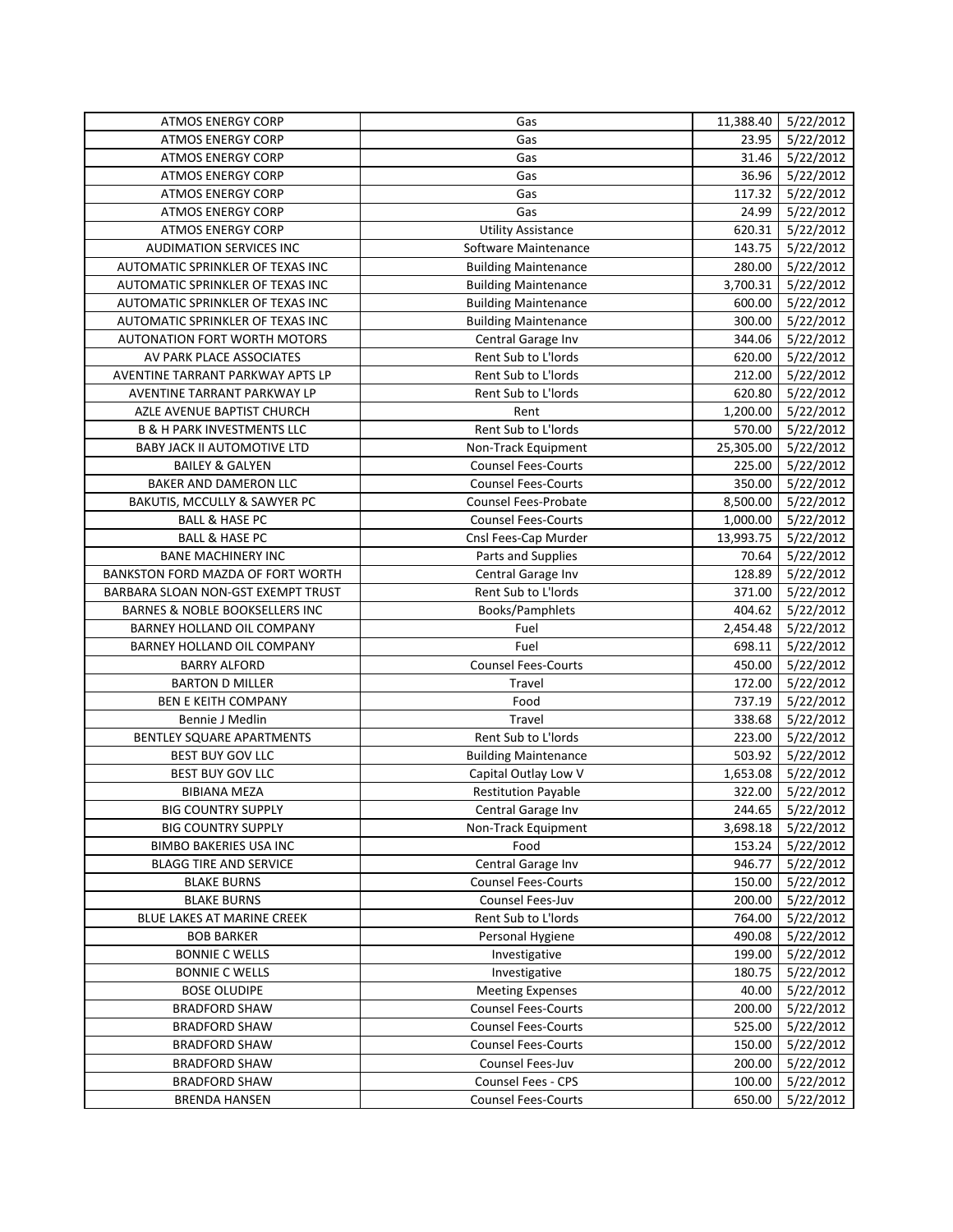| <b>BRENDA HANSEN</b>              | <b>Counsel Fees-Courts</b>  | 300.00    | $\frac{1}{5}$ /22/2012 |
|-----------------------------------|-----------------------------|-----------|------------------------|
| <b>BRENDA HANSEN</b>              | <b>Counsel Fees-Juv</b>     | 200.00    | 5/22/2012              |
| <b>BRENDA HANSEN</b>              | Counsel Fees - CPS          | 100.00    | 5/22/2012              |
| <b>BRENDA HANSEN</b>              | Cnsl Fees-Fam Drg Ct        | 100.00    | 5/22/2012              |
| <b>BRENDA R VONJOE</b>            | <b>Counsel Fees-Courts</b>  | 550.00    | 5/22/2012              |
| <b>BRENDA R VONJOE</b>            | <b>Counsel Fees-Courts</b>  | 750.00    | 5/22/2012              |
| <b>BRENDA R VONJOE</b>            | <b>Counsel Fees-Courts</b>  | 1,200.00  | 5/22/2012              |
| <b>BRENDAN ROSS MITIGATION</b>    | <b>Litigation Expense</b>   | 2,500.00  | 5/22/2012              |
| <b>BRETT BOONE</b>                | <b>Counsel Fees-Courts</b>  | 2,680.00  | 5/22/2012              |
| <b>BRETT BOONE</b>                | <b>Counsel Fees-Courts</b>  | 1,013.00  | 5/22/2012              |
| BRIAN AND VALISSA ARMSTRONG       | Clothing                    | 200.00    | 5/22/2012              |
| <b>BRIAN C SIMPSON</b>            | Counsel Fees - CPS          | 2,000.00  | 5/22/2012              |
| <b>BRIAN J NEWMAN</b>             | <b>Counsel Fees-Courts</b>  | 500.00    | 5/22/2012              |
| <b>BRIAN J WILLETT</b>            | <b>Counsel Fees-Courts</b>  | 100.00    | 5/22/2012              |
| <b>BRIAN J WILLETT</b>            | <b>Counsel Fees-Courts</b>  | 100.00    | 5/22/2012              |
| <b>BRIAN K WALKER</b>             | <b>Counsel Fees-Courts</b>  | 400.00    | 5/22/2012              |
| <b>BRIAN K WALKER</b>             | <b>Counsel Fees-Courts</b>  | 1,250.00  | 5/22/2012              |
| <b>BRIAN K WALKER</b>             | <b>Counsel Fees-Courts</b>  | 1,125.00  | 5/22/2012              |
| <b>BRIAN K WALKER</b>             | <b>Counsel Fees-Courts</b>  | 850.00    | 5/22/2012              |
| <b>BRIAN K WALKER</b>             | <b>Counsel Fees-Courts</b>  | 275.00    | 5/22/2012              |
| <b>BRIAN M BOUFFARD</b>           | <b>Counsel Fees-Courts</b>  | 2,050.00  | 5/22/2012              |
| <b>BRIAN M BOUFFARD</b>           | <b>Counsel Fees-Courts</b>  | 200.00    | 5/22/2012              |
| <b>BRIAN SALVANT</b>              | <b>Counsel Fees-Courts</b>  | 400.00    | 5/22/2012              |
| <b>BRIDGETTE DAVIS</b>            | <b>House Fraud Recovery</b> | 0.50      | 5/22/2012              |
| <b>BRIDGETTE DAVIS</b>            | <b>House Fraud Recovery</b> | 0.50      | 5/22/2012              |
| BRISBEN MERIDIAN LP               | Rent Sub to L'Iords         | 630.00    | 5/22/2012              |
| <b>BROOKE BAKER</b>               | <b>Counsel Fees - CPS</b>   | 1,175.00  | 5/22/2012              |
| <b>BROOKE MILLER</b>              | <b>Professional Service</b> | 115.80    | 5/22/2012              |
| <b>BROOKHAVEN YOUTH RANCH</b>     | <b>Residential Servc</b>    | 13,686.75 | 5/22/2012              |
| BROWN, OWENS AND BRUMLEY          | <b>County Burials</b>       | 2,595.00  | 5/22/2012              |
| <b>BRUCE ASHWORTH</b>             | <b>Counsel Fees-Courts</b>  | 500.00    | 5/22/2012              |
| <b>BRUCE ASHWORTH</b>             | <b>Counsel Fees-Courts</b>  | 237.50    | 5/22/2012              |
| <b>BRYAN ANDRE HOOKER</b>         | <b>Drug Seizures</b>        | 863.20    | 5/22/2012              |
| <b>BRYAN ANDRE HOOKER</b>         | Drug Seizure Int            | 1.04      | 5/22/2012              |
| <b>BUZZ PRINT</b>                 | <b>Graphics Inventory</b>   | 1,935.00  | 5/22/2012              |
| C P CONTINENTAL LP                | Rent Sub to L'Iords         | 968.00    | 5/22/2012              |
| C.D. HARTNETT CO                  | Food                        | 163.97    | 5/22/2012              |
| <b>CADDO PARISH SHERIFF</b>       | <b>Court Costs</b>          | 120.00    | 5/22/2012              |
| CALEB I MOORE                     | <b>Counsel Fees-Courts</b>  |           | 300.00 5/22/2012       |
| CALEB I MOORE                     | Counsel Fees - CPS          | 425.00    | 5/22/2012              |
| CALICO INDUSTRIES INC             | Sheriff Inventory           | 220.80    | 5/22/2012              |
| CAMP FIRE USA FIRST TEXAS COUNCIL | <b>Subrecipient Service</b> | 123.67    | 5/22/2012              |
| <b>CANAS &amp; FLORES</b>         | <b>Counsel Fees-Courts</b>  | 300.00    | 5/22/2012              |
| <b>CANAS &amp; FLORES</b>         | <b>Counsel Fees-Courts</b>  | 450.00    | 5/22/2012              |
| <b>CANAS &amp; FLORES</b>         | <b>Counsel Fees-Courts</b>  | 450.00    | 5/22/2012              |
| <b>CANAS &amp; FLORES</b>         | <b>Counsel Fees-Courts</b>  | 1,150.00  | 5/22/2012              |
| <b>CANAS &amp; FLORES</b>         | <b>Counsel Fees-Courts</b>  | 250.00    | 5/22/2012              |
| <b>CANAS &amp; FLORES</b>         | <b>Counsel Fees-Courts</b>  | 600.00    | 5/22/2012              |
| <b>CANAS &amp; FLORES</b>         | <b>Counsel Fees-Courts</b>  | 300.00    | 5/22/2012              |
| <b>CANAS &amp; FLORES</b>         | <b>Counsel Fees-Courts</b>  | 700.00    | 5/22/2012              |
| Candice L Fay                     | Transportation              | 64.22     | 5/22/2012              |
| CAPITOL SYSTEMS INC               | Prof Srvc-Proj Mgmt         | 11,311.08 | 5/22/2012              |
| <b>CAREY WALKER</b>               | <b>Counsel Fees-Courts</b>  | 500.00    | 5/22/2012              |
| <b>CARNIVAL FOOD STORES #78</b>   | Food/Hygiene Assist         | 40.00     | 5/22/2012              |
| CAROL A BIRDWELL                  | <b>Counsel Fees-Courts</b>  | 200.00    | 5/22/2012              |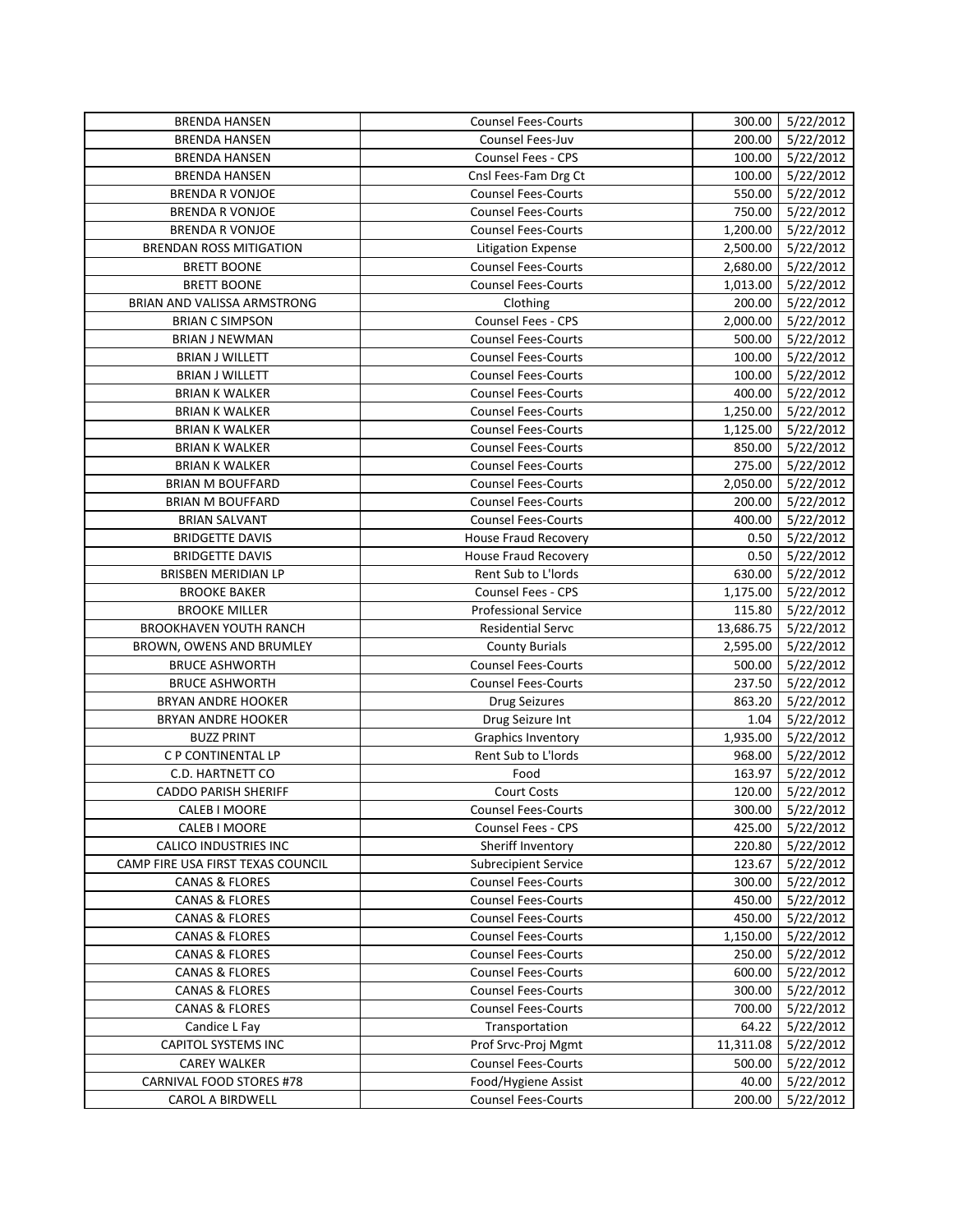| Carol G Bennett                      | Education                   | 25.00      | 5/22/2012        |
|--------------------------------------|-----------------------------|------------|------------------|
| <b>CAROLE KERR</b>                   | <b>Counsel Fees-Courts</b>  | 100.00     | 5/22/2012        |
| <b>CAROLE KERR</b>                   | <b>Counsel Fees-Courts</b>  | 650.00     | 5/22/2012        |
| Carolyn S Sims                       | Travel                      | 185.35     | 5/22/2012        |
| CARROLL INDEPENDENT SCHOOL DISTRICT  | Space Lease Rental          | 640.00     | 5/22/2012        |
| <b>CASEY COLE</b>                    | <b>Counsel Fees-Courts</b>  | 600.00     | 5/22/2012        |
| CASS ROBERT CALLAWAY                 | <b>Counsel Fees-Courts</b>  | 700.00     | 5/22/2012        |
| CATHOLIC CHARITIES DIOCESE OF FTW    | <b>Interpreter Fees</b>     | 320.00     | 5/22/2012        |
| <b>CDW GOVERNMENT INC</b>            | Supplies                    | 32.15      | 5/22/2012        |
| <b>CDW GOVERNMENT INC</b>            | <b>Computer Supplies</b>    | 157.49     | 5/22/2012        |
| <b>CDW GOVERNMENT INC</b>            | <b>Computer Supplies</b>    | 68.43      | 5/22/2012        |
| <b>CDW GOVERNMENT INC</b>            | <b>Computer Supplies</b>    | 107.46     | 5/22/2012        |
| <b>CDW GOVERNMENT INC</b>            | <b>Equipment Maint</b>      | 192.51     | 5/22/2012        |
| <b>CDW GOVERNMENT INC</b>            | Lab Supplies                | 207.54     | 5/22/2012        |
| CECO INDUSTRIAL SALES CORP           | Kitchen Supplies            | 90.45      | 5/22/2012        |
| CEDAR HILL MEMORIAL PARK             | <b>County Burials</b>       | 5,440.00   | 5/22/2012        |
| <b>CELESTE DAVIS</b>                 | <b>Professional Service</b> | 3,000.00   | 5/22/2012        |
| <b>CENTAURUS GF TERRACE LLC</b>      | Rent Sub to L'Iords         | 393.20     | 5/22/2012        |
| CENTAURUS RANDOL CROSSING LP         | <b>Rental Assistance</b>    | 459.00     | 5/22/2012        |
| <b>CERILLIANT CORPORATION</b>        | Lab Supplies                | 322.49     | 5/22/2012        |
| CFA SOFTWARE                         | <b>Computer Maintenance</b> | 695.00     | 5/22/2012        |
| <b>CHAD LEE</b>                      | <b>Counsel Fees-Courts</b>  | 100.00     | 5/22/2012        |
| <b>CHAD LEE</b>                      | <b>Counsel Fees-Courts</b>  | 300.00     | 5/22/2012        |
| CHANDRA MUKHYALA                     | Rent Sub to L'Iords         | 1,055.00   | 5/22/2012        |
| <b>CHARLES BURGESS</b>               | <b>Counsel Fees-Courts</b>  | 350.00     | 5/22/2012        |
| <b>CHARLES DRAKE</b>                 | <b>Restitution Payable</b>  | 10.00      | 5/22/2012        |
| <b>CHARLES E WILLIAMS</b>            | <b>County Burials</b>       | 700.00     | 5/22/2012        |
| <b>CHARLES ELLIOT</b>                | <b>Relative Assistance</b>  | 600.00     | 5/22/2012        |
| <b>CHARLES JOE BURGESS</b>           | <b>Professional Service</b> | 1,661.74   | 5/22/2012        |
| <b>CHARLES ROACH</b>                 | <b>Counsel Fees-Courts</b>  | 1,450.00   | 5/22/2012        |
| <b>CHARLES ROACH</b>                 | <b>Counsel Fees-Courts</b>  | 2,000.00   | 5/22/2012        |
| <b>CHARNEI SMITH</b>                 | <b>Court Visitor</b>        | 377.51     | 5/22/2012        |
| <b>CHARTER CAPITAL</b>               | <b>Interpreter Fees</b>     | 74.55      | 5/22/2012        |
| <b>CHARTER CAPITAL</b>               | <b>Professional Service</b> | 153.12     | 5/22/2012        |
| <b>CHARTER COMMUNICATIONS</b>        | Subscriptions               | 112.34     | 5/22/2012        |
| <b>CHERYL ADAMS ROGERS</b>           | Rental Assistance           | 500.00     | 5/22/2012        |
| <b>CHERYL NASON</b>                  | <b>Professional Service</b> | 150.00     | 5/22/2012        |
| <b>CHRIS SAUNDERS</b>                | Rent Sub to L'Iords         | 502.00     | 5/22/2012        |
| CHRISTOPHER LEO CASTANON             | <b>Counsel Fees-Courts</b>  |            | 600.00 5/22/2012 |
| CHRISTOPHER LEO CASTANON             | <b>Counsel Fees-Courts</b>  | 650.00     | 5/22/2012        |
| <b>CHRISTY BENSON</b>                | Clothing                    | 133.41     | 5/22/2012        |
| <b>CHRISTY BRANDT</b>                | Rent Sub to L'Iords         | 683.00     | 5/22/2012        |
| <b>CINTAS FIRST AID &amp; SAFETY</b> | Field Equip&Supplies        | 132.72     | 5/22/2012        |
| <b>CITY OF EVERMAN</b>               | <b>Utility Assistance</b>   | 66.82      | 5/22/2012        |
| CITY OF FOREST HILL UTILITIES        | <b>Utility Assistance</b>   | 217.52     | 5/22/2012        |
| <b>CITY OF FORT WORTH</b>            | Gas                         | 363.36     | 5/22/2012        |
| <b>CITY OF GRAND PRAIRIE</b>         | <b>Utility Assistance</b>   | 80.23      | 5/22/2012        |
| <b>CITY OF GRAND PRAIRIE</b>         | <b>County Projects</b>      | 179,754.43 | 5/22/2012        |
| <b>CITY OF GRAND PRAIRIE</b>         | <b>County Projects</b>      | 346,120.57 | 5/22/2012        |
| <b>CITY OF GRAND PRAIRIE</b>         | <b>County Projects</b>      | 11,724.41  | 5/22/2012        |
| CITY OF NORTH RICHLAND HILLS         | Field Equip&Supplies        | 48.00      | 5/22/2012        |
| CITY OF NORTH RICHLAND HILLS         | Water                       | 366.25     | 5/22/2012        |
| CITY OF OMAHA CONVENTION HOTEL CORP  | Education                   | 850.75     | 5/22/2012        |
| <b>CITY OF PENSACOLA</b>             | HAP Port-in Reimb           | 375.16     | 5/22/2012        |
| <b>CITY OF SANSOM PARK</b>           | <b>Utility Assistance</b>   | 78.36      | 5/22/2012        |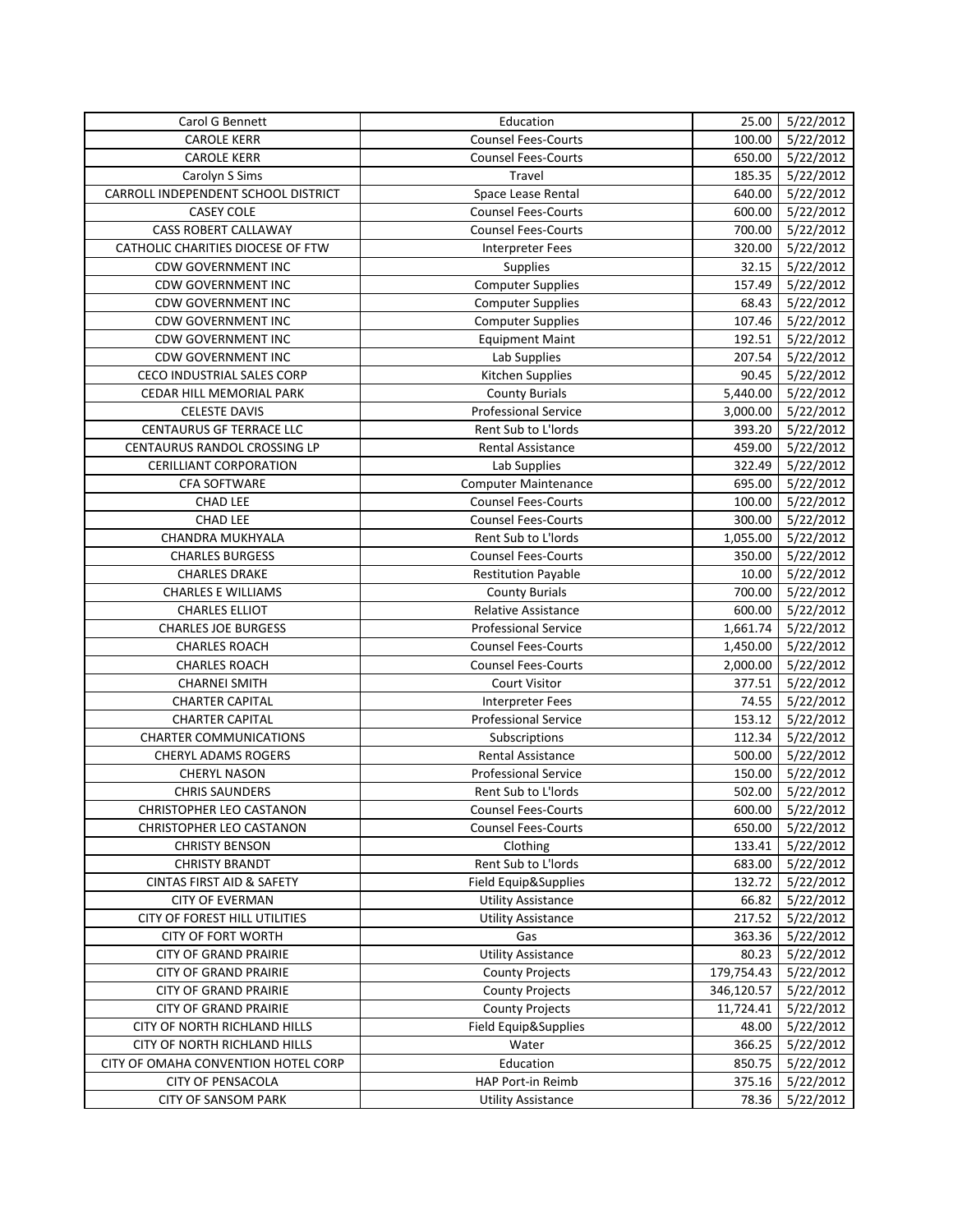| CITY OF WHITE SETTLEMENT              | <b>Utility Assistance</b>   | 109.71    | 5/22/2012             |
|---------------------------------------|-----------------------------|-----------|-----------------------|
| <b>CLARENCE BRYANT</b>                | Relative Assistance         | 300.00    | $\frac{1}{5}/22/2012$ |
| <b>CLARINDA ACADEMY</b>               | <b>Residential Servc</b>    | 8,295.00  | 5/22/2012             |
| CLERK OF THE SUPREME COURT            | Dues                        | 110.00    | 5/22/2012             |
| <b>CLIFFORD D MACKENZIE</b>           | <b>Counsel Fees - CPS</b>   | 250.00    | 5/22/2012             |
| <b>COBB PARK TOWNHOMES II LP</b>      | Rent Sub to L'Iords         | 80.40     | 5/22/2012             |
| COBURN CATERING SERVICE INC           | <b>Meeting Expenses</b>     | 665.00    | 5/22/2012             |
| CODY L COFER                          | <b>Counsel Fees-Courts</b>  | 1,050.00  | 5/22/2012             |
| CODY L COFER                          | <b>Counsel Fees-Courts</b>  | 2,350.00  | 5/22/2012             |
| CODY L COFER                          | <b>Counsel Fees-Courts</b>  | 500.00    | 5/22/2012             |
| CODY L COFER                          | Counsel Fees-Juv            | 200.00    | 5/22/2012             |
| <b>COLLIN PEDERSON</b>                | <b>Restitution Payable</b>  | 83.15     | 5/22/2012             |
| <b>COMMERCIAL RECORDER</b>            | Advertis/Leg Notice         | 128.00    | 5/22/2012             |
| <b>COMMUNITY CHRISTIAN CHURCH</b>     | Space Lease Rental          | 300.00    | 5/22/2012             |
| <b>COMMUNITY ENRICHMENT CENTER</b>    | <b>Subrecipient Service</b> | 18,993.53 | 5/22/2012             |
| <b>COMMUNITY ENRICHMENT CENTER</b>    | HAP Reimb Port-in           | 402.00    | 5/22/2012             |
| COMMUNITY MORTUARY SERVICES LLC       | <b>County Burials</b>       | 495.00    | 5/22/2012             |
| <b>COMMUNITY PARTNERS OF TARRANT</b>  | Supplies                    | 1,494.99  | 5/22/2012             |
| <b>COMMUNITY PARTNERS OF TARRANT</b>  | Recreation                  | 5,268.00  | 5/22/2012             |
| COMPREHENSIVE SAFETY RESOURCE 1 LP    | Education                   | 650.00    | 5/22/2012             |
| CONCHO SUPPLY INC                     | Central Garage Inv          | 1,321.11  | 5/22/2012             |
| CONCHO SUPPLY INC                     | Parts and Supplies          | 185.03    | 5/22/2012             |
| CONCHO VALLEY HOME FOR GIRLS          | <b>Residential Servc</b>    | 2,885.10  | 5/22/2012             |
| <b>CONNIE PYATT-DRYDEN</b>            | Counsel Fees - CPS          | 733.09    | 5/22/2012             |
| <b>CONSTANTINE GEORGE ANAGNOSTIS</b>  | Counsel Fees-Juv            | 200.00    | 5/22/2012             |
| <b>COREY NEUNER</b>                   | Rent Sub to L'Iords         | 304.00    | 5/22/2012             |
| CORNELL CORRECTIONS OF TEXAS          | <b>Residential Servc</b>    | 9,542.90  | 5/22/2012             |
| COTTONWOOD HAMMER LP                  | Rental Assistance           | 1,798.00  | 5/22/2012             |
| <b>COUNTY OF JACKSON</b>              | Constable 4 Fees            | 50.00     | 5/22/2012             |
| Courtney D Young                      | Travel                      | 180.00    | 5/22/2012             |
| <b>COVENANT KIDS</b>                  | Foster Home Care            | 118.56    | 5/22/2012             |
| COVENANT PRESBYTERIAN CHURCH          | Space Lease Rental          | 100.00    | 5/22/2012             |
| CP CONTINENTAL LP                     | Rent Sub to L'Iords         | 593.00    | 5/22/2012             |
| <b>CRANE AMERICA SERVICES</b>         | <b>Building Maintenance</b> | 1,318.95  | 5/22/2012             |
| <b>CRYSTAL GATEWAY MARRIOTT HOTEL</b> | Education                   | 592.05    | 5/22/2012             |
| <b>CUEVAS DISTRIBUTION INC</b>        | Lab Supplies                | 240.00    | 5/22/2012             |
| <b>CURTIS FORTINBERRY</b>             | <b>Counsel Fees-Courts</b>  | 900.00    | 5/22/2012             |
| <b>CURTIS FORTINBERRY</b>             | <b>Counsel Fees-Courts</b>  | 850.00    | 5/22/2012             |
| <b>CURTIS FORTINBERRY</b>             | <b>Counsel Fees-Courts</b>  |           | 250.00 5/22/2012      |
| <b>CVR COMPUTER SUPPLIES INC</b>      | <b>Supplies</b>             | 64.00     | 5/22/2012             |
| <b>CYNTHIA A FITCH</b>                | Counsel Fees - CPS          | 2,825.00  | 5/22/2012             |
| D ROBIN MCCARTY                       | <b>Counsel Fees-Courts</b>  | 1,150.00  | 5/22/2012             |
| D ROBIN MCCARTY                       | <b>Counsel Fees-Courts</b>  | 300.00    | 5/22/2012             |
| DAICO SUPPLY COMPANY                  | Non-Track Equipment         | 74.48     | 5/22/2012             |
| <b>DAL PAIR</b>                       | Counsel Fees-Probate        | 2,200.00  | 5/22/2012             |
| DALE HEISCH                           | <b>Counsel Fees-Courts</b>  | 400.00    | 5/22/2012             |
| DALE HEISCH                           | <b>Counsel Fees-Courts</b>  | 250.00    | 5/22/2012             |
| DALE HEISCH                           | <b>Counsel Fees-Courts</b>  | 965.00    | 5/22/2012             |
| DALLAS CTY COMMUNITY SUPERVISION      | Tuition C/room Train        | 4,672.00  | 5/22/2012             |
| DANA A DUFFEY                         | Counsel Fees-Juv            | 200.00    | 5/22/2012             |
| <b>DANA A DUFFEY</b>                  | Counsel Fees - CPS          | 300.00    | 5/22/2012             |
| DANIEL E COLLINS                      | <b>Counsel Fees-Courts</b>  | 450.00    | 5/22/2012             |
| DANIEL HERNANDEZ                      | <b>Counsel Fees-Courts</b>  | 400.00    | 5/22/2012             |
| DANIEL HERNANDEZ                      | <b>Counsel Fees-Courts</b>  | 600.00    | 5/22/2012             |
| DANNETTE EALY                         | Clothing                    | 206.89    | 5/22/2012             |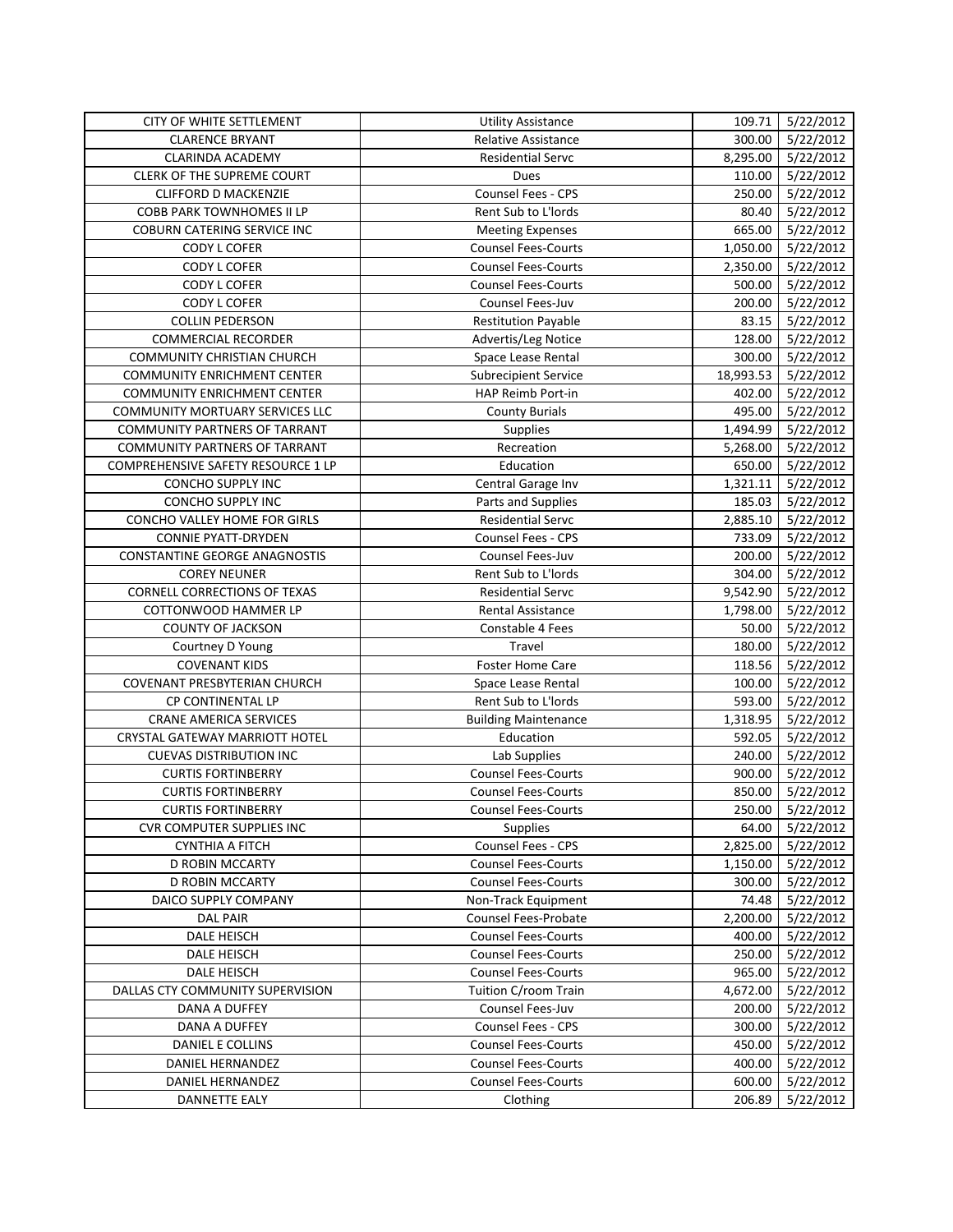| DANNY D PITZER                   | <b>Counsel Fees-Courts</b>  | 350.00    | 5/22/2012        |
|----------------------------------|-----------------------------|-----------|------------------|
| <b>DANNY D PITZER</b>            | <b>Counsel Fees-Courts</b>  | 1,450.00  | 5/22/2012        |
| <b>DARCY NILES DENO</b>          | <b>Counsel Fees - CPS</b>   | 100.00    | 5/22/2012        |
| DARCY NILES DENO                 | Cnsl Fees-Fam Drg Ct        | 100.00    | 5/22/2012        |
| DAVID A FRISBY                   | <b>Counsel Fees-Courts</b>  | 200.00    | 5/22/2012        |
| <b>DAVID LAGAT</b>               | Rent Sub to L'Iords         | 1,399.00  | 5/22/2012        |
| <b>DAVID PALMER</b>              | <b>Counsel Fees-Courts</b>  | 200.00    | 5/22/2012        |
| <b>DAVID PALMER</b>              | <b>Counsel Fees-Courts</b>  | 125.00    | 5/22/2012        |
| <b>DAVID PALMER</b>              | <b>Counsel Fees-Courts</b>  | 100.00    | 5/22/2012        |
| <b>DAVID PALMER</b>              | <b>Counsel Fees-Courts</b>  | 500.00    | 5/22/2012        |
| DAVID PEARSON, IV                | <b>Counsel Fees-Courts</b>  | 500.00    | 5/22/2012        |
| <b>DAVID RICHARDS</b>            | <b>Counsel Fees-Courts</b>  | 950.00    | 5/22/2012        |
| DAY RESOURCE CENTER FOR THE      | <b>Subrecipient Service</b> | 492.00    | 5/22/2012        |
| DBC FAMILY LAW                   | Counsel Fees-Juv            | 255.00    | 5/22/2012        |
| DBC FAMILY LAW                   | <b>Counsel Fees - CPS</b>   | 200.00    | 5/22/2012        |
| DBC FAMILY LAW                   | Cnsl Fees-Fam Drg Ct        | 100.00    | 5/22/2012        |
| DCTC SPHINX DEVELOPMENT LP       | Rent Sub to L'Iords         | 955.00    | 5/22/2012        |
| <b>DEADRES JONES</b>             | Clothing                    | 347.18    | 5/22/2012        |
| DEAN MIYAZONO                    | <b>Counsel Fees-Courts</b>  | 200.00    | 5/22/2012        |
| <b>DEBBIE ROSEN</b>              | <b>Restitution Payable</b>  | 1,000.00  | 5/22/2012        |
| <b>DEBRA WALKER</b>              | Clothing                    | 225.00    | 5/22/2012        |
| <b>DEREK BROWN</b>               | <b>Counsel Fees-Courts</b>  | 675.00    | 5/22/2012        |
| Devin D Wenske                   | Travel                      | 185.35    | 5/22/2012        |
| DFW RIVERBEND ASSOCIATES LLC     | <b>Utility Assistance</b>   | 32.69     | 5/22/2012        |
| DIAGNOSTIC HYBRIDS, INC.         | Lab Supplies                | 391.30    | 5/22/2012        |
| DIAGNOSTIC HYBRIDS, INC.         | Lab Supplies                | 212.19    | 5/22/2012        |
| DIGITAL ALLY INC                 | <b>Equipment Maint</b>      | 552.00    | 5/22/2012        |
| DIRECT ENERGY LP                 | <b>Utility Assistance</b>   | 911.40    | 5/22/2012        |
| DIRECT ENERGY LP                 | <b>Utility Allowance</b>    | 69.00     | 5/22/2012        |
| <b>DIRECTV INC</b>               | Subscriptions               | 79.99     | 5/22/2012        |
| DISNEY'S CORONADO SPRINGS        | Education                   | 958.50    | 5/22/2012        |
| DISPUTE RESOLUTION SERVICES      | Professional Service        | 45,782.50 | 5/22/2012        |
| DOLORES STEWART & ASSOCIATES INC | <b>Professional Service</b> | 701.68    | 5/22/2012        |
| <b>DON GANDY</b>                 | <b>Counsel Fees-Courts</b>  | 125.00    | 5/22/2012        |
| <b>DONALD N TURNER</b>           | <b>Counsel Fees-Courts</b>  | 200.00    | 5/22/2012        |
| <b>DONNA GORE</b>                | <b>Court Visitor</b>        | 65.77     | 5/22/2012        |
| DONTANIA BRADFORD                | Clothing                    | 122.53    | 5/22/2012        |
| DORA ESCOBAR                     | <b>Restitution Payable</b>  | 14.00     | 5/22/2012        |
| DOS AMIGAS TRANSLATIONS          | Professional Service        |           | 300.00 5/22/2012 |
| DOUBLE D CONTRACTING LLC         | Rehab/Preserve Act          | 10,900.00 | 5/22/2012        |
| DOUBLE EAGLE MECHANICAL SERVICE  | <b>Building Maintenance</b> | 186.72    | 5/22/2012        |
| DOUBLE EAGLE MECHANICAL SERVICE  | <b>Building Maintenance</b> | 96.00     | 5/22/2012        |
| DOUBLE EAGLE MECHANICAL SERVICE  | <b>Building Maintenance</b> | 234.11    | 5/22/2012        |
| DOUBLE EAGLE MECHANICAL SERVICE  | <b>Building Maintenance</b> | 1,234.31  | 5/22/2012        |
| DOUBLE EAGLE MECHANICAL SERVICE  | <b>Building Maintenance</b> | 354.84    | 5/22/2012        |
| DOUBLE EAGLE MECHANICAL SERVICE  | <b>Building Maintenance</b> | 36.00     | 5/22/2012        |
| DOUBLE EAGLE MECHANICAL SERVICE  | A/C Maint Contract          | 718.80    | 5/22/2012        |
| DOUBLE EAGLE MECHANICAL SERVICE  | A/C Maint Contract          | 550.00    | 5/22/2012        |
| DOUBLE EAGLE MECHANICAL SERVICE  | A/C Maint Contract          | 1,000.00  | 5/22/2012        |
| DOUBLE EAGLE MECHANICAL SERVICE  | A/C Maint Contract          | 600.00    | 5/22/2012        |
| DOUBLE EAGLE MECHANICAL SERVICE  | A/C Maint Contract          | 1,400.00  | 5/22/2012        |
| DOUBLE EAGLE MECHANICAL SERVICE  | <b>Building Maintenance</b> | 2,318.38  | 5/22/2012        |
| DOUGLASS DISTRIBUTING            | Gasoline Inventory          | 9,479.33  | 5/22/2012        |
| DOUGLASS DISTRIBUTING            | Gasoline Inventory          | 64,340.61 | 5/22/2012        |
| DOUGLASS DISTRIBUTING            | Fuel                        | 230.89    | 5/22/2012        |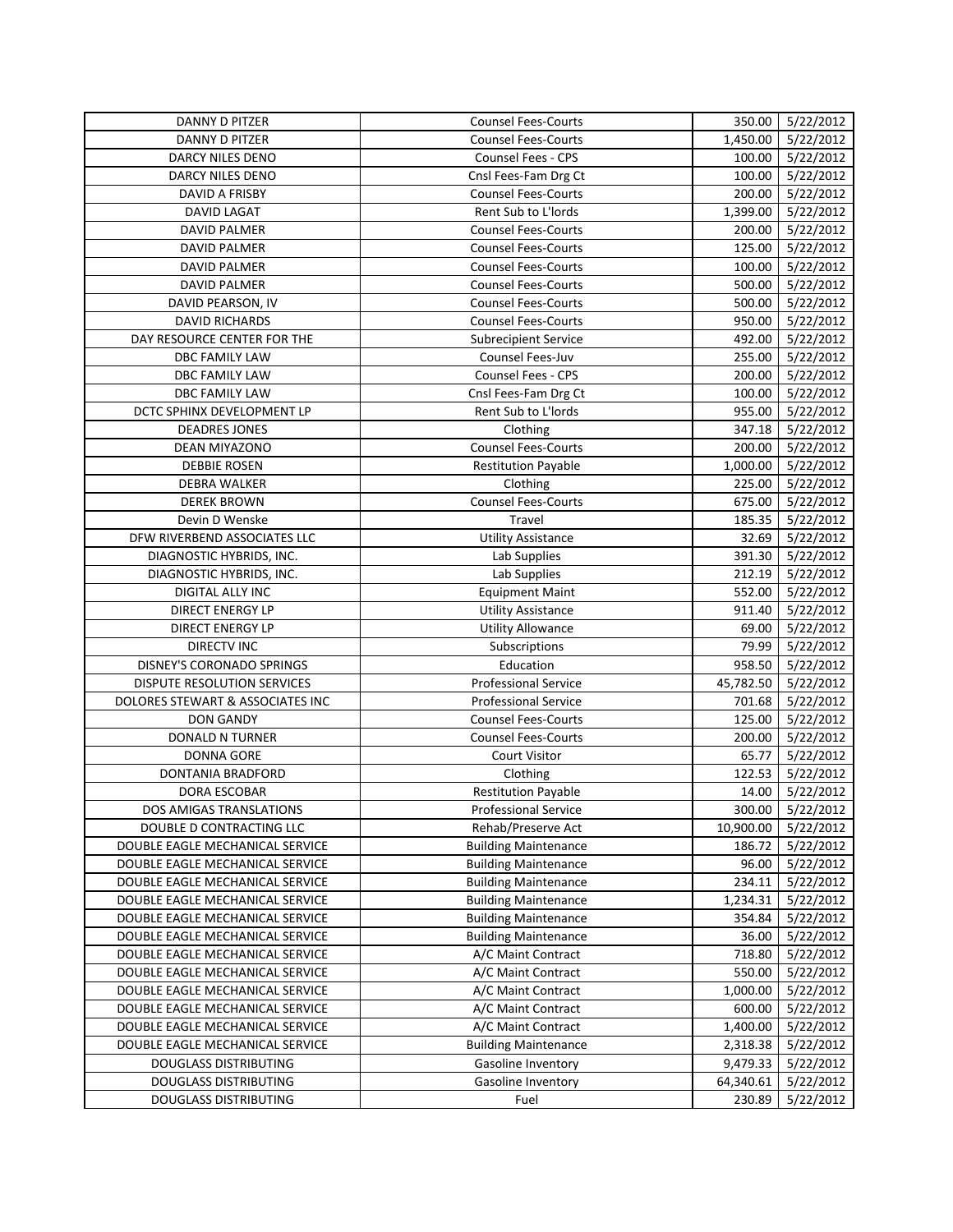| DRAKE COMMUNICATIONS INC        | <b>Equipment Maint</b>      | 145.00    | 5/22/2012        |
|---------------------------------|-----------------------------|-----------|------------------|
| <b>DRAKE COMMUNICATIONS INC</b> | <b>Equipment Maint</b>      | 287.50    | 5/22/2012        |
| DRAKE DUNNAVENT PC              | <b>Counsel Fees-Courts</b>  | 100.00    | 5/22/2012        |
| <b>DSCI INC and</b>             | Rehab/Preserve Act          | 2,000.00  | 5/22/2012        |
| DSCI INC and                    | Rehab/Preserve Act          | 10,280.28 | 5/22/2012        |
| DSCI INC and                    | Rehab/Preserve Act          | 14,639.72 | 5/22/2012        |
| DURHAM SCHOOL SERVICES LP       | Transportation              | 13,354.80 | 5/22/2012        |
| DURKIN LAW OFFICES PC           | <b>Counsel Fees - CPS</b>   | 100.00    | 5/22/2012        |
| DYNA TEN CORPORATION            | <b>Building Maintenance</b> | 983.96    | 5/22/2012        |
| DYNA TEN CORPORATION            | A/C Maint Contract          | 407.00    | 5/22/2012        |
| DYNA TEN CORPORATION            | A/C Maint Contract          | 683.52    | 5/22/2012        |
| EAGLE TRANSMISSION INC          | Central Garage Inv          | 1,045.00  | 5/22/2012        |
| EAN HOLDINGS LLC                | Vehicle Lease               | 4,140.00  | 5/22/2012        |
| EAN HOLDINGS LLC                | Education                   | 86.33     | 5/22/2012        |
| <b>EARL E BATES JR</b>          | <b>Counsel Fees-Courts</b>  | 625.00    | 5/22/2012        |
| EARL OWEN COMPANY, INC          | Non-Track Equipment         | 2,079.42  | 5/22/2012        |
| EASTCHASE MILL VALLEY LLC       | Rent Sub to L'Iords         | 13.00     | 5/22/2012        |
| <b>EBSCO INDUSTRIES INC</b>     | Law Books                   | 44.94     | 5/22/2012        |
| <b>EDWARD BROOKS</b>            | HAP Reimb Port-in           | 657.00    | 5/22/2012        |
| <b>EDWARD G JONES</b>           | <b>Counsel Fees-Courts</b>  | 450.00    | 5/22/2012        |
| <b>EDWARD G JONES</b>           | <b>Counsel Fees-Courts</b>  | 450.00    | 5/22/2012        |
| <b>EDWARD G JONES</b>           | <b>Counsel Fees-Courts</b>  | 650.00    | 5/22/2012        |
| <b>EDWARD G JONES</b>           | <b>Counsel Fees-Courts</b>  | 650.00    | 5/22/2012        |
| <b>EDWIN YOUNGBLOOD</b>         | <b>Counsel Fees-Courts</b>  | 400.00    | 5/22/2012        |
| EDWIN YOUNGBLOOD                | <b>Counsel Fees - CPS</b>   | 100.00    | 5/22/2012        |
| ELEMENTS OF ARCHITECTURE INC    | Non-Track Const/Bldg        | 507.99    | 5/22/2012        |
| ELIZABETH CORTRIGHT             | <b>Professional Service</b> | 412.50    | 5/22/2012        |
| <b>ELIZABETH K EILERS</b>       | Professional Service        | 2,677.50  | 5/22/2012        |
| <b>ELOY SEPULVEDA</b>           | <b>Counsel Fees-Courts</b>  | 1,750.00  | 5/22/2012        |
| <b>ELOY SEPULVEDA</b>           | <b>Counsel Fees-Courts</b>  | 200.00    | 5/22/2012        |
| <b>ELOY SEPULVEDA</b>           | <b>Counsel Fees-Courts</b>  | 250.00    | 5/22/2012        |
| ELOY SEPULVEDA                  | <b>Counsel Fees-Courts</b>  | 600.00    | 5/22/2012        |
| <b>ELOY SEPULVEDA</b>           | <b>Counsel Fees-Courts</b>  | 500.00    | 5/22/2012        |
| ELROD'S COST PLUS #7            | Food/Hygiene Assist         | 19.28     | 5/22/2012        |
| EMC INTEGRATED SYSTEMS GROUP    | <b>Equipment Maint</b>      | 3,540.25  | 5/22/2012        |
| <b>EMPIRE PAPER</b>             | <b>Custodian Supplies</b>   | 241.75    | 5/22/2012        |
| <b>EMPIRE PAPER</b>             | <b>Custodian Supplies</b>   | 821.95    | 5/22/2012        |
| <b>EMPIRE PAPER</b>             | <b>Custodian Supplies</b>   | 338.45    | 5/22/2012        |
| <b>ENHANCED LASER PRODUCTS</b>  | Supplies                    |           | 467.00 5/22/2012 |
| EPIFANIO E MARTINEZ             | <b>Drug Seizures</b>        | 1,100.00  | 5/22/2012        |
| EPIFANIO E MARTINEZ             | Drug Seizure Int            | 1.13      | 5/22/2012        |
| <b>ERIC CUMMINGS</b>            | <b>Counsel Fees-Courts</b>  | 680.00    | 5/22/2012        |
| <b>ERIC CUMMINGS</b>            | <b>Counsel Fees-Courts</b>  | 2,430.00  | 5/22/2012        |
| <b>ERIC CUMMINGS</b>            | <b>Counsel Fees-Courts</b>  | 256.00    | 5/22/2012        |
| ERMA ALLEN                      | Clothing                    | 125.00    | 5/22/2012        |
| <b>ESSEX COUNTY SHERIFF</b>     | Court Costs                 | 31.10     | 5/22/2012        |
| <b>EVA TORRES</b>               | <b>Relative Assistance</b>  | 900.00    | 5/22/2012        |
| <b>EVCO PARTNERS LP</b>         | <b>Supplies</b>             | 325.98    | 5/22/2012        |
| <b>EVCO PARTNERS LP</b>         | Supplies                    | 40.17     | 5/22/2012        |
| <b>EVCO PARTNERS LP</b>         | Supplies                    | 5.24      | 5/22/2012        |
| <b>EVCO PARTNERS LP</b>         | Supplies                    | 10.50     | 5/22/2012        |
| <b>EVCO PARTNERS LP</b>         | Supplies                    | 10.52     | 5/22/2012        |
| <b>EVCO PARTNERS LP</b>         | <b>Computer Supplies</b>    | 64.58     | 5/22/2012        |
| <b>EVCO PARTNERS LP</b>         | Range Supplies              | 178.34    | 5/22/2012        |
| <b>EVCO PARTNERS LP</b>         | <b>Custodian Supplies</b>   | 29.40     | 5/22/2012        |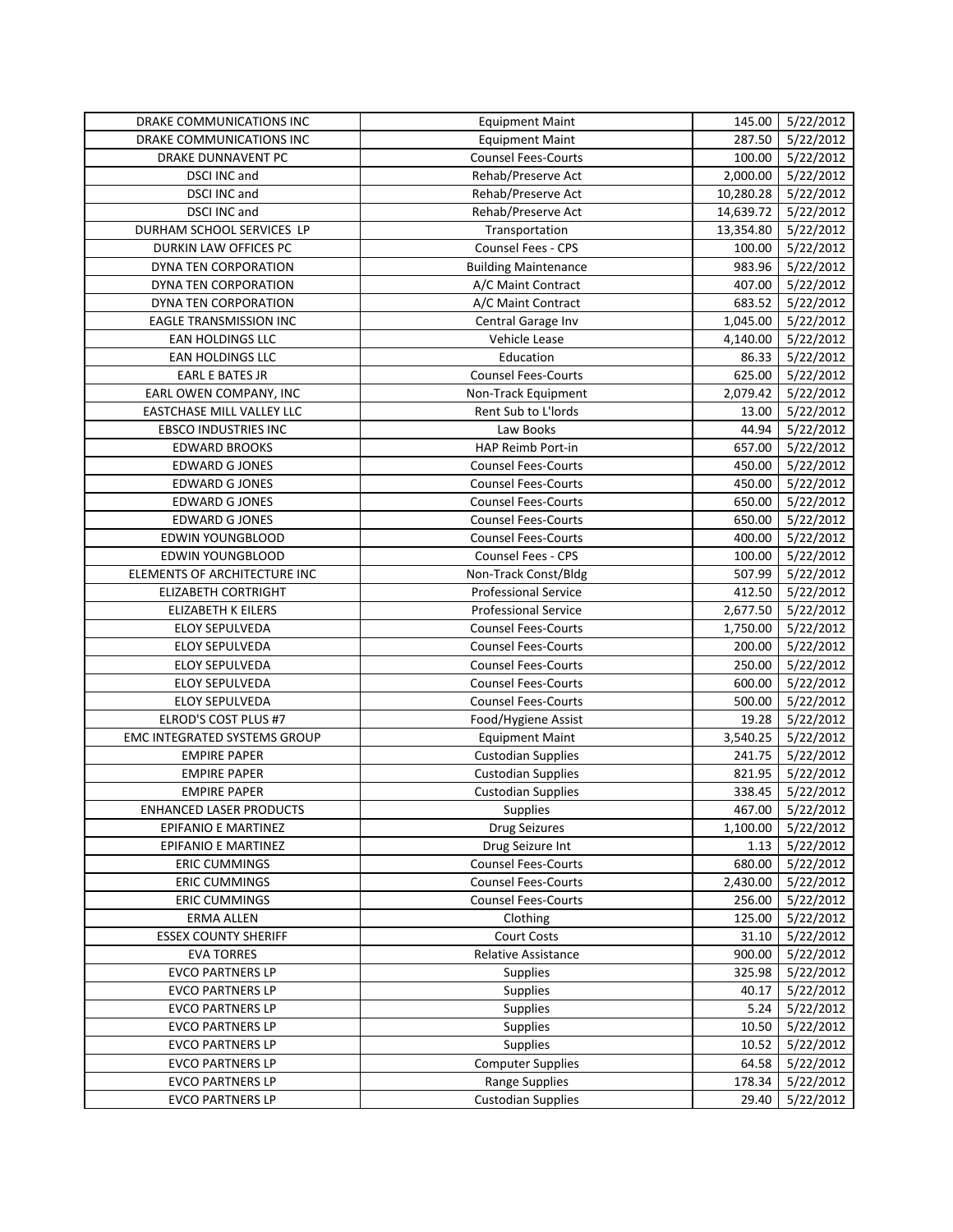| <b>EVCO PARTNERS LP</b>               | Parts and Supplies         | 93.12     | 5/22/2012        |
|---------------------------------------|----------------------------|-----------|------------------|
| <b>EVCO PARTNERS LP</b>               | Parts and Supplies         | 113.00    | 5/22/2012        |
| <b>EVCO PARTNERS LP</b>               | <b>Small Tools</b>         | 16.48     | 5/22/2012        |
| <b>EVCO PARTNERS LP</b>               | <b>Small Tools</b>         | 325.38    | 5/22/2012        |
| <b>EVCO PARTNERS LP</b>               | Non-Track Const/Bldg       | 2,736.36  | 5/22/2012        |
| <b>EVCO PARTNERS LP</b>               | Supplies                   | 32.88     | 5/22/2012        |
| <b>EVERY DAY LIFE RTC</b>             | <b>Residential Servc</b>   | 15,327.60 | 5/22/2012        |
| <b>EVRIDGE TRACTOR INC</b>            | Parts and Supplies         | 456.76    | 5/22/2012        |
| <b>EXECUTIVE FORMS &amp; SUPPLIES</b> | Supplies                   | 268.80    | 5/22/2012        |
| <b>EXECUTIVE FORMS &amp; SUPPLIES</b> | Health Promo Pgrm          | 1,665.00  | 5/22/2012        |
| <b>EZ LEASE</b>                       | Rent Sub to L'Iords        | 7.00      | 5/22/2012        |
| FAMILY DOLLAR #4688                   | Food/Hygiene Assist        | 34.61     | 5/22/2012        |
| FAMILY DOLLAR #6468                   | Food/Hygiene Assist        | 20.00     | 5/22/2012        |
| FAMILY DOLLAR #7232                   | Food/Hygiene Assist        | 104.82    | 5/22/2012        |
| <b>FARMERS MARKET</b>                 | Food                       | 340.83    | 5/22/2012        |
| Farzin A Abshari                      | Education                  | 25.00     | 5/22/2012        |
| FASCLAMPITT PAPER STORE               | Graphics Inventory         | 551.20    | 5/22/2012        |
| <b>FEDEX</b>                          | Postage                    | 133.56    | 5/22/2012        |
| FELIPE O CALZADA                      | <b>Counsel Fees-Courts</b> | 150.00    | 5/22/2012        |
| FELIPE O CALZADA                      | <b>Counsel Fees-Courts</b> | 400.00    | 5/22/2012        |
| FELIPE O CALZADA                      | <b>Counsel Fees-Courts</b> | 1,250.00  | 5/22/2012        |
| FELIPE O CALZADA                      | <b>Counsel Fees-Courts</b> | 100.00    | 5/22/2012        |
| FELIPE O CALZADA                      | <b>Counsel Fees - CPS</b>  | 200.00    | 5/22/2012        |
| FELIPE O CALZADA                      | Cnsl Fees-Juv Det&Tr       | 12,600.00 | 5/22/2012        |
| FERTITTA HOSPITALITY                  | Education                  | 345.00    | 5/22/2012        |
| FERTITTA HOSPITALITY                  | Education                  | 345.00    | 5/22/2012        |
| FERTITTA HOSPITALITY                  | Education                  | 345.00    | 5/22/2012        |
| FERTITTA HOSPITALITY                  | Education                  | 345.00    | 5/22/2012        |
| FIESTA #46                            | Food/Hygiene Assist        | 20.00     | 5/22/2012        |
| FIESTA MART #60                       | Food/Hygiene Assist        | 38.77     | 5/22/2012        |
| FIESTA MART #61                       | Food/Hygiene Assist        | 20.00     | 5/22/2012        |
| FIESTA MART #76                       | Food/Hygiene Assist        | 80.00     | 5/22/2012        |
| FIESTA MART INC                       | Food/Hygiene Assist        | 19.05     | 5/22/2012        |
| <b>FILEAMERICA LLC</b>                | Supplies                   | 6,380.00  | 5/22/2012        |
| FILEAMERICA LLC                       | Supplies                   | 10,862.50 | 5/22/2012        |
| FILEAMERICA LLC                       | Supplies                   | 22,440.00 | 5/22/2012        |
| FILTER SYSTEMS INC                    | A/C Maint Contract         | 93.52     | 5/22/2012        |
| FILTER SYSTEMS INC                    | A/C Maint Contract         | 17.24     | 5/22/2012        |
| FILTER SYSTEMS INC                    | A/C Maint Contract         |           | 390.05 5/22/2012 |
| FILTER SYSTEMS INC                    | A/C Maint Contract         | 946.13    | 5/22/2012        |
| FILTER SYSTEMS INC                    | A/C Maint Contract         | 522.16    | 5/22/2012        |
| FILTER SYSTEMS INC                    | A/C Maint Contract         | 33.95     | 5/22/2012        |
| FIRST CHOICE POWER                    | <b>Utility Assistance</b>  | 55.30     | 5/22/2012        |
| FIRST CHOICE POWER                    | <b>Utility Assistance</b>  | 775.74    | 5/22/2012        |
| <b>FIRST CHOICE POWER</b>             | <b>Utility Allowance</b>   | 104.00    | 5/22/2012        |
| <b>FISHER SCIENTIFIC</b>              | Lab Supplies               | 266.00    | 5/22/2012        |
| <b>FISHER SCIENTIFIC</b>              | Lab Supplies               | 350.00    | 5/22/2012        |
| FITNESS SERVICE OF NORTH TEXAS        | <b>Equipment Maint</b>     | 290.00    | 5/22/2012        |
| FIVE STAR CORRECTIONAL SERVICES INC   | Food Contr/Prisoners       | 77,616.80 | 5/22/2012        |
| FIVE STAR CORRECTIONAL SERVICES INC   | Food Contr/Employees       | 2,461.95  | 5/22/2012        |
| FIVE STAR FORD OF TEXAS LTD           | Central Garage Inv         | 257.42    | 5/22/2012        |
| <b>FLEETSCREEN LTD</b>                | <b>Medical Supplies</b>    | 542.50    | 5/22/2012        |
| <b>FOOD CITY</b>                      | Food/Hygiene Assist        | 20.00     | 5/22/2012        |
| FORT WORTH AFFORDABILITY INC          | Rent Sub to L'Iords        | 650.00    | 5/22/2012        |
| FORT WORTH AUTO GLASS CENTER LTD      | Central Garage Inv         | 852.27    | 5/22/2012        |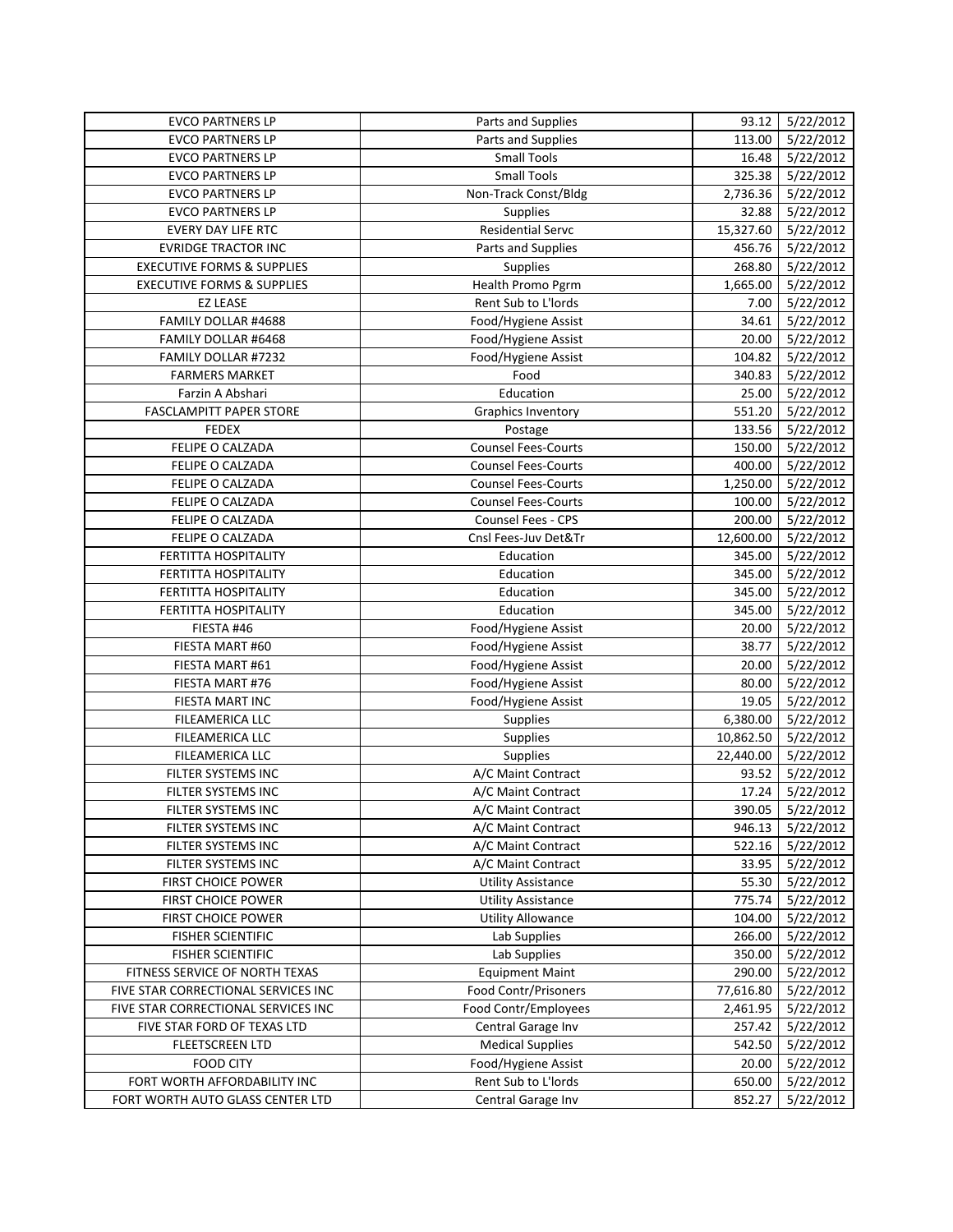| FORT WORTH ELECTRIC                 | <b>Building Maintenance</b> |          | 217.86 5/22/2012 |
|-------------------------------------|-----------------------------|----------|------------------|
| FORT WORTH ELECTRIC                 | <b>Building Maintenance</b> | 3,030.77 | 5/22/2012        |
| <b>FORT WORTH ISD</b>               | Space Lease Rental          | 4,800.00 | 5/22/2012        |
| FORT WORTH POLICE DEPARTMENT        | <b>Drug Seizures</b>        | 1,158.50 | 5/22/2012        |
| FORT WORTH POLICE DEPARTMENT        | <b>Drug Seizures</b>        | 545.50   | 5/22/2012        |
| FORT WORTH POLICE DEPARTMENT        | Drug Seizure Int            | 0.37     | 5/22/2012        |
| FORT WORTH POLICE DEPARTMENT        | Drug Seizure Int            | 1.19     | 5/22/2012        |
| FORT WORTH STAR TELEGRAM            | Advertis/Leg Notice         | 2,138.87 | 5/22/2012        |
| FORT WORTH STAR TELEGRAM            | Advertis/Leg Notice         | 301.00   | 5/22/2012        |
| FORT WORTH WATER DEPARTMENT         | Water                       | 321.01   | 5/22/2012        |
| FORT WORTH WATER DEPARTMENT         | Water                       | 114.80   | 5/22/2012        |
| FORT WORTH WATER DEPARTMENT         | Water                       | 1,935.23 | 5/22/2012        |
| FORT WORTH WATER DEPARTMENT         | <b>Utility Assistance</b>   | 1,558.74 | 5/22/2012        |
| FORT WORTH WATER DEPARTMENT         | Field Equip&Supplies        | 113.93   | 5/22/2012        |
| FORT WORTH WATER DEPARTMENT         | Water                       | 2,753.96 | 5/22/2012        |
| FOUR SEASONS AT CLEAR CREEK LTD     | Rental Assistance           | 418.00   | 5/22/2012        |
| FQFW LIMITED PARTNERSHIP            | Rental Assistance           | 465.00   | 5/22/2012        |
| <b>FRANCES B JANEZIC</b>            | <b>Professional Service</b> | 1,403.36 | 5/22/2012        |
| <b>FRANCES B JANEZIC</b>            | <b>Professional Service</b> | 526.26   | 5/22/2012        |
| <b>FRANCES K WARDWELL</b>           | <b>Professional Service</b> | 2,162.50 | 5/22/2012        |
| FRANCISCO HERNANDEZ JR              | <b>Counsel Fees-Courts</b>  | 500.00   | 5/22/2012        |
| FRANCISCO HERNANDEZ JR              | <b>Counsel Fees-Courts</b>  | 1,250.00 | 5/22/2012        |
| FRANCISCO HERNANDEZ JR              | <b>Counsel Fees-Courts</b>  | 500.00   | 5/22/2012        |
| FRANCISCO HERNANDEZ JR              | <b>Counsel Fees-Courts</b>  | 500.00   | 5/22/2012        |
| FRANCISCO HERNANDEZ JR              | <b>Counsel Fees-Courts</b>  | 400.00   | 5/22/2012        |
| FRANCISCO HERNANDEZ JR              | <b>Counsel Fees-Courts</b>  | 100.00   | 5/22/2012        |
| <b>FRANK ADLER</b>                  | Counsel Fees - CPS          | 1,335.00 | 5/22/2012        |
| FRANK W NEAL & ASSOC INC            | <b>Professional Service</b> | 332.50   | 5/22/2012        |
| FRED ANTHONY UFOLLA                 | <b>Restitution Payable</b>  | 29.00    | 5/22/2012        |
| FT WORTH LAUNDRY & DRY CLEAN        | Lab Equip Mainten           | 39.50    | 5/22/2012        |
| FT WORTH MIDTOWN LODGING PART FOS L | <b>Witness Travel</b>       | 186.52   | 5/22/2012        |
| FW EASTLAND HOUSING PARTNERS LTD    | Rent Sub to L'Iords         | 546.00   | 5/22/2012        |
| <b>G ALAN STEELE</b>                | <b>Counsel Fees-Courts</b>  | 1,700.00 | 5/22/2012        |
| <b>G ALAN STEELE</b>                | <b>Counsel Fees-Courts</b>  | 385.00   | 5/22/2012        |
| <b>GL SEAMAN &amp; COMPANY</b>      | <b>Equipment Maint</b>      | 141.00   | 5/22/2012        |
| GALLS, AN ARAMARK COMPANY           | Safety/Tact Supplies        | 195.00   | 5/22/2012        |
| <b>GARY MEDLIN</b>                  | <b>Counsel Fees-Courts</b>  | 690.00   | 5/22/2012        |
| <b>GARY MEDLIN</b>                  | <b>Counsel Fees-Courts</b>  | 1,512.50 | 5/22/2012        |
| <b>GARY MEDLIN</b>                  | Counsel Fees-Courts         |          | 825.00 5/22/2012 |
| Gayla J Neal                        | Education                   | 210.90   | 5/22/2012        |
| <b>GAYLE C ISBELL</b>               | <b>Counsel Fees - CPS</b>   | 200.00   | 5/22/2012        |
| GEE AND ASSOCIATES INC              | <b>County Projects</b>      | 1,581.95 | 5/22/2012        |
| <b>GEORGE MACKEY</b>                | <b>Counsel Fees-Courts</b>  | 450.00   | 5/22/2012        |
| <b>GEORGE MACKEY</b>                | <b>Counsel Fees-Courts</b>  | 650.00   | 5/22/2012        |
| <b>GEORGE MACKEY</b>                | <b>Counsel Fees-Courts</b>  | 400.00   | 5/22/2012        |
| <b>GEORGE MACKEY</b>                | <b>Counsel Fees-Courts</b>  | 350.00   | 5/22/2012        |
| <b>GEORGE R TRIMBER LAW OFFICE</b>  | <b>Counsel Fees-Courts</b>  | 400.00   | 5/22/2012        |
| <b>GEORGE R TRIMBER LAW OFFICE</b>  | <b>Counsel Fees-Courts</b>  | 625.00   | 5/22/2012        |
| <b>GEORGE R TRIMBER LAW OFFICE</b>  | <b>Counsel Fees-Courts</b>  | 3,062.50 | 5/22/2012        |
| <b>GEORGE R TRIMBER LAW OFFICE</b>  | Cnsl Fees-Crim Appls        | 150.00   | 5/22/2012        |
| <b>GES</b>                          | <b>Building Maintenance</b> | 396.70   | 5/22/2012        |
| GES                                 | <b>Building Maintenance</b> | 186.00   | 5/22/2012        |
| GES                                 | <b>Building Maintenance</b> | 2,034.66 | 5/22/2012        |
| GES                                 | <b>Building Maintenance</b> | 451.81   | 5/22/2012        |
| <b>GES</b>                          | A/C Maint Contract          | 2,488.35 | 5/22/2012        |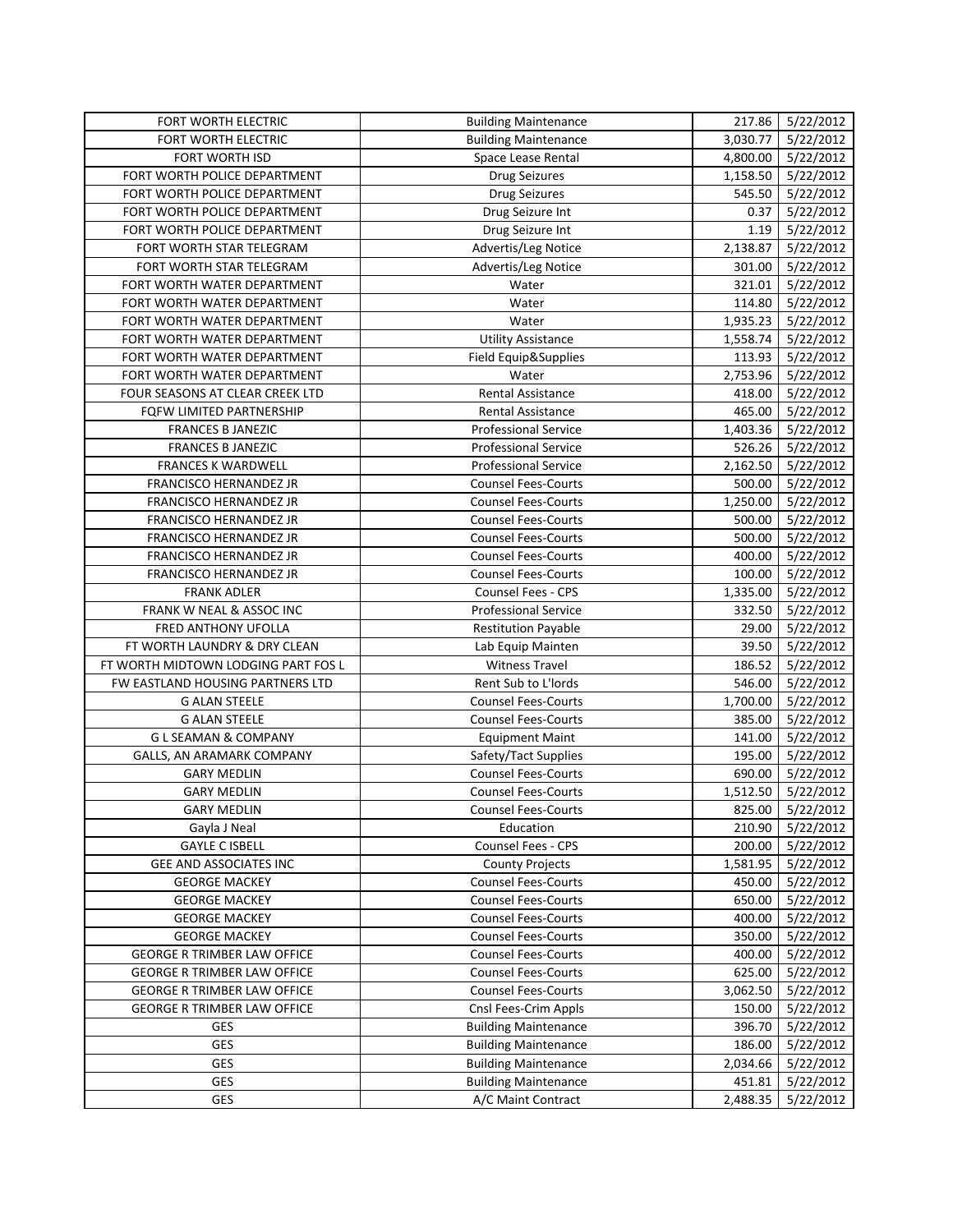| <b>GES</b>                                | A/C Maint Contract          | 3,079.67  | 5/22/2012        |
|-------------------------------------------|-----------------------------|-----------|------------------|
| GES                                       | A/C Maint Contract          | 391.46    | 5/22/2012        |
| GES                                       | A/C Maint Contract          | 191.30    | 5/22/2012        |
| GES                                       | Kitchen Maintenance         | 1,501.50  | 5/22/2012        |
| GES                                       | A/C Maint Contract          | 347.01    | 5/22/2012        |
| GES                                       | <b>Building Maintenance</b> | 1,332.80  | 5/22/2012        |
| <b>GES</b>                                | A/C Maint Contract          | 379.27    | 5/22/2012        |
| GES                                       | A/C Maint Contract          | 1,095.46  | 5/22/2012        |
| <b>GEXA ENERGY LP</b>                     | <b>Utility Assistance</b>   | 141.00    | 5/22/2012        |
| <b>GIANT TEXAN SECURITY INVESTIGATION</b> | Investigative               | 500.00    | 5/22/2012        |
| <b>GIRLS INC OF TARRANT COUNTY</b>        | <b>Subrecipient Service</b> | 200.52    | 5/22/2012        |
| <b>GLOBAL PAYMENTS INC</b>                | Hith Dept Immu Fees         | 724.25    | 5/22/2012        |
| <b>GLOBAL PAYMENTS INC</b>                | Hith Dept Immu Fees         | 176.86    | 5/22/2012        |
| <b>GLOBAL PAYMENTS INC</b>                | Hlth Internat'l Trav        | 1,431.36  | 5/22/2012        |
| <b>GLOCK PROFESSIONAL INC</b>             | Education                   | 195.00    | 5/22/2012        |
| <b>GLYNIS MCGINTY</b>                     | Drug Seizure-Unit           | 500.00    | 5/22/2012        |
| <b>GLYNIS MCGINTY</b>                     | Drug Seizure Int            | 1.69      | 5/22/2012        |
| GOMEZ FLOOR COVERING INC                  | <b>Building Maintenance</b> | 598.75    | 5/22/2012        |
| <b>GOVERNMENT PROCUREMENT SERVICES</b>    | Education                   | 450.00    | 5/22/2012        |
| GRAINGER                                  | <b>Building Maintenance</b> | 571.13    | 5/22/2012        |
| <b>GRAND PRAIRIE POLICE DEPT</b>          | <b>Drug Seizures</b>        | 647.40    | 5/22/2012        |
| <b>GRAND PRAIRIE POLICE DEPT</b>          | Drug Seizure Int            | 0.78      | 5/22/2012        |
| <b>GRANICUS INC</b>                       | Software Maintenance        | 52.00     | 5/22/2012        |
| GRAPEVINE RELIEF & COMMUNITY EXCHAN       | <b>Subrecipient Service</b> | 14,806.00 | 5/22/2012        |
| <b>GRAYBAR ELECTRIC</b>                   | Non-Track Equipment         | 142.18    | 5/22/2012        |
| GREATER HARVEST CHURCH OF GOD             | Space Lease Rental          | 250.00    | 5/22/2012        |
| <b>GREATER PROGRESSIVE CHURCH</b>         | Space Lease Rental          | 200.00    | 5/22/2012        |
| GREEN GUARD FIRST AID AND SAFETY          | <b>Supplies</b>             | 149.46    | 5/22/2012        |
| <b>GREEN MOUNTAIN ENERGY COMPANY</b>      | <b>Utility Assistance</b>   | 85.00     | 5/22/2012        |
| <b>GREEN MOUNTAIN ENERGY COMPANY</b>      | <b>Utility Assistance</b>   | 127.51    | 5/22/2012        |
| <b>GREEN MOUNTAIN ENERGY COMPANY</b>      | <b>Utility Assistance</b>   | 288.78    | 5/22/2012        |
| <b>GREENWAY CHURCH</b>                    | Space Lease Rental          | 150.00    | 5/22/2012        |
| <b>GREYHOUND LINES INC</b>                | Transportation              | 50.00     | 5/22/2012        |
| <b>GREYHOUND PACKAGE EXPRESS</b>          | Transportation              | 142.10    | 5/22/2012        |
| Grover G Fickes                           | <b>Travel</b>               | 126.00    | 5/22/2012        |
| <b>GSBS BATENHORST INC</b>                | <b>Professional Service</b> | 35,450.00 | 5/22/2012        |
| <b>GULF COAST TRADES CENTER</b>           | <b>Residential Servc</b>    | 1,154.04  | 5/22/2012        |
| <b>GUNTER HOTEL VENTURES LP</b>           | Education                   | 371.25    | 5/22/2012        |
| <b>GW OUTFITTERS LP</b>                   | Supplies                    |           | 297.00 5/22/2012 |
| <b>GW OUTFITTERS LP</b>                   | <b>Supplies</b>             | 297.00    | 5/22/2012        |
| H D SMITH WHOLESALE CO                    | <b>Medical Supplies</b>     | 819.45    | 5/22/2012        |
| H D SMITH WHOLESALE CO                    | <b>Medical Supplies</b>     | 206.47    | 5/22/2012        |
| HAMIDA A ABDAL-KHALLAQ INC                | <b>Counsel Fees-Courts</b>  | 887.50    | 5/22/2012        |
| HAMIDA A ABDAL-KHALLAQ INC                | <b>Counsel Fees-Courts</b>  | 1,050.00  | 5/22/2012        |
| HAMIDA A ABDAL-KHALLAQ INC                | <b>Counsel Fees-Courts</b>  | 900.00    | 5/22/2012        |
| HAMIDA A ABDAL-KHALLAQ INC                | <b>Counsel Fees-Courts</b>  | 250.00    | 5/22/2012        |
| HANSON AGGREGATES CENTRAL INC             | Rock and Gravel             | 7,121.38  | 5/22/2012        |
| HANSON AGGREGATES CENTRAL INC             | <b>Rock and Gravel</b>      | 4,788.93  | 5/22/2012        |
| HARRIS COUNTY TOLL ROAD AUTHORITY         | Transportation              | 37.50     | 5/22/2012        |
| <b>HARRY HARRIS, III</b>                  | <b>Counsel Fees-Courts</b>  | 1,150.00  | 5/22/2012        |
| <b>HARRY HARRIS, III</b>                  | <b>Counsel Fees-Courts</b>  | 400.00    | 5/22/2012        |
| <b>HARRY HARRIS, III</b>                  | <b>Counsel Fees-Courts</b>  | 125.00    | 5/22/2012        |
| HART INTERCIVIC INC                       | <b>Voting Supplies</b>      | 39,665.90 | 5/22/2012        |
| HAVENWOOD ASSOCIATES LTD                  | Rental Assistance           | 496.00    | 5/22/2012        |
| HAY GROUP INC                             | Professional Service        | 403.20    | 5/22/2012        |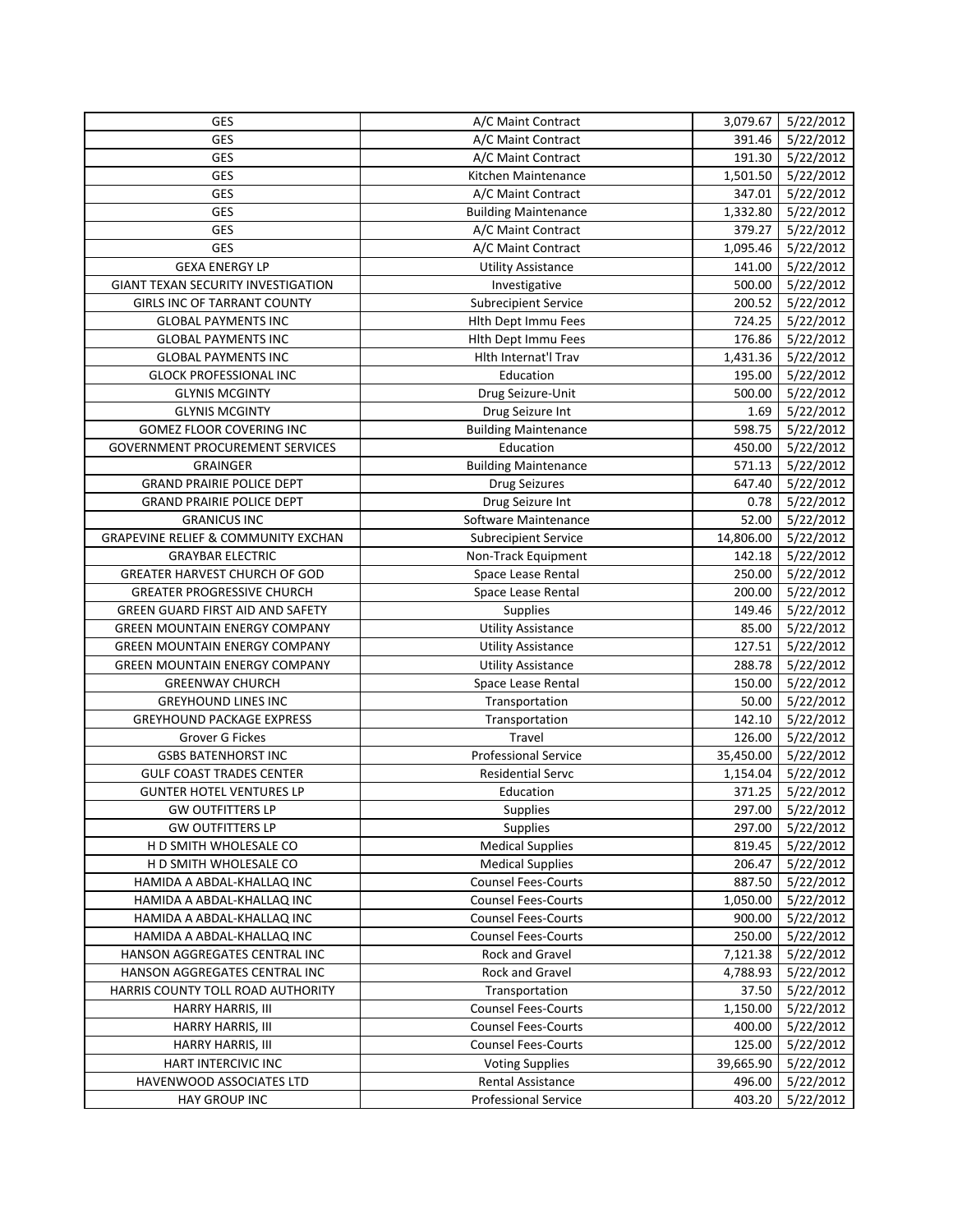| HD SUPPLY CONSTRUCTION SUPPLY LTD   | <b>Small Tools</b>          | 21.63     | 5/22/2012              |
|-------------------------------------|-----------------------------|-----------|------------------------|
| HDC FOREST HILL LIMITED PARTNERSHIP | Rent Sub to L'Iords         | 646.00    | $\frac{1}{5}$ /22/2012 |
| HEARTLAND SERVICES INC              | Radio Serv-Non Contr        | 375.49    | 5/22/2012              |
| <b>HEATHER CHAVEZ</b>               | Clothing                    | 200.00    | 5/22/2012              |
| HEATHER YVONNE OGIER                | Counsel Fees - CPS          | 350.00    | 5/22/2012              |
| HEATHER YVONNE OGIER                | Cnsl Fees-Fam Drg Ct        | 100.00    | 5/22/2012              |
| <b>HECTOR GARZA</b>                 | Clothing                    | 125.00    | 5/22/2012              |
| HEI SAN ANTONIO LP                  | Travel                      | 123.76    | 5/22/2012              |
| HELBING'S MOBIL SERVICE             | Central Garage Inv          | 292.75    | 5/22/2012              |
| HILTI INC                           | <b>Small Tools</b>          | 379.88    | 5/22/2012              |
| <b>HOBART SERVICE</b>               | Kitchen Maintenance         | 1,038.65  | 5/22/2012              |
| HOLLY PARK ASSOCIATES LTD           | Rental Assistance           | 685.00    | 5/22/2012              |
| HOMES OF PARKER COMMONS             | <b>Rent Sub to L'Iords</b>  | 563.00    | 5/22/2012              |
| <b>HORIZONS AT SUNRIDGE</b>         | <b>Rental Assistance</b>    | 575.00    | 5/22/2012              |
| HOUCHEN BINDERY LTD                 | Law Books                   | 546.25    | 5/22/2012              |
| HUMPHREY & ASSOCIATES INC           | <b>Building Maintenance</b> | 9,922.00  | 5/22/2012              |
| HURST-EULESS BEDFORD ISD            | Space Lease Rental          | 178.50    | 5/22/2012              |
| <b>IBM CORPORATION</b>              | <b>Computer Maintenance</b> | 5,628.53  | 5/22/2012              |
| <b>IBM CORPORATION</b>              | Software Maintenance        | 28,280.00 | 5/22/2012              |
| ICS                                 | Sheriff Inventory           | 3,405.60  | 5/22/2012              |
| ICS                                 | Personal Hygiene            | 463.70    | 5/22/2012              |
| INDEPENDENT ENVIRONMENTAL SERV      | <b>Disposal Service</b>     | 20.00     | 5/22/2012              |
| INDEPENDENT ENVIRONMENTAL SERV      | <b>Building Maintenance</b> | 88.60     | 5/22/2012              |
| INDEPENDENT ENVIRONMENTAL SERV      | <b>Building Maintenance</b> | 75.49     | 5/22/2012              |
| INDEPENDENT ENVIRONMENTAL SERV      | Disposal Service            | 30.00     | 5/22/2012              |
| INDEPENDENT ENVIRONMENTAL SERV      | <b>Disposal Service</b>     | 50.00     | 5/22/2012              |
| INDEPENDENT ENVIRONMENTAL SERV      | <b>Disposal Service</b>     | 220.00    | 5/22/2012              |
| INDEPENDENT ENVIRONMENTAL SERV      | <b>Disposal Service</b>     | 50.00     | 5/22/2012              |
| INDEPENDENT ENVIRONMENTAL SERV      | <b>Disposal Service</b>     | 146.00    | 5/22/2012              |
| INDEPENDENT ENVIRONMENTAL SERV      | <b>Disposal Service</b>     | 140.40    | 5/22/2012              |
| INDEPENDENT ENVIRONMENTAL SERV      | <b>Disposal Service</b>     | 520.00    | 5/22/2012              |
| INDEPENDENT ENVIRONMENTAL SERV      | <b>Disposal Service</b>     | 264.00    | 5/22/2012              |
| INDEPENDENT ENVIRONMENTAL SERV      | <b>Disposal Service</b>     | 50.00     | 5/22/2012              |
| INDEPENDENT ENVIRONMENTAL SERV      | <b>Disposal Service</b>     | 73.92     | 5/22/2012              |
| INDEPENDENT ENVIRONMENTAL SERV      | Disposal Service            | 220.00    | 5/22/2012              |
| INDEPENDENT ENVIRONMENTAL SERV      | <b>Disposal Service</b>     | 135.00    | 5/22/2012              |
| INDEPENDENT ENVIRONMENTAL SERV      | <b>Disposal Service</b>     | 135.00    | 5/22/2012              |
| INDEPENDENT ENVIRONMENTAL SERV      | <b>Disposal Service</b>     | 30.00     | 5/22/2012              |
| INDEPENDENT ENVIRONMENTAL SERV      | <b>Disposal Service</b>     |           | 50.00 5/22/2012        |
| INDEPENDENT ENVIRONMENTAL SERV      | <b>Disposal Service</b>     | 125.00    | 5/22/2012              |
| INDEPENDENT ENVIRONMENTAL SERV      | <b>Disposal Service</b>     | 1,898.05  | 5/22/2012              |
| INDEPENDENT ENVIRONMENTAL SERV      | <b>Disposal Service</b>     | 149.28    | 5/22/2012              |
| INDUSTRIAL POWER ISUZU TRUCK        | Parts and Supplies          | 811.42    | 5/22/2012              |
| INTERPRETERS' CONNECTION            | <b>Interpreter Fees</b>     | 1,200.00  | 5/22/2012              |
| INTERSTATE BATTERY OF FT WORTH      | Central Garage Inv          | 861.55    | 5/22/2012              |
| INTERSTATE BATTERY OF FT WORTH      | Central Garage Inv          | (20.00)   | 5/22/2012              |
| INTERSTATE BATTERY OF FT WORTH      | Parts and Supplies          | 110.32    | 5/22/2012              |
| INTERSTATE BATTERY OF FT WORTH      | Parts and Supplies          | 295.20    | 5/22/2012              |
| <b>INX LLC</b>                      | <b>Professional Service</b> | 1,140.00  | 5/22/2012              |
| <b>IRON MOUNTAIN</b>                | Rent                        | 1,906.03  | 5/22/2012              |
| IRONWOOD RANCH TOWNHOMES LP         | Rent Sub to L'Iords         | 1,317.00  | 5/22/2012              |
| IRVING HOLDINGS INC                 | Transportation              | 96.65     | 5/22/2012              |
| J A SEXAUER                         | <b>Building Maintenance</b> | 9,347.83  | 5/22/2012              |
| J A SEXAUER                         | <b>Building Maintenance</b> | 132.58    | 5/22/2012              |
| J A SEXAUER                         | <b>Building Maintenance</b> | 121.36    | 5/22/2012              |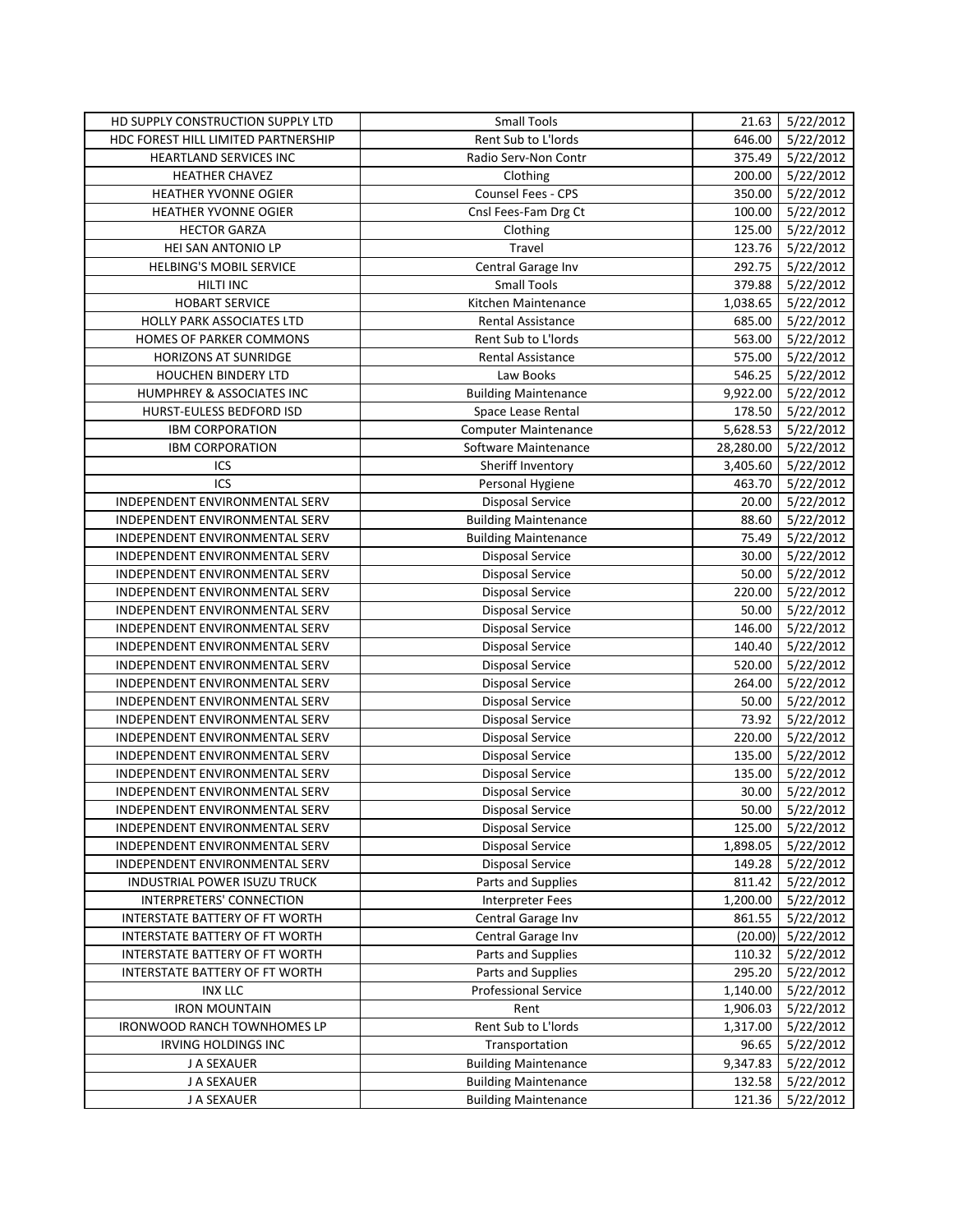| J H LADD                        | Investigative                                            | 228.06    | 5/22/2012              |
|---------------------------------|----------------------------------------------------------|-----------|------------------------|
| J H LADD                        | Investigative                                            | 500.00    | 5/22/2012              |
| <b>J STEVEN BUSH</b>            | <b>Counsel Fees-Courts</b>                               | 220.00    | 5/22/2012              |
| <b>J STEVEN BUSH</b>            | <b>Counsel Fees-Courts</b>                               | 1,030.00  | 5/22/2012              |
| <b>J STEVEN BUSH</b>            | <b>Counsel Fees-Courts</b>                               | 230.00    | 5/22/2012              |
| JACK L HINES JR                 | <b>Building Maintenance</b>                              | 187.00    | 5/22/2012              |
| <b>JACKIE MARTIN</b>            | Counsel Fees - CPS                                       | 4,060.00  | 5/22/2012              |
| JACKY RAY COLEMAN               | <b>Drug Seizures</b>                                     | 2,500.00  | 5/22/2012              |
| <b>JACKY RAY COLEMAN</b>        | Drug Seizure Int                                         | 6.66      | 5/22/2012              |
| JAMES D RENFORTH II             | <b>Counsel Fees-Courts</b>                               | 200.00    | 5/22/2012              |
| <b>JAMES L HOLLMAN</b>          | Unc Prop-Disburse                                        | 22.71     | 5/22/2012              |
| <b>JAMES MASEK</b>              | Counsel Fees-Juv                                         | 300.00    | 5/22/2012              |
| <b>JAMES MASEK</b>              | Counsel Fees - CPS                                       | 2,710.00  | 5/22/2012              |
| Jamison L Hulslander            | Education                                                | 97.51     | 5/22/2012              |
| JANA KAY BRAVO                  | <b>Professional Service</b>                              | 1,403.36  | 5/22/2012              |
| JANET S O'NEIL                  | <b>Counsel Fees - CPS</b>                                | 5,112.50  | 5/22/2012              |
| JANET Z CAPUA CATERING LLC      | <b>Meeting Expenses</b>                                  | 234.70    | 5/22/2012              |
| <b>JANPAK</b>                   | Sheriff Inventory                                        | 362.40    | 5/22/2012              |
| <b>JANPAK</b>                   | Kitchen Supplies                                         | 17.09     | 5/22/2012              |
| <b>JASON'S DELI</b>             | Supplies                                                 | 1,275.75  | 5/22/2012              |
| JAY GILBERT CABALLERO           | <b>Counsel Fees-Courts</b>                               | 1,050.00  | 5/22/2012              |
| JAY GILBERT CABALLERO           | <b>Counsel Fees-Courts</b>                               | 425.00    | 5/22/2012              |
| JAY GILBERT CABALLERO           | <b>Counsel Fees-Courts</b>                               | 225.00    | 5/22/2012              |
| JEANIE LEE REED                 | <b>Restitution Payable</b>                               | 12.50     | 5/22/2012              |
| <b>JEANIE MORRIS</b>            | <b>Professional Service</b>                              | 526.26    | 5/22/2012              |
| <b>JEANNE ROSE</b>              | Education                                                | 500.00    | 5/22/2012              |
| JEFF S HOOVER                   | <b>Counsel Fees-Courts</b>                               | 500.00    | 5/22/2012              |
| JEFFERY DAVID BONCEK            | <b>Counsel Fees-Courts</b>                               | 300.00    | 5/22/2012              |
| JEFFREY S STEWART PC            | <b>Counsel Fees-Courts</b>                               | 500.00    | 5/22/2012              |
| JEFFREY S STEWART PC            | <b>Counsel Fees-Courts</b>                               | 1,300.00  | 5/22/2012              |
| JENNIFER K PRATT                | Rent Sub to L'Iords                                      | 392.00    | 5/22/2012              |
| Jennifer M Thomas               | Education                                                | 25.00     | 5/22/2012              |
| <b>JESUS NEVAREZ</b>            | <b>Counsel Fees-Courts</b>                               | 275.00    | 5/22/2012              |
| <b>JESUS NEVAREZ</b>            | <b>Counsel Fees-Courts</b>                               | 100.00    | 5/22/2012              |
| <b>JESUS NEVAREZ</b>            | Counsel Fees - CPS                                       | 100.00    | 5/22/2012              |
| <b>JESUS NEVAREZ</b>            | Counsel Fees - CPS                                       | 200.00    |                        |
| JIM BEARDEN AND ASSOCIATES PLLC | Cnsl Fees-Fam Drg Ct                                     | 100.00    | 5/22/2012<br>5/22/2012 |
| <b>JIM C MINTER</b>             | <b>Counsel Fees-Courts</b>                               | 450.00    | 5/22/2012              |
|                                 |                                                          |           | 150.00   5/22/2012     |
| <b>JIM C MINTER</b>             | <b>Counsel Fees-Courts</b>                               |           |                        |
| <b>JIM LANE</b>                 | <b>Counsel Fees-Courts</b>                               | 300.00    | 5/22/2012              |
| <b>JIM LANE</b>                 | <b>Counsel Fees-Courts</b><br><b>Counsel Fees-Courts</b> | 1,175.00  | 5/22/2012              |
| <b>JOETTA KEENE</b>             | <b>Counsel Fees-Courts</b>                               | 1,850.00  | 5/22/2012<br>5/22/2012 |
| <b>JOETTA KEENE</b>             |                                                          | 125.00    |                        |
| <b>JOETTA KEENE</b>             | <b>Counsel Fees-Courts</b>                               | 1,900.00  | 5/22/2012              |
| <b>JOETTA KEENE</b>             | Cnsl Fees-Cap Murder                                     | 20,275.00 | 5/22/2012              |
| <b>JOETTA KEENE</b>             | Cap Murder-Othr Cost                                     | 312.71    | 5/22/2012              |
| JOHN CARL BEATTY                | <b>Counsel Fees-Courts</b>                               | 1,025.00  | 5/22/2012              |
| JOHN CARL BEATTY                | <b>Counsel Fees-Courts</b>                               | 2,225.00  | 5/22/2012              |
| JOHN CARL BEATTY                | <b>Counsel Fees-Courts</b>                               | 1,150.00  | 5/22/2012              |
| JOHN CARL BEATTY                | <b>Counsel Fees-Juv</b>                                  | 200.00    | 5/22/2012              |
| JOHN CHARLES OSWALT             | Investigative                                            | 500.00    | 5/22/2012              |
| <b>JOHN HARDING</b>             | <b>Counsel Fees-Courts</b>                               | 1,000.00  | 5/22/2012              |
| <b>JOHN HARDING</b>             | <b>Counsel Fees-Courts</b>                               | 100.00    | 5/22/2012              |
| <b>JOHN HARDING</b>             | <b>Counsel Fees-Courts</b>                               | 600.00    | 5/22/2012              |
| <b>JOHN LINEBARGER</b>          | <b>Counsel Fees-Courts</b>                               | 300.00    | 5/22/2012              |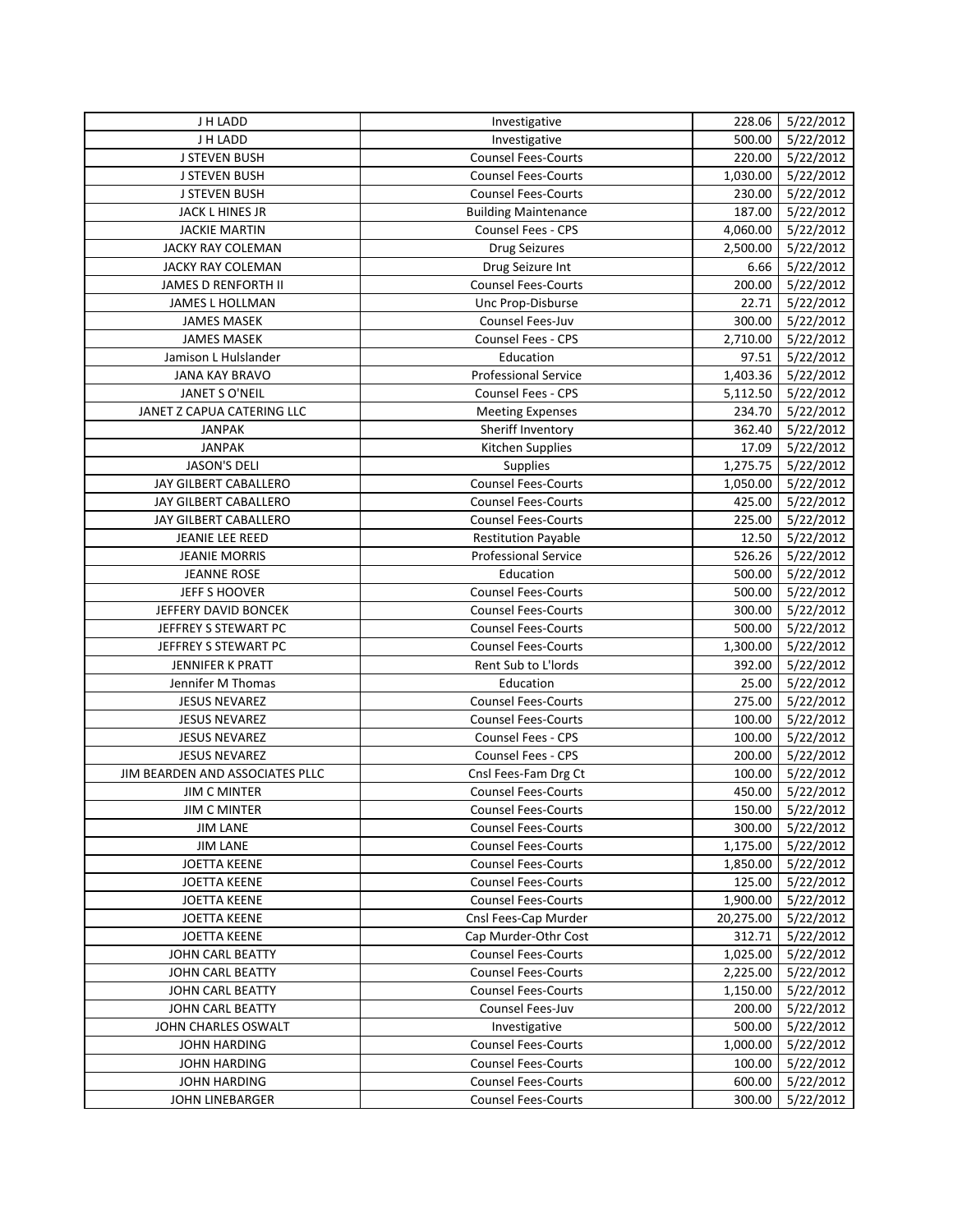| <b>JOHN LINEBARGER</b>        | <b>Counsel Fees-Courts</b>  | 800.00   | 5/22/2012              |
|-------------------------------|-----------------------------|----------|------------------------|
| JOHN R MARA LAW BOOKS         | Law Books                   | 56.00    | 5/22/2012              |
| <b>JOHN W STICKELS</b>        | <b>Counsel Fees-Courts</b>  | 3,850.00 | 5/22/2012              |
| JOHN W STICKELS               | Cnsl Fees-Crim Appls        | 2,000.00 | 5/22/2012              |
| <b>JOHNSON &amp; JOHNSON</b>  | <b>Counsel Fees-Courts</b>  | 400.00   | 5/22/2012              |
| <b>JOHNSON &amp; JOHNSON</b>  | <b>Counsel Fees-Courts</b>  | 100.00   | 5/22/2012              |
| <b>JOHNSON &amp; JOHNSON</b>  | <b>Counsel Fees-Courts</b>  | 100.00   | 5/22/2012              |
| <b>JON GULLEY</b>             | Clothing                    | 300.00   | 5/22/2012              |
| <b>JOSE PALOS</b>             | Relative Assistance         | 300.00   | 5/22/2012              |
| JOYCE E STEVENS P.C.          | <b>Counsel Fees-Courts</b>  | 125.00   | 5/22/2012              |
| JOYCE E STEVENS P.C.          | Counsel Fees-Juv            | 200.00   | 5/22/2012              |
| <b>JOYCLYNN WILSON</b>        | <b>House Fraud Recovery</b> | 1.00     | 5/22/2012              |
| <b>JOYCLYNN WILSON</b>        | House Fraud Recovery        | 1.00     | 5/22/2012              |
| JPMORGAN CHASE BANK NA        | <b>Medical Supplies</b>     | 14.12    | 5/22/2012              |
| JPMORGAN CHASE BANK NA        | <b>Educational Material</b> | 420.96   | 5/22/2012              |
| JPMORGAN CHASE BANK NA        | Advertis/Leg Notice         | 305.00   | 5/22/2012              |
| JPMORGAN CHASE BANK NA        | Volunteer Program           | 337.63   | 5/22/2012              |
| JPMORGAN CHASE BANK NA        | <b>Equipment Rentals</b>    | 550.00   | 5/22/2012              |
| JPMORGAN CHASE BANK NA        | <b>County Projects</b>      | 15.00    | 5/22/2012              |
| JPMORGAN CHASE BANK NA        | Postage                     | 102.20   | 5/22/2012              |
| JPMORGAN CHASE BANK NA        | Parts and Supplies          | 194.11   | 5/22/2012              |
| <b>JUAN T MUNIZ</b>           | Constable 8 Fees            | 25.00    | 5/22/2012              |
| JULIE JACOBSON                | <b>Counsel Fees - CPS</b>   | 100.00   | 5/22/2012              |
| JUNIPER GG FORT WORTH LLC     | <b>HAP Reimb Port-in</b>    | 733.00   | 5/22/2012              |
| JUST ENERGY TEXAS I CORP      | <b>Utility Assistance</b>   | 131.63   | 5/22/2012              |
| JUSTICE & WHITE PLLC          | <b>Counsel Fees-Courts</b>  | 350.00   | 5/22/2012              |
| JVEON MALIK DORSEY            | <b>Restitution Payable</b>  | 20.00    | 5/22/2012              |
| <b>KARA CARRERAS</b>          | <b>Counsel Fees-Courts</b>  | 500.00   | 5/22/2012              |
| <b>KARA CARRERAS</b>          | <b>Counsel Fees-Courts</b>  | 100.00   | 5/22/2012              |
| <b>KARA CARRERAS</b>          | <b>Counsel Fees-Courts</b>  | 200.00   | 5/22/2012              |
| Karen C Miller                | Prepaid - Travel            | (333.51) | 5/22/2012              |
| Karen C Miller                | Travel                      | 384.00   | 5/22/2012              |
| <b>KARMEN JOHNSON</b>         | <b>Counsel Fees-Courts</b>  | 100.00   | 5/22/2012              |
| <b>KARMEN JOHNSON</b>         | Counsel Fees-Juv            | 200.00   | 5/22/2012              |
| <b>KARMEN JOHNSON</b>         | Counsel Fees - CPS          | 987.80   | 5/22/2012              |
| <b>KARMEN JOHNSON</b>         | Cnsl Fees-Fam Drg Ct        | 100.00   | 5/22/2012              |
| KATHERYN HAYWOOD              | <b>Counsel Fees-Courts</b>  | 600.00   | 5/22/2012              |
| KATHERYN HAYWOOD              | <b>Counsel Fees-Courts</b>  | 425.00   | 5/22/2012              |
| KATHERYN HAYWOOD              | Counsel Fees-Courts         |          | 650.00 5/22/2012       |
| KATHLEEN JEANNE MEGONIGAL     | Counsel Fees - CPS          | 1,065.00 | 5/22/2012              |
| <b>KATHRYN B THOMPSON</b>     | Rent Sub to L'Iords         | 363.00   | 5/22/2012              |
| <b>KATHRYN CRAVEN</b>         | Counsel Fees - CPS          | 1,095.00 | 5/22/2012              |
| <b>KATHRYN CRAVEN</b>         | Cnsl Fees-Fam Drg Ct        | 200.00   | 5/22/2012              |
| <b>KATHY A LOWTHORP</b>       | <b>Counsel Fees-Courts</b>  | 300.00   | 5/22/2012              |
| <b>KATHY A LOWTHORP</b>       | <b>Counsel Fees-Courts</b>  | 1,475.00 | 5/22/2012              |
| KATHY A LOWTHORP              | <b>Counsel Fees-Courts</b>  | 250.00   | 5/22/2012              |
| <b>KATHY A LOWTHORP</b>       | <b>Counsel Fees-Courts</b>  | 150.00   | 5/22/2012              |
| KATHY EHMANN-CLARDY           | <b>Interpreter Fees</b>     | 50.00    | 5/22/2012              |
| <b>KATHY GODSEY</b>           | <b>Restitution Payable</b>  | 50.00    |                        |
| KEARNEY/WYNN ATTORNEYS AT LAW | <b>Counsel Fees-Courts</b>  | 575.00   | 5/22/2012<br>5/22/2012 |
| KEARNEY/WYNN ATTORNEYS AT LAW | <b>Counsel Fees-Courts</b>  | 525.00   |                        |
| <b>KELLIE PRINGLE</b>         | Clothing                    | 100.00   | 5/22/2012              |
| KELLY R GOODNESS PHD          | Psych Exam/Testimony        | 450.00   | 5/22/2012<br>5/22/2012 |
| KELLY R GOODNESS PHD          | Psych Exam/Testimony        | 450.00   |                        |
|                               |                             |          | 5/22/2012              |
| KELLY R GOODNESS PHD          | Psych Exam/Testimony        | 1,600.00 | 5/22/2012              |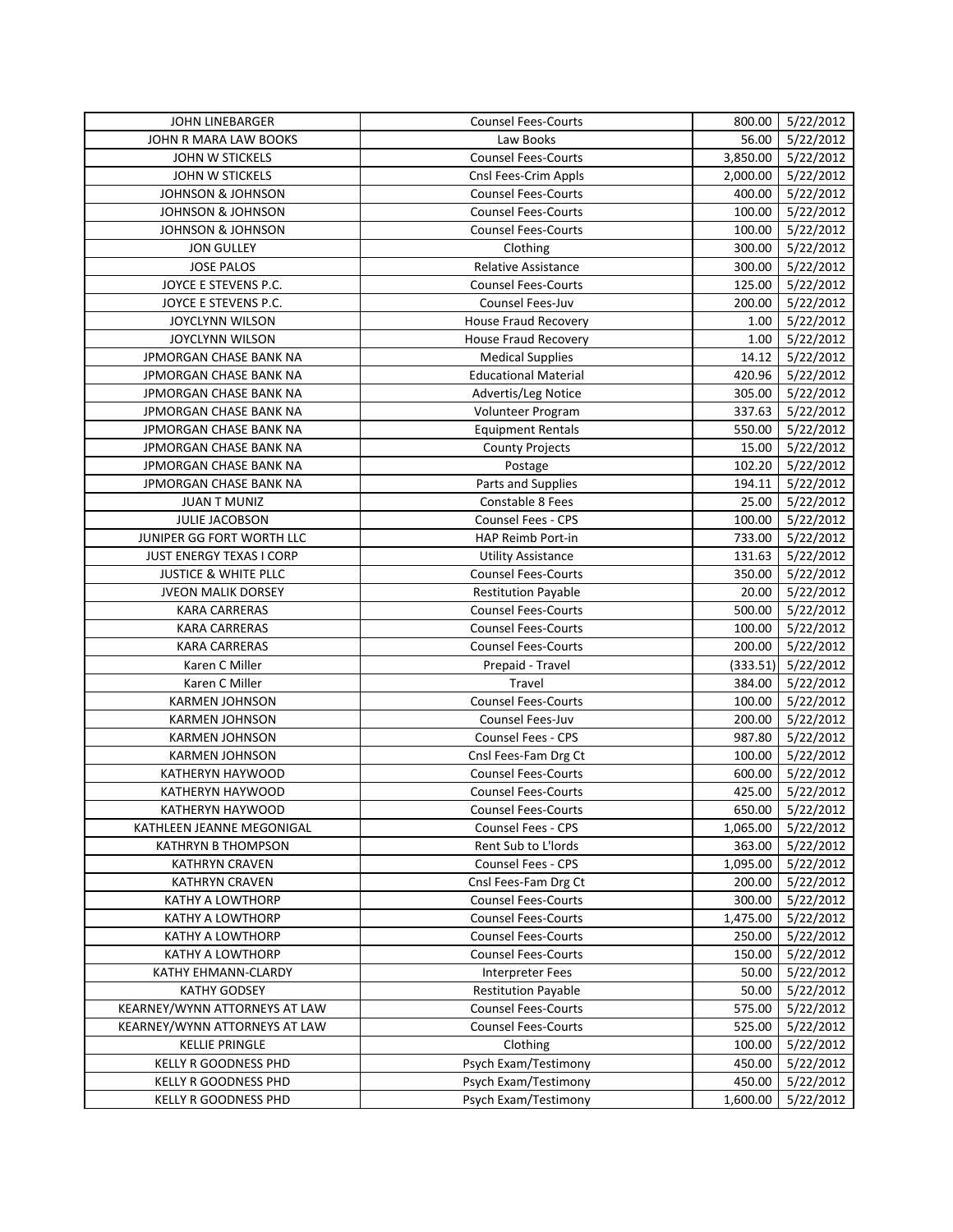| Psych Exam/Testimony<br>1,500.00<br><b>KELLY R GOODNESS PHD</b>          | 5/22/2012 |
|--------------------------------------------------------------------------|-----------|
| Psych Exam/Testimony<br>500.00<br><b>KELLY R GOODNESS PHD</b>            | 5/22/2012 |
| Counsel Fees - CPS<br>100.00<br><b>KELLYE SWANDA</b>                     | 5/22/2012 |
| <b>KELLYE SWANDA</b><br>Cnsl Fees-Fam Drg Ct<br>100.00                   | 5/22/2012 |
| KELLY-MOORE PAINT COMPANY INC<br>Paint<br>1,048.85                       | 5/22/2012 |
| <b>KENNETH CUTRER</b><br><b>Counsel Fees-Courts</b><br>600.00            | 5/22/2012 |
| <b>KENNETH CUTRER</b><br>400.00<br><b>Counsel Fees-Courts</b>            | 5/22/2012 |
| <b>KENNETH CUTRER</b><br><b>Counsel Fees-Courts</b><br>100.00            | 5/22/2012 |
| <b>KENNETH R GORDON PC</b><br><b>Counsel Fees-Courts</b><br>475.00       | 5/22/2012 |
| <b>Counsel Fees-Courts</b><br>650.00<br><b>KENNETH W MULLEN</b>          | 5/22/2012 |
| <b>KERRY OWENS</b><br><b>Counsel Fees-Courts</b><br>150.00               | 5/22/2012 |
| Counsel Fees - CPS<br>1,453.94<br><b>KERRY OWENS</b>                     | 5/22/2012 |
| <b>Counsel Fees-Courts</b><br><b>KERRY YANEZ</b><br>600.00               | 5/22/2012 |
| KILPATRICK INSURANCE AGNCY<br><b>Bonds</b><br>71.00                      | 5/22/2012 |
| KILPATRICK INSURANCE AGNCY<br><b>Bonds</b><br>71.00                      | 5/22/2012 |
| KILPATRICK INSURANCE AGNCY<br><b>Bonds</b><br>71.00                      | 5/22/2012 |
| KILPATRICK INSURANCE AGNCY<br><b>Bonds</b><br>71.00                      | 5/22/2012 |
| <b>Bonds</b><br>KILPATRICK INSURANCE AGNCY<br>71.00                      | 5/22/2012 |
| Kim D Trussell<br>Travel<br>217.56                                       | 5/22/2012 |
| <b>KIMBERLY BUTLER</b><br><b>Counsel Fees - CPS</b><br>100.00            | 5/22/2012 |
| <b>KIRBY'S RADIATOR SERVICE</b><br>190.00<br>Parts and Supplies          | 5/22/2012 |
| 300.00<br><b>KIRK STROUD</b><br><b>Relative Assistance</b>               | 5/22/2012 |
| KLEINFELDER<br><b>Professional Service</b><br>2,093.00                   | 5/22/2012 |
| <b>Counsel Fees-Courts</b><br>900.00<br><b>KOBBY T WARREN</b>            | 5/22/2012 |
| <b>Counsel Fees-Courts</b><br>1,275.00<br><b>KOBBY T WARREN</b>          | 5/22/2012 |
| <b>KOBBY T WARREN</b><br><b>Counsel Fees-Courts</b><br>400.00            | 5/22/2012 |
| KONICA MINOLTA BUSINESS SOLUTIONS<br>(109.22)<br><b>Equipment Maint</b>  | 5/22/2012 |
| KONICA MINOLTA BUSINESS SOLUTIONS<br><b>Equipment Maint</b><br>9.51      | 5/22/2012 |
| KONICA MINOLTA BUSINESS SOLUTIONS<br><b>Equipment Rentals</b><br>210.11  | 5/22/2012 |
| KONICA MINOLTA BUSINESS SOLUTIONS<br><b>Equipment Maint</b><br>246.44    | 5/22/2012 |
| <b>Professional Service</b><br><b>KRAIG R EGGSPUEHLER</b><br>2,056.71    | 5/22/2012 |
| <b>Counsel Fees-Courts</b><br>725.00<br><b>KRISTINA WEST</b>             | 5/22/2012 |
| Counsel Fees - CPS<br>1,000.00<br><b>KRISTINA WEST</b>                   | 5/22/2012 |
| Cnsl Fees-Fam Drg Ct<br>100.00<br><b>KRISTINA WEST</b>                   | 5/22/2012 |
| Education<br>328.02<br>Kristine A Soule                                  | 5/22/2012 |
| KROGER #695<br><b>Expanded Nutri Pgrm</b><br>63.22                       | 5/22/2012 |
| 561.06<br>Krystal L James<br>Travel                                      | 5/22/2012 |
| <b>KULVIR BHOGAL</b><br>Rent Sub to L'Iords<br>1,065.00                  | 5/22/2012 |
| 31.99 5/22/2012<br>LA CASITA MOBILE HM PARK<br><b>Utility Assistance</b> |           |
| 97.75<br>LA QUINTA MOPAC<br>Travel                                       | 5/22/2012 |
| Clothing<br>LABARBARA REED<br>29.62                                      | 5/22/2012 |
| Counsel Fees-Juv<br><b>LACY BRITTEN</b><br>200.00                        | 5/22/2012 |
| Counsel Fees - CPS<br>150.00<br><b>LACY BRITTEN</b>                      | 5/22/2012 |
| 195.00<br><b>LAHAINA GROUP INC</b><br><b>Equipment Maint</b>             | 5/22/2012 |
| LAHAINA GROUP INC<br><b>Equipment Maint</b><br>1,121.25                  | 5/22/2012 |
| LAKESIDE BUSINESS WORKS<br>Rental Assistance<br>825.00                   | 5/22/2012 |
| LAKESIDE BUSINESS WORKS<br><b>Utility Assistance</b><br>79.10            | 5/22/2012 |
| Rent Sub to L'Iords<br>LAKEVIEW ON SHADY OAKS LLC<br>174.00              | 5/22/2012 |
| Counsel Fees - CPS<br><b>LANTIS G ROBERTS</b><br>100.00                  | 5/22/2012 |
| Rent Sub to L'Iords<br><b>LARRY HUMPHRIES</b><br>293.00                  | 5/22/2012 |
| LASERLINK INTERNATIONAL INC<br><b>Supplies</b><br>300.00                 | 5/22/2012 |
| Supplies<br>720.00<br>LASERLINK INTERNATIONAL INC                        | 5/22/2012 |
| LASERLINK INTERNATIONAL INC<br>Supplies<br>600.00                        | 5/22/2012 |
| Supplies<br>400.00<br>LASERLINK INTERNATIONAL INC                        | 5/22/2012 |
| Supplies<br>500.00<br>LASERLINK INTERNATIONAL INC                        | 5/22/2012 |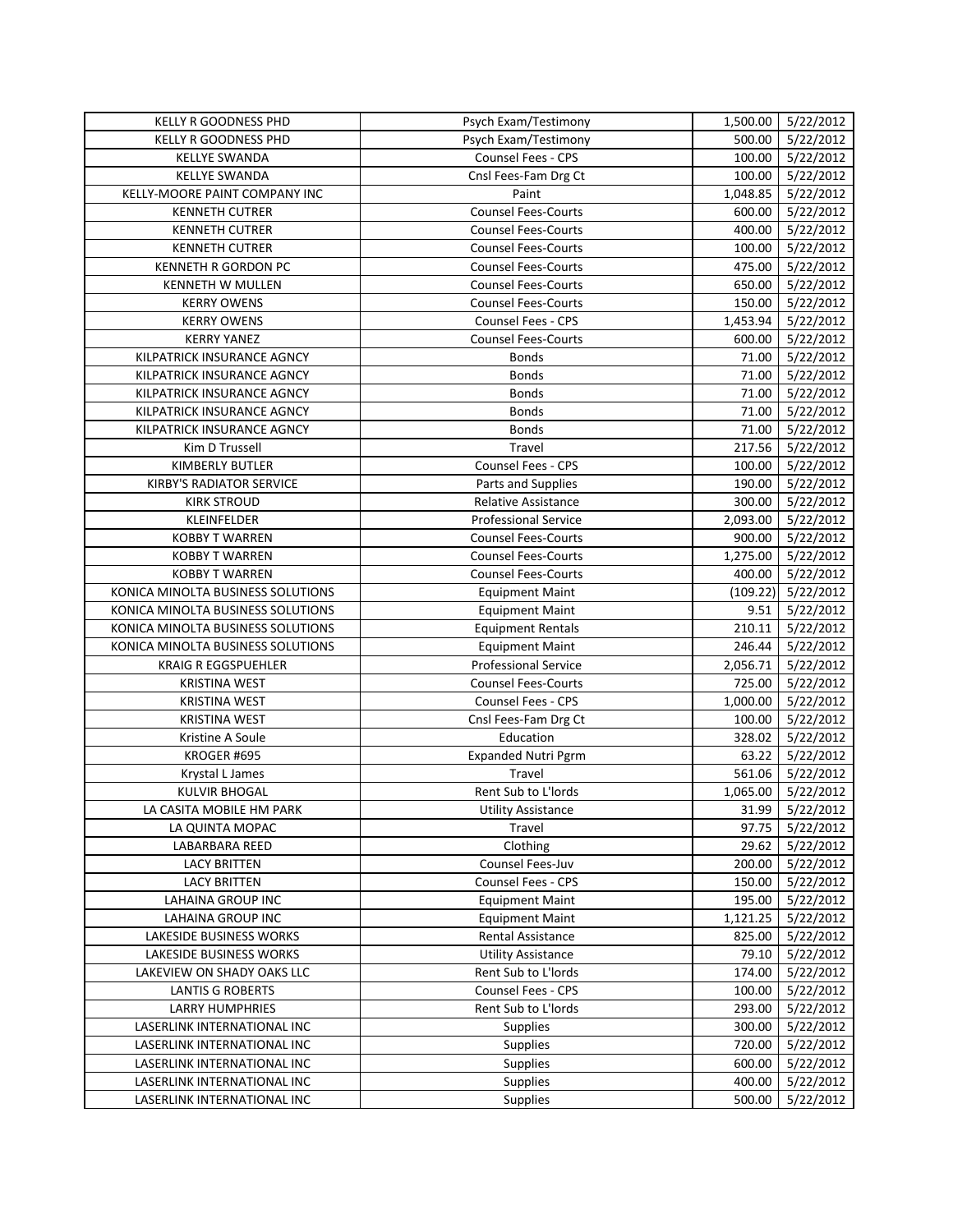| LASERLINK INTERNATIONAL INC        | Supplies                    | 150.00   | 5/22/2012        |
|------------------------------------|-----------------------------|----------|------------------|
| LASERLINK INTERNATIONAL INC        | <b>Supplies</b>             | 300.00   | 5/22/2012        |
| <b>LASERLINK INTERNATIONAL INC</b> | Supplies                    | 100.00   | 5/22/2012        |
| LASERLINK INTERNATIONAL INC        | <b>Supplies</b>             | 558.00   | 5/22/2012        |
| LASERLINK INTERNATIONAL INC        | Supplies                    | 200.00   | 5/22/2012        |
| LASERLINK INTERNATIONAL INC        | Supplies                    | 151.02   | 5/22/2012        |
| LASERLINK INTERNATIONAL INC        | <b>Supplies</b>             | 283.00   | 5/22/2012        |
| LASERLINK INTERNATIONAL INC        | Supplies                    | 583.80   | 5/22/2012        |
| LASERLINK INTERNATIONAL INC        | <b>Supplies</b>             | 557.86   | 5/22/2012        |
| <b>LASERLINK INTERNATIONAL INC</b> | Supplies                    | 1,428.00 | 5/22/2012        |
| LASERLINK INTERNATIONAL INC        | <b>Supplies</b>             | 62.90    | 5/22/2012        |
| LASERLINK INTERNATIONAL INC        | <b>Supplies</b>             | 626.00   | 5/22/2012        |
| LASERLINK INTERNATIONAL INC        | Supplies                    | 118.00   | 5/22/2012        |
| LASERLINK INTERNATIONAL INC        | Supplies                    | 179.85   | 5/22/2012        |
| LASERLINK INTERNATIONAL INC        | Supplies                    | 377.85   | 5/22/2012        |
| LASERLINK INTERNATIONAL INC        | <b>Supplies</b>             | 39.00    | 5/22/2012        |
| LASERLINK INTERNATIONAL INC        | Supplies                    | 599.50   | 5/22/2012        |
| LASERLINK INTERNATIONAL INC        | Supplies                    | 208.00   | 5/22/2012        |
| LASERLINK INTERNATIONAL INC        | <b>Supplies</b>             | 239.80   | 5/22/2012        |
| LASERLINK INTERNATIONAL INC        | Supplies                    | 89.98    | 5/22/2012        |
| LASERLINK INTERNATIONAL INC        | <b>Computer Supplies</b>    | 378.50   | 5/22/2012        |
| LASERLINK INTERNATIONAL INC        | <b>Computer Supplies</b>    | 672.00   | 5/22/2012        |
| LASERLINK INTERNATIONAL INC        | Supplies                    | 93.38    | 5/22/2012        |
| LASERLINK INTERNATIONAL INC        | Supplies                    | 205.00   | 5/22/2012        |
| LATASHA THOMAS                     | <b>Relative Assistance</b>  | 300.00   | 5/22/2012        |
| LATEPH ADENIJI                     | <b>Counsel Fees-Courts</b>  | 600.00   | 5/22/2012        |
| <b>LATEPH ADENIJI</b>              | <b>Counsel Fees-Courts</b>  | 500.00   | 5/22/2012        |
| LATESHA WASHINGTON                 | <b>Relative Assistance</b>  | 300.00   | 5/22/2012        |
| LAUREN GRAHAM & ASSOCIATES PLLC    | <b>Counsel Fees-Courts</b>  | 400.00   | 5/22/2012        |
| Laurie Taylor                      | Non-Track Equipment         | 65.38    | 5/22/2012        |
| LAW OFFICE EDWARD E CASTILLO PLLC  | <b>Counsel Fees-Courts</b>  | 225.00   | 5/22/2012        |
| LAW OFFICE EDWARD E CASTILLO PLLC  | Counsel Fees-Juv            | 200.00   | 5/22/2012        |
| LAW OFFICE OF ALICE RODRIGUEZ      | <b>Counsel Fees - CPS</b>   | 100.00   | 5/22/2012        |
| LAW OFFICE OF BRADLEY L CLARK PC   | <b>Counsel Fees-Courts</b>  | 900.00   | 5/22/2012        |
| LAW OFFICE OF BRADLEY L CLARK PC   | <b>Counsel Fees-Courts</b>  | 1,250.00 | 5/22/2012        |
| LAW OFFICE OF BRADLEY L CLARK PC   | <b>Counsel Fees-Courts</b>  | 1,200.00 | 5/22/2012        |
| LAW OFFICE OF BRADLEY L CLARK PC   | <b>Counsel Fees-Courts</b>  | 2,125.00 | 5/22/2012        |
| LAW OFFICE OF BRADLEY L CLARK PC   | <b>Counsel Fees-Courts</b>  | 550.00   | 5/22/2012        |
| LAW OFFICE OF BRADLEY L CLARK PC   | <b>Counsel Fees-Courts</b>  |          | 200.00 5/22/2012 |
| LAW OFFICE OF BRADLEY L CLARK PC   | Counsel Fees - CPS          | 1,450.00 | 5/22/2012        |
| LAW OFFICE OF CARLOS G GALLIANI PC | Counsel Fees-Juv            | 200.00   | 5/22/2012        |
| LAW OFFICE OF GARY L NICKELSON     | <b>Counsel Fees-Courts</b>  | 750.00   | 5/22/2012        |
| LAW OFFICE OF JO AN G ASHLEY       | Counsel Fees-Juv            | 107.00   | 5/22/2012        |
| LAW OFFICE OF JO AN G ASHLEY       | Cnsl Fees-Fam Drg Ct        | 100.00   | 5/22/2012        |
| LAW OFFICE OF KARLA M BALLI        | Counsel Fees - CPS          | 100.00   | 5/22/2012        |
| LAW OFFICE OF KEE A ABLES PC       | Cnsl Fees-Fam Drg Ct        | 100.00   | 5/22/2012        |
| LAW OFFICE OF LISA HAINES          | <b>Counsel Fees-Courts</b>  | 175.00   | 5/22/2012        |
| LAW OFFICE OF PETROVICH & GIRAUD   | Counsel Fees - CPS          | 980.47   | 5/22/2012        |
| LAW OFFICE OF SHANNON M SEARS PC   | <b>Counsel Fees-Courts</b>  | 875.00   | 5/22/2012        |
| LEARNING ZONE EXPRESS              | <b>Educational Material</b> | 1,013.68 | 5/22/2012        |
| LEIGH ANN SCHENK                   | Counsel Fees - CPS          | 100.00   | 5/22/2012        |
| Leighton G Iles                    | Travel                      | 183.00   | 5/22/2012        |
| LENA POPE HOME INC                 | <b>Subrecipient Service</b> | 2,875.00 | 5/22/2012        |
| LENA POPE HOME INC                 | <b>Counseling Services</b>  | 5,397.17 | 5/22/2012        |
| LENA POPE HOME INC                 | Professional Service        | 2,080.00 | 5/22/2012        |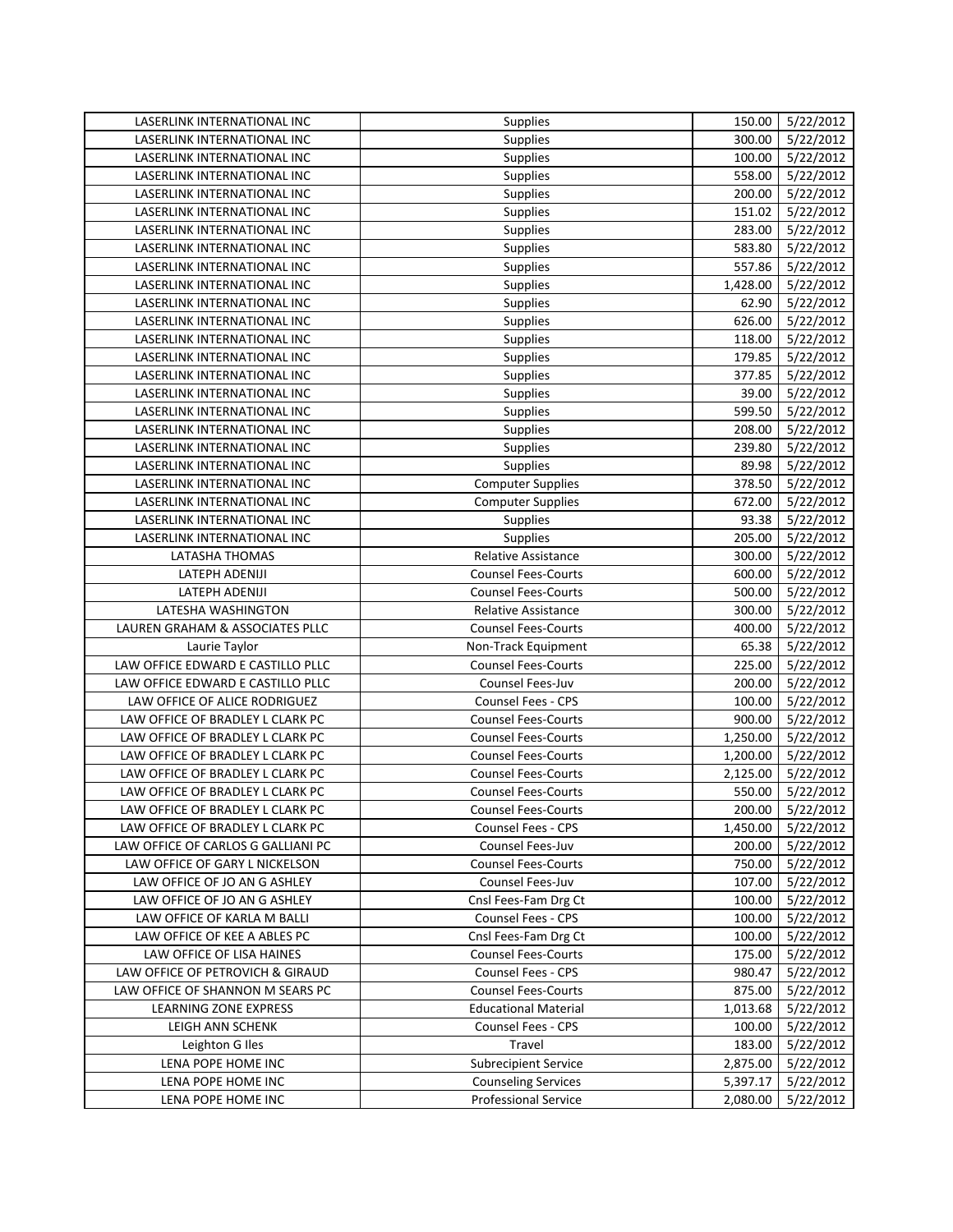| LENA POPE HOME INC                  | <b>Professional Service</b> | 5,654.30   | 5/22/2012        |
|-------------------------------------|-----------------------------|------------|------------------|
| LENA POPE HOME INC                  | <b>Professional Service</b> | 8,348.00   | 5/22/2012        |
| LENA POPE HOME INC                  | <b>Professional Service</b> | 431.60     | 5/22/2012        |
| LENA POPE HOME INC                  | <b>Professional Service</b> | 45,183.12  | 5/22/2012        |
| LEON REED JR                        | <b>Professional Service</b> | 225.00     | 5/22/2012        |
| LEON REED JR                        | <b>Counsel Fees-Courts</b>  | 100.00     | 5/22/2012        |
| LEON REED JR                        | <b>Counsel Fees-Courts</b>  | 550.00     | 5/22/2012        |
| LESLIE J BURGOYNE                   | Counsel Fees - CPS          | 200.00     | 5/22/2012        |
| <b>LESLIE JOHNS</b>                 | <b>Counsel Fees-Courts</b>  | 450.00     | 5/22/2012        |
| LEX JOHNSTON                        | <b>Counsel Fees-Courts</b>  | 300.00     | 5/22/2012        |
| LEXISNEXIS                          | Subscriptions               | 27.00      | 5/22/2012        |
| LEXISNEXIS                          | Subscriptions               | 27.00      | 5/22/2012        |
| LEXISNEXIS                          | Law Books                   | 230.00     | 5/22/2012        |
| LEXISNEXIS                          | <b>On-Line Service</b>      | 1,170.47   | 5/22/2012        |
| <b>LILIANA CORTES</b>               | <b>Restitution Payable</b>  | 76.56      | 5/22/2012        |
| <b>LINDA BROWN</b>                  | Clothing                    | 243.23     | 5/22/2012        |
| LINDA GREEN                         | Clothing                    | 475.00     | 5/22/2012        |
| LISA HOOBLER                        | <b>Counsel Fees-Courts</b>  | 100.00     | 5/22/2012        |
| LISA MULLEN                         | <b>Counsel Fees-Courts</b>  | 2,365.00   | 5/22/2012        |
| <b>LOCK TIGHT SECURITY INC</b>      | Lab Supplies                | 76.00      | 5/22/2012        |
| LOCK TIGHT SECURITY INC             | Parts and Supplies          | 190.00     | 5/22/2012        |
| LOCK TIGHT SECURITY INC             | <b>Building Maintenance</b> | 87.00      | 5/22/2012        |
| LOCK TIGHT SECURITY INC             | <b>Building Maintenance</b> | 8.75       | 5/22/2012        |
| LONNA COOPER                        | Clothing                    | 113.00     | 5/22/2012        |
| LONNIE B HENDERSON                  | Professional Service        | 1,862.99   | 5/22/2012        |
| LOREN C GREEN PC                    | <b>Counsel Fees-Courts</b>  | 1,550.00   | 5/22/2012        |
| LOREN C GREEN PC                    | <b>Counsel Fees-Courts</b>  | 950.00     | 5/22/2012        |
| LOUIE BRICE HARTGRAVES              | Rent Sub to L'Iords         | 695.00     | 5/22/2012        |
| LUTHERAN SOCIAL SERV OF THE SOUTH I | Residential Servc           | 12,442.50  | 5/22/2012        |
| LYNDA S TARWATER                    | <b>Counsel Fees-Courts</b>  | 850.00     | 5/22/2012        |
| LYNDA S TARWATER                    | <b>Counsel Fees-Courts</b>  | 600.00     | 5/22/2012        |
| M & S TECHNOLOGIES INC              | Capital Outlay - Com        | 52,848.50  | 5/22/2012        |
| M & S TECHNOLOGIES INC              | Non-Track Equipment         | 29,494.56  | 5/22/2012        |
| M MONIQUE WALTERS                   | Counsel Fees-Juv            | 200.00     | 5/22/2012        |
| M S AIR INC                         | <b>Building Maintenance</b> | 2,540.00   | 5/22/2012        |
| MAMIE BUSH JOHNSON                  | <b>Counsel Fees-Courts</b>  | 700.00     | 5/22/2012        |
| MAMIE BUSH JOHNSON                  | <b>Counsel Fees-Courts</b>  | 300.00     | 5/22/2012        |
| MAMIE BUSH JOHNSON                  | <b>Counsel Fees-Courts</b>  | 300.00     | 5/22/2012        |
| MAMIE BUSH JOHNSON                  | Counsel Fees-Courts         |            | 300.00 5/22/2012 |
| Mamie L Glover                      | Education                   | 103.24     | 5/22/2012        |
| <b>MANATRON INC</b>                 | <b>Professional Service</b> | 159,146.42 | 5/22/2012        |
| <b>MANATRON INC</b>                 | Professional Service        | 122.35     | 5/22/2012        |
| MANER FIRE EQUIPMENT, INC           | <b>Equipment Maint</b>      | 6.00       | 5/22/2012        |
| MANER FIRE EQUIPMENT, INC           | <b>Building Maintenance</b> | 677.10     | 5/22/2012        |
| MARK D KETCHUM                      | <b>Promotional Expenses</b> | 151.78     | 5/22/2012        |
| MARK D SCOTT & ASSOCIATES PLLC      | <b>Counsel Fees-Courts</b>  | 400.00     | 5/22/2012        |
| MARK D SCOTT & ASSOCIATES PLLC      | <b>Counsel Fees-Courts</b>  | 100.00     | 5/22/2012        |
| MARK N GARD INC                     | Field Equip&Supplies        | 363.73     | 5/22/2012        |
| <b>MARK ROSTEET</b>                 | <b>Counsel Fees-Courts</b>  | 250.00     | 5/22/2012        |
| <b>MARK ROSTEET</b>                 | <b>Counsel Fees-Courts</b>  | 100.00     | 5/22/2012        |
| <b>MARK ROSTEET</b>                 | <b>Counsel Fees-Courts</b>  | 300.00     | 5/22/2012        |
| <b>MARSHALL GAINES</b>              | Clothing                    | 125.00     | 5/22/2012        |
| MARY J YOUNG                        | <b>Counsel Fees-Courts</b>  | 455.00     | 5/22/2012        |
| <b>MARY R THOMSEN</b>               | Counsel Fees - CPS          | 1,630.00   | 5/22/2012        |
| <b>MARY R THOMSEN</b>               | Cnsl Fees-Fam Drg Ct        | 150.00     | 5/22/2012        |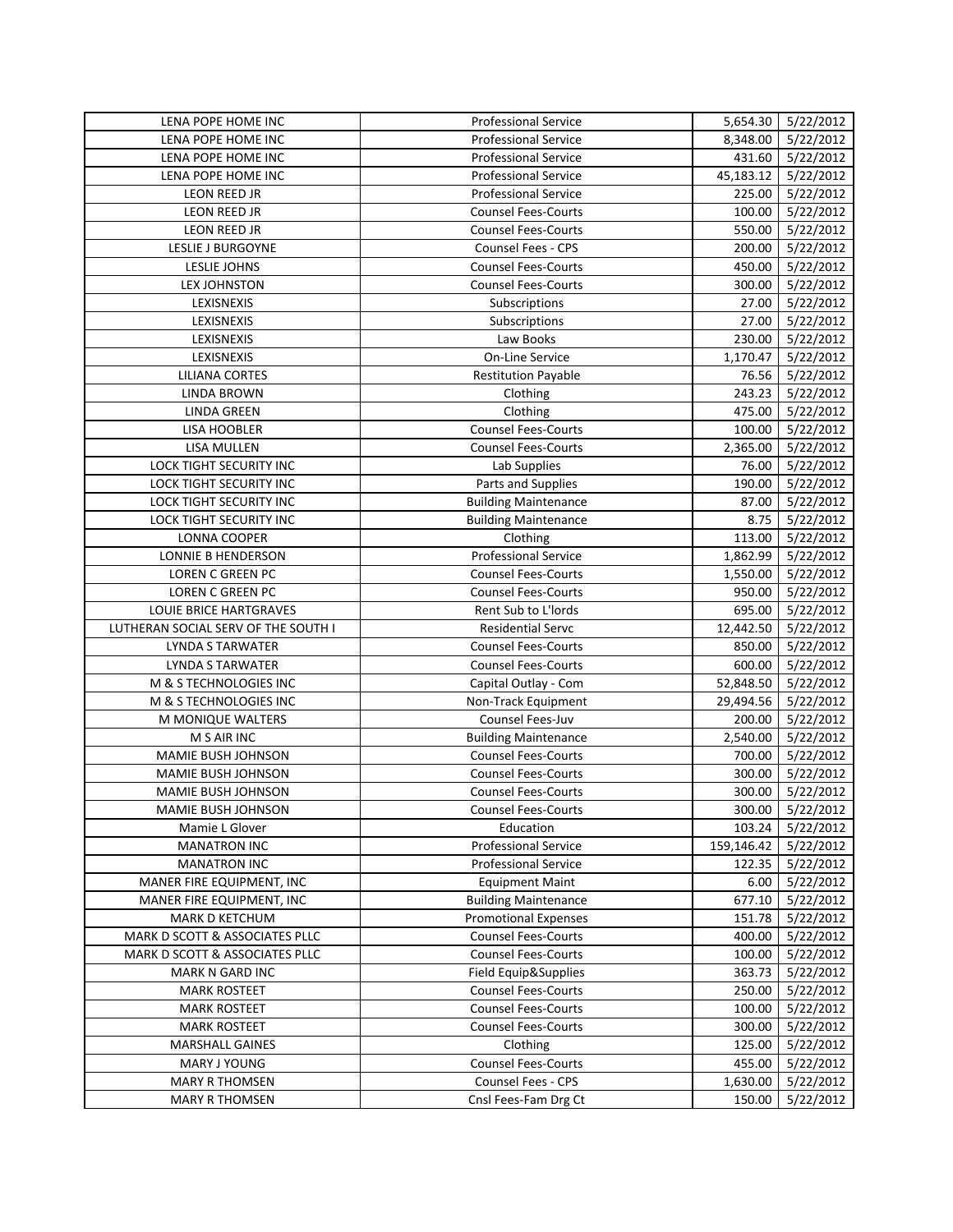| <b>MARY R THOMSEN</b>                   | <b>Litigation Expense</b>   | 56.20      | 5/22/2012        |
|-----------------------------------------|-----------------------------|------------|------------------|
| <b>MATTHEW BENDER &amp; COMPANY INC</b> | Law Books                   | 6,702.00   | 5/22/2012        |
| MATTHEW BENDER & COMPANY INC            | Law Books                   | 2,568.68   | 5/22/2012        |
| MATTHEW BENDER & COMPANY INC            | Law Books                   | 201.60     | 5/22/2012        |
| MATTHEW JOSEPH VINCENT                  | <b>Drug Seizures</b>        | 1,280.20   | 5/22/2012        |
| <b>MATTHEW JOSEPH VINCENT</b>           | Drug Seizure Int            | 3.81       | 5/22/2012        |
| MATTHEWS OFFICE SUPPLY                  | <b>Building Maintenance</b> | 1,585.00   | 5/22/2012        |
| <b>MAX BREWINGTON</b>                   | Counsel Fees - CPS          | 345.00     | 5/22/2012        |
| MEDINA & MEDINA INC                     | Central Garage Inv          | 32.00      | 5/22/2012        |
| MEDINA & MEDINA INC                     | Central Garage Inv          | 32.00      | 5/22/2012        |
| <b>MEDINA &amp; MEDINA INC</b>          | Parts and Supplies          | 25.00      | 5/22/2012        |
| MELANIE F WEBB                          | Psych Exam/Testimony        | 900.00     | 5/22/2012        |
| <b>MELANIE FERNANDEZ</b>                | Clothing                    | 200.00     | 5/22/2012        |
| MELISSA KIRKLAND                        | <b>Restitution Payable</b>  | 30.76      | 5/22/2012        |
| MEMBER'S BUILDING MAINTENANCE LLC       | <b>Custodian Services</b>   | 928.50     | 5/22/2012        |
| MEMBER'S BUILDING MAINTENANCE LLC       | <b>Custodian Services</b>   | 3,529.75   | 5/22/2012        |
| MEMBER'S BUILDING MAINTENANCE LLC       | <b>Custodian Services</b>   | 1,032.50   | 5/22/2012        |
| MEMBER'S BUILDING MAINTENANCE LLC       | <b>Custodian Services</b>   | 3,856.00   | 5/22/2012        |
| MEMBER'S BUILDING MAINTENANCE LLC       | <b>Custodian Services</b>   | 921.25     | 5/22/2012        |
| METROPLEX SERVICE WELDING               | Lab Equip Mainten           | 366.76     | 5/22/2012        |
| METROPLEX SERVICE WELDING               | Parts and Supplies          | 56.10      | 5/22/2012        |
| METROPLEX SERVICE WELDING               | Parts and Supplies          | 71.40      | 5/22/2012        |
| METROPLEX SERVICE WELDING               | <b>Building Maintenance</b> | 15.30      | 5/22/2012        |
| METROPLEX SERVICE WELDING               | <b>Professional Service</b> | 52.50      | 5/22/2012        |
| MHMR OF TARRANT COUNTY                  | <b>MHMR</b>                 | 3,839.64   | 5/22/2012        |
| MHMR OF TARRANT COUNTY                  | <b>MHMR</b>                 | 190,604.74 | 5/22/2012        |
| MICHAEL BERGER                          | Counsel Fees-Juv            | 200.00     | 5/22/2012        |
| MICHAEL BERGER                          | <b>Counsel Fees - CPS</b>   | 100.00     | 5/22/2012        |
| MICHAEL J GROVER                        | <b>Counsel Fees-Probate</b> | 1,500.00   | 5/22/2012        |
| MICHAEL KEVIN DAVIS                     | <b>Tires and Tubes</b>      | 70.00      | 5/22/2012        |
| MICHAEL PAUL GARCIA                     | <b>Counsel Fees-Courts</b>  | 300.00     | 5/22/2012        |
| MICHAEL SHAWN MATLOCK                   | <b>Counsel Fees-Courts</b>  | 1,275.00   | 5/22/2012        |
| MICHAEL SHAWN MATLOCK                   | <b>Counsel Fees-Courts</b>  | 200.00     | 5/22/2012        |
| MICHELLE SHELL                          | Clothing                    | 99.59      | 5/22/2012        |
| MIDWEST SCIENTIFIC                      | Lab Supplies                | 50.00      | 5/22/2012        |
| MIGNEAULT FORT WORTH LP                 | Rent Sub to L'Iords         | 745.00     | 5/22/2012        |
| MINICK LAW PC                           | <b>Counsel Fees-Courts</b>  | 300.00     | 5/22/2012        |
| <b>MONIQUE SIMMONS</b>                  | Clothing                    | 200.00     | 5/22/2012        |
| MOORE MEDICAL LLC                       | Lab Supplies                |            | 240.00 5/22/2012 |
| <b>MOPEC</b>                            | Lab Supplies                | 2,268.90   | 5/22/2012        |
| <b>MOPEC</b>                            | Capital Outlay-Furni        | 143,281.80 | 5/22/2012        |
| MORITZ CHEVROLET CHRYSLER               | Central Garage Inv          | 17.76      | 5/22/2012        |
| MORRISON SUPPLY COMPANY                 | Kitchen Maintenance         | 2,976.00   | 5/22/2012        |
| MORTECH MFG                             | Lab Supplies                | 594.76     | 5/22/2012        |
| MOTION INDUSTRIES INC                   | Parts and Supplies          | 109.12     | 5/22/2012        |
| MOUNT OLIVE BAPTIST CHURCH              | Space Lease Rental          | 200.00     | 5/22/2012        |
| Mr Carnelius L Carey                    | Transportation              | 24.28      | 5/22/2012        |
| Mr Chester L Slaughter                  | Education                   | 10.00      | 5/22/2012        |
| Mr Chris A Shahan                       | Transportation              | 69.64      | 5/22/2012        |
| Mr Duane R Barritt                      | Education                   | 25.00      | 5/22/2012        |
| Mr Glen Whitley                         | <b>Meeting Expenses</b>     | 23.38      | 5/22/2012        |
| Mr James G Shugart                      | <b>County Projects</b>      | 121.63     | 5/22/2012        |
| Mr Jason W Peters                       | Education                   | 274.33     | 5/22/2012        |
| Mr Jerry Rangel                         | Education                   | 25.00      | 5/22/2012        |
| Mr John M Arter                         | Education                   | 278.24     | 5/22/2012        |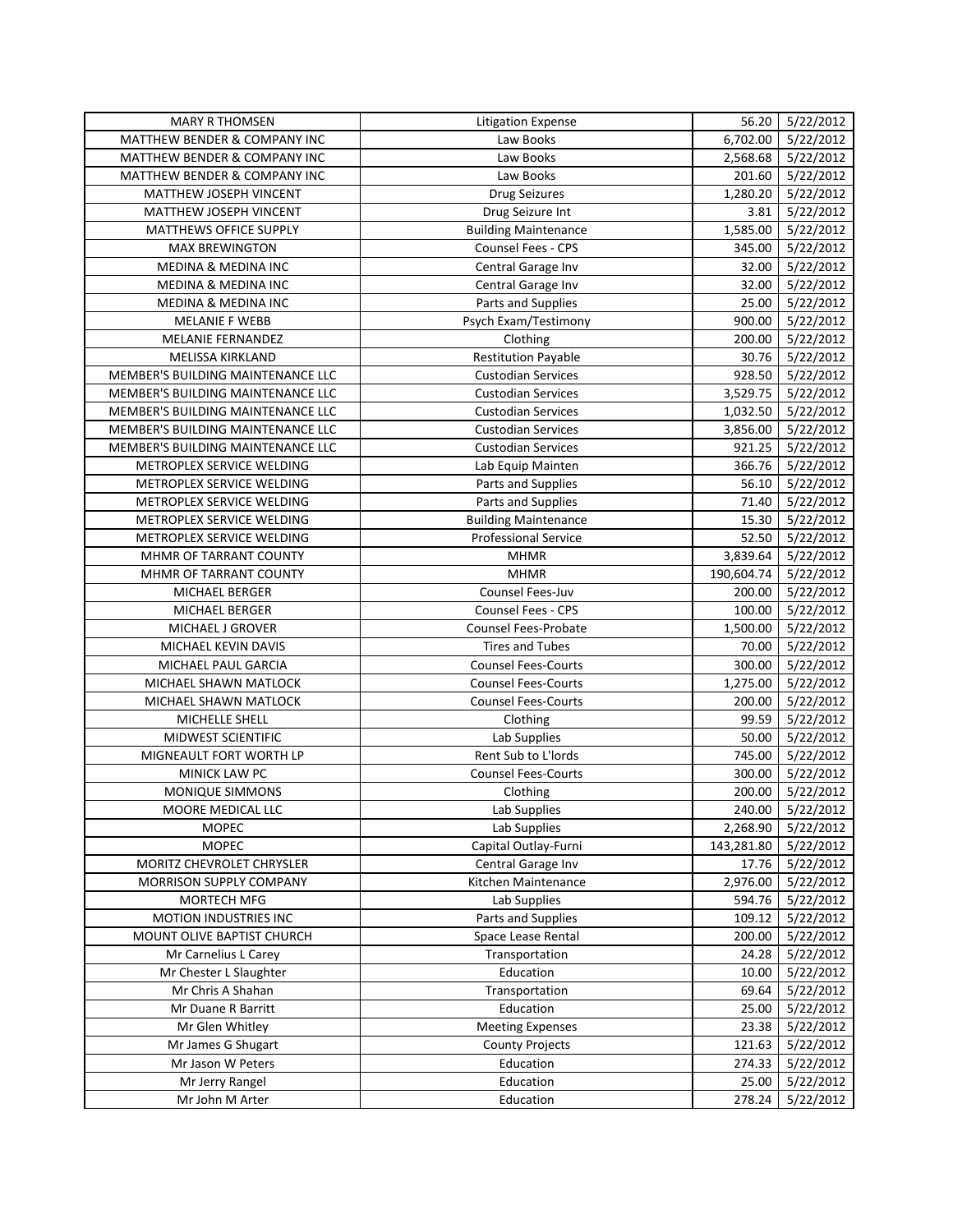| Mr Leslie J Smith                   | Education                   | 203.93   | 5/22/2012        |
|-------------------------------------|-----------------------------|----------|------------------|
| Mr Mark C Mendez                    | Travel                      | 65.14    | 5/22/2012        |
| Mr Renee Castoreno                  | Travel                      | 397.25   | 5/22/2012        |
| Mr Robert A Stults                  | Education                   | 210.00   | 5/22/2012        |
| Mr Robert K Gill                    | Education                   | 160.00   | 5/22/2012        |
| Mr Weldon E Smith                   | Education                   | 133.10   | 5/22/2012        |
| Ms Beverly D Wanza                  | Education                   | 68.00    | 5/22/2012        |
| Ms Carol Alexander                  | Education                   | 140.00   | 5/22/2012        |
| Ms Kim J Huskey                     | Education                   | 68.00    | 5/22/2012        |
| Ms Lisa D Hayes                     | Education                   | 140.00   | 5/22/2012        |
| Ms Rhona M Wedderien                | Travel                      | 385.11   | 5/22/2012        |
| Ms Robin Nino                       | Education                   | 140.00   | 5/22/2012        |
| Ms Rose M Bennett                   | Education                   | 106.00   | 5/22/2012        |
| Ms Sandra L Peel-Colwell            | Education                   | 140.00   | 5/22/2012        |
| Ms Tanya S Dohoney                  | Travel                      | 139.48   | 5/22/2012        |
| Ms Theresa C Parsons                | Travel                      | 185.35   | 5/22/2012        |
| MURRAY ADAMS PROPERTIES LLC         | Trust - Constable 4         | 4,917.08 | 5/22/2012        |
| <b>NAFA INC</b>                     | Parts and Supplies          | 86.70    | 5/22/2012        |
| <b>NAFA INC</b>                     | Parts and Supplies          | 113.75   | 5/22/2012        |
| <b>NANCY RUTH DEWEES</b>            | Counsel Fees-Juv            | 200.00   | 5/22/2012        |
| NATHERRAL J WASHINGTON              | <b>Counsel Fees-Courts</b>  | 1,025.00 | 5/22/2012        |
| <b>NATIA</b>                        | Education                   | 400.00   | 5/22/2012        |
| <b>NATIA</b>                        | Education                   | 400.00   | 5/22/2012        |
| NATIONAL CHILD SUPPORT ENFORCEMENT  | Dues                        | 315.00   | 5/22/2012        |
| <b>NAVID ALBAND</b>                 | <b>Counsel Fees-Courts</b>  | 2,775.00 | 5/22/2012        |
| <b>NAVID ALBAND</b>                 | <b>Counsel Fees-Courts</b>  | 200.00   | 5/22/2012        |
| NELON LAW GROUP PLLC                | <b>Counsel Fees-Courts</b>  | 900.00   | 5/22/2012        |
| NELON LAW GROUP PLLC                | <b>Counsel Fees-Courts</b>  | 350.00   | 5/22/2012        |
| NEVILL BUSINESS MACHINES INC        | <b>Equipment Maint</b>      | 125.00   | 5/22/2012        |
| NEW COVENANT COMMUNITY CHURCH       | Space Lease Rental          | 300.00   | 5/22/2012        |
| NICA-NORTHSIDE INTER-CHURCH AGENCY  | <b>Subrecipient Service</b> | 33.71    | 5/22/2012        |
| NICHOLS FORD LTD                    | Parts and Supplies          | 14.50    | 5/22/2012        |
| NICHOLS FORD LTD                    | Parts and Supplies          | 242.40   | 5/22/2012        |
| NICHOLS FORD LTD                    | Parts and Supplies          | 111.11   | 5/22/2012        |
| NORCHEM DRUG TESTING                | Professional Service        | 800.00   | 5/22/2012        |
| NORITSU AMERICA CORPORATION         | Photo Processing Inv        | 1,744.55 | 5/22/2012        |
| NORMANDALE LTD PARTNERSHIP          | Rent Sub to L'Iords         | 752.00   | 5/22/2012        |
| NORMANDALE LTD PARTNERSHIP          | Rent Sub/Dep L'Iords        | 400.00   | 5/22/2012        |
| <b>NORSTAR</b>                      | Rent Sub to L'Iords         |          | 328.00 5/22/2012 |
| NORTH FORK EDUCATIONAL CENTER       | Clothing                    | 125.00   | 5/22/2012        |
| NORTH RICHLAND HILLS POLICE         | <b>Drug Seizures</b>        | 2,800.00 | 5/22/2012        |
| NORTH RICHLAND HILLS POLICE         | Drug Seizure Int            | 55.34    | 5/22/2012        |
| NORTH TEXAS FUNERAL HOMES LLC       | <b>County Burials</b>       | 1,030.00 | 5/22/2012        |
| NORTH TEXAS TOLLWAY AUTHORITY-NTTA  | Travel                      | 10.79    | 5/22/2012        |
| NORTHCREST/SHADYWOOD PARTNERS LP    | Rent Sub to L'Iords         | 650.00   | 5/22/2012        |
| NOTTING HILL PARTNERS LP            | Rent Sub to L'Iords         | 2,247.00 | 5/22/2012        |
| NOVARTIS VACCINES & DIAGNASTICS INC | <b>Medical Supplies</b>     | 445.58   | 5/22/2012        |
| OAK FARMS DAIRY                     | Food                        | 638.48   | 5/22/2012        |
| OAK TIMBERS FORT WORTH SOUTH LP     | Rent Sub to L'Iords         | 631.00   | 5/22/2012        |
| OAK TIMBERS-NORTH GREENBRIAR LP     | Rent Sub to L'Iords         | 560.00   | 5/22/2012        |
| OFFICE STORE DEPOT INC              | <b>Equipment Maint</b>      | 35.94    | 5/22/2012        |
| OIL PRICE INFORMATION SERVICE LLC   | Subscriptions               | 336.00   | 5/22/2012        |
| <b>OKEY AKPOM</b>                   | <b>Counsel Fees-Courts</b>  | 300.00   | 5/22/2012        |
| OLAMETER CORPORATION                | <b>Building Maintenance</b> | 296.75   | 5/22/2012        |
| OMEGA LABORATORIES INC              | Laboratory Costs            | 2,005.00 | 5/22/2012        |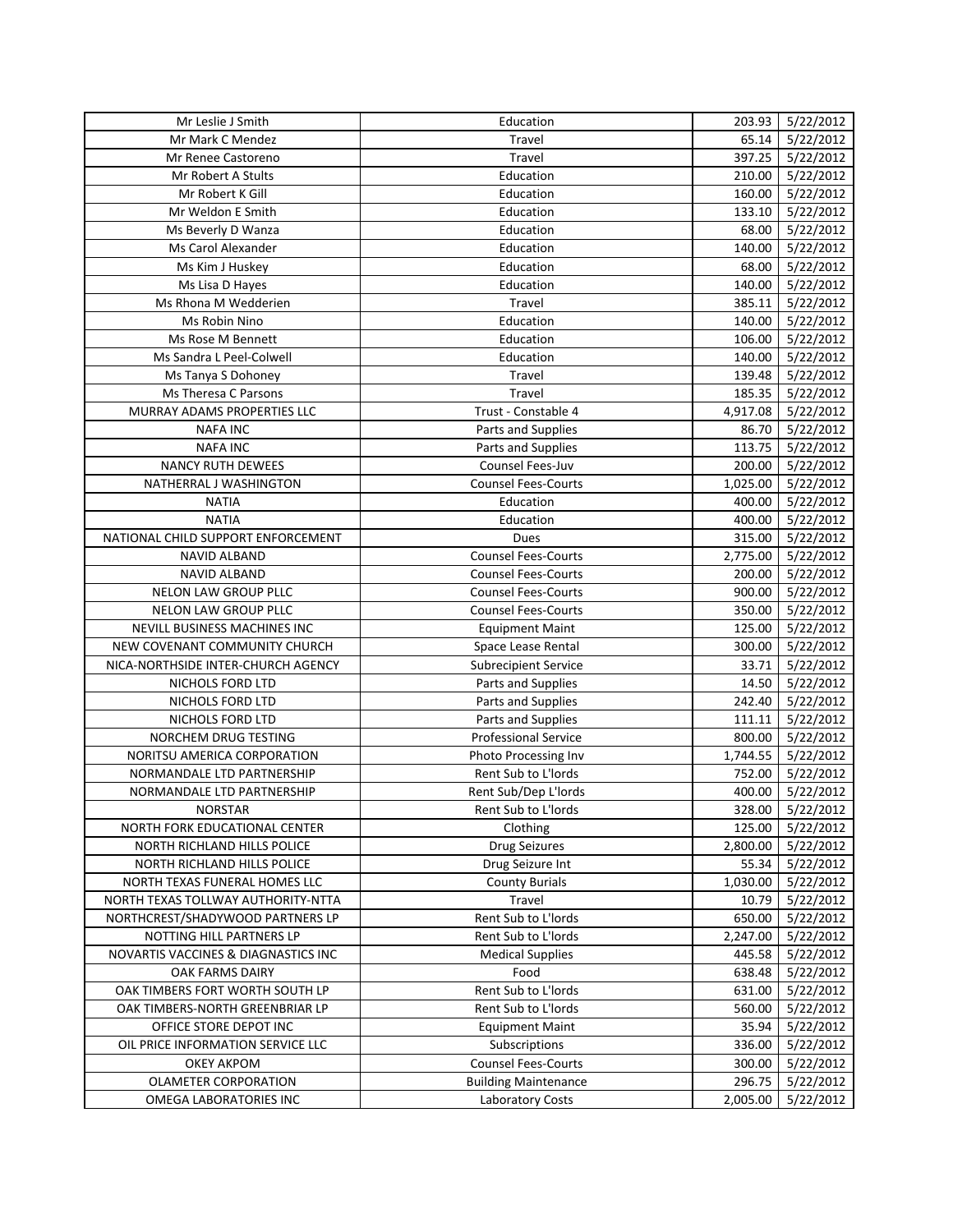| OMNI AUSTIN HOTEL DOWNTOWN          | Education                   | 496.80    | 5/22/2012          |
|-------------------------------------|-----------------------------|-----------|--------------------|
| ONE VILLAGE CREEK LP                | Rent Sub to L'Iords         | 785.00    | 5/22/2012          |
| ONLINE TECH STORES.COM              | Supplies                    | 131.50    | 5/22/2012          |
| ORACLE                              | Software Maintenance        | 1,716.68  | 5/22/2012          |
| O'REILLY AUTO PARTS                 | Field Equip&Supplies        | 239.96    | 5/22/2012          |
| O'REILLY AUTO PARTS                 | Central Garage Inv          | 108.95    | 5/22/2012          |
| <b>OWENS &amp; OWENS</b>            | Professional Service        | 800.00    | 5/22/2012          |
| <b>OWENS &amp; OWENS</b>            | Counsel Fees - CPS          | 100.00    | 5/22/2012          |
| <b>OWENS &amp; OWENS</b>            | Counsel Fees-Probate        | 500.00    | 5/22/2012          |
| <b>OZARKA DRINKING WATER</b>        | Food                        | 335.56    | 5/22/2012          |
| OZARKA DRINKING WATER               | Lab Equip Mainten           | 6.49      | 5/22/2012          |
| OZARKA DRINKING WATER               | Health Promo Pgrm           | 69.58     | 5/22/2012          |
| P C CONTRACTORS LLC                 | Non-Track Const/Bldg        | 61,659.50 | 5/22/2012          |
| P MICHAEL SCHNEIDER LAW FIRM PC     | <b>Counsel Fees-Courts</b>  | 350.00    | 5/22/2012          |
| P MICHAEL SCHNEIDER LAW FIRM PC     | <b>Counsel Fees-Courts</b>  | 975.00    | 5/22/2012          |
| P MICHAEL SCHNEIDER LAW FIRM PC     | <b>Counsel Fees-Courts</b>  | 300.00    | 5/22/2012          |
| P MICHAEL SCHNEIDER LAW FIRM PC     | <b>Counsel Fees-Courts</b>  | 450.00    | 5/22/2012          |
| P MICHAEL SCHNEIDER LAW FIRM PC     | <b>Counsel Fees-Courts</b>  | 300.00    | 5/22/2012          |
| PACER SERVICE CENTER                | Subscriptions               | 301.28    | 5/22/2012          |
| PAIGE CANTRELL                      | Clothing                    | 111.45    | 5/22/2012          |
| Pamela K Perrin                     | Prepaid - Travel            | (183.76)  | 5/22/2012          |
| Pamela K Perrin                     | Travel                      | 212.76    | 5/22/2012          |
| PAMELA S FERNANDEZ                  | <b>Counsel Fees-Courts</b>  | 1,125.00  | 5/22/2012          |
| PAMELA WASHINGTON                   | House Fraud Recovery        | 0.50      | 5/22/2012          |
| PAMELA WASHINGTON                   | <b>House Fraud Recovery</b> | 0.50      | 5/22/2012          |
| PAMELA WATSON                       | Clothing                    | 77.89     | 5/22/2012          |
| PARKER ELECTRIC                     | <b>Building Maintenance</b> | 196.26    | 5/22/2012          |
| PARKER ELECTRIC                     | <b>Building Maintenance</b> | 1,106.33  | 5/22/2012          |
| <b>PARKER ELECTRIC</b>              | <b>Building Maintenance</b> | 1,296.80  | 5/22/2012          |
| <b>PARKER ELECTRIC</b>              | Kitchen Maintenance         | 314.00    | 5/22/2012          |
| PARNELL E RYAN                      | <b>Professional Service</b> | 3,610.00  | 5/22/2012          |
| PARNELL E RYAN                      | Psych Exam/Testimony        | 500.00    | 5/22/2012          |
| PARSONS COMMERCIAL ROOFING          | <b>Building Maintenance</b> | 4,500.00  | 5/22/2012          |
| PASCO BROKERAGE INC                 | Sheriff Inventory           | 1,596.00  | 5/22/2012          |
| PATHMARK TRAFFIC PRODUCTS INC       | <b>Road Signs</b>           | 926.50    | 5/22/2012          |
| PATRICIA L SUMMERS                  | Counsel Fees - CPS          | 200.00    | 5/22/2012          |
| PATRICIA MARGARET MCBRIDE           | <b>Counsel Fees-Courts</b>  | 300.00    | 5/22/2012          |
| PATRICIA MARGARET MCBRIDE           | <b>Counsel Fees-Courts</b>  | 300.00    | 5/22/2012          |
| PATRICK CURRAN                      | Counsel Fees-Courts         |           | 2,380.00 5/22/2012 |
| <b>PATRICK CURRAN</b>               | <b>Counsel Fees-Courts</b>  | 690.00    | 5/22/2012          |
| PATRICK CURRAN                      | <b>Counsel Fees-Courts</b>  | 745.00    | 5/22/2012          |
| PATRICK R MCCARTY                   | <b>Counsel Fees-Courts</b>  | 400.00    | 5/22/2012          |
| PATRICK R MCCARTY                   | <b>Counsel Fees-Courts</b>  | 450.00    | 5/22/2012          |
| PATRICK R MCCARTY                   | <b>Counsel Fees-Courts</b>  | 400.00    | 5/22/2012          |
| PATRICK S DOHONEY & ASSOCIATES PLLC | <b>Counsel Fees-Courts</b>  | 550.00    | 5/22/2012          |
| PATRICK S DOHONEY & ASSOCIATES PLLC | <b>Counsel Fees-Courts</b>  | 900.00    | 5/22/2012          |
| PATRICK S DOHONEY & ASSOCIATES PLLC | <b>Counsel Fees-Courts</b>  | 200.00    | 5/22/2012          |
| PATTI RICHARDS                      | Reporter's Records          | 220.00    | 5/22/2012          |
| PATTY TILLMAN                       | Counsel Fees - CPS          | 360.00    | 5/22/2012          |
| PAUL B ROTHBAND JR                  | <b>Counsel Fees-Courts</b>  | 200.00    | 5/22/2012          |
| PAUL B ROTHBAND JR                  | <b>Counsel Fees-Courts</b>  | 260.00    | 5/22/2012          |
| PAUL CONNER                         | <b>Counsel Fees-Courts</b>  | 900.00    | 5/22/2012          |
| PAUL CONNER                         | <b>Counsel Fees-Courts</b>  | 1,370.00  | 5/22/2012          |
| PAUL SCHUDER                        | <b>Restitution Payable</b>  | 2,500.00  | 5/22/2012          |
| PAUL V PREVITE                      | <b>Counsel Fees-Courts</b>  | 700.00    | 5/22/2012          |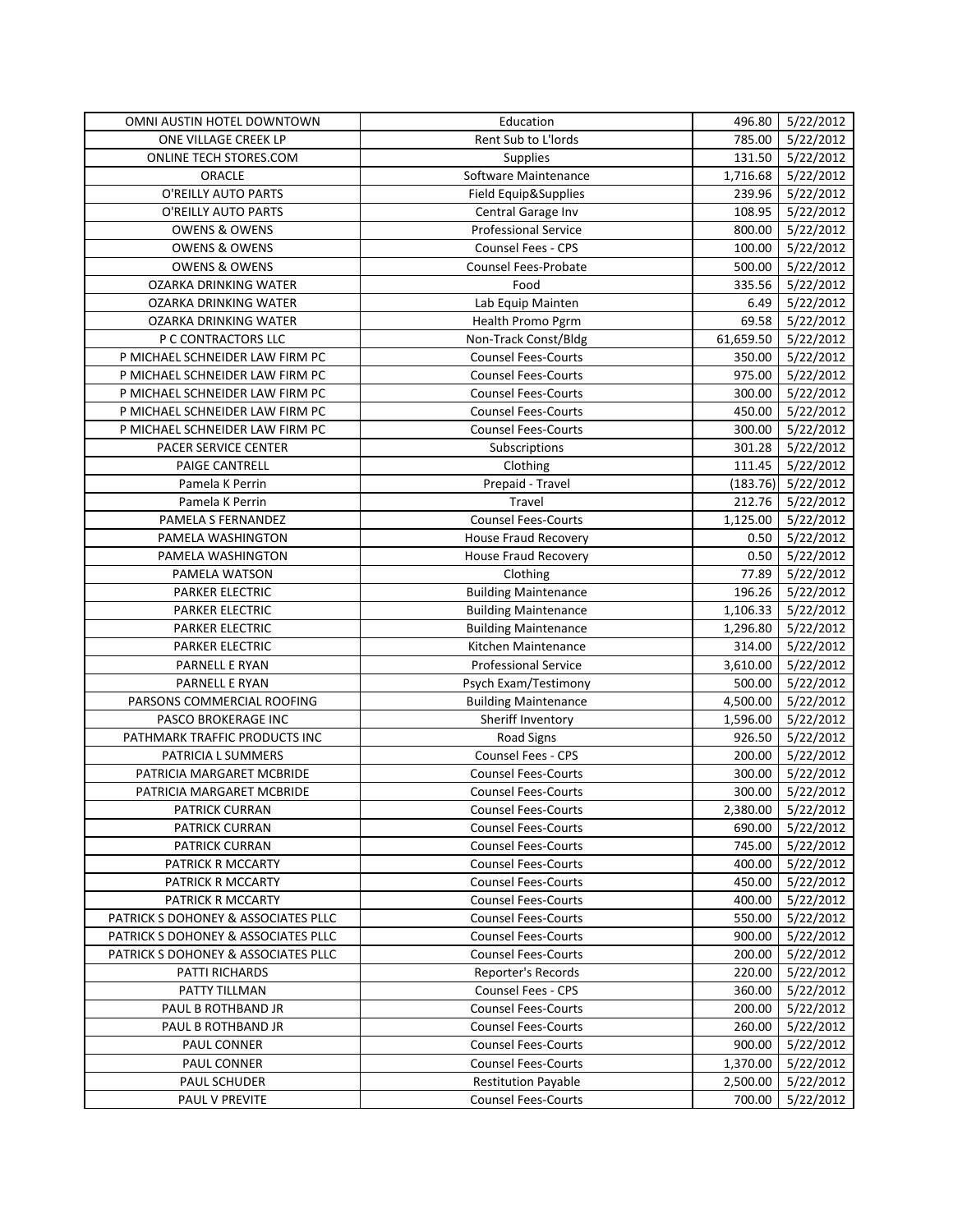| PAUL V PREVITE                   | <b>Counsel Fees-Courts</b>  | 1,000.00  | 5/22/2012       |
|----------------------------------|-----------------------------|-----------|-----------------|
| PC MALL GOV INC                  | <b>Supplies</b>             | 374.56    | 5/22/2012       |
| PEGASUS SCHOOL INC               | Residential Servc           | 20,737.50 | 5/22/2012       |
| PENNSYLVANIA PLACE APARTMENTS LP | Rent Sub to L'Iords         | 400.00    | 5/22/2012       |
| PETER A VAN DALEN                | Pest Control Service        | 50.00     | 5/22/2012       |
| PETER A VAN DALEN                | <b>Building Maintenance</b> | 145.00    | 5/22/2012       |
| PETER A VAN DALEN                | <b>Building Maintenance</b> | 10.00     | 5/22/2012       |
| PETER A VAN DALEN                | <b>Building Maintenance</b> | 10.00     | 5/22/2012       |
| PETER A VAN DALEN                | <b>Building Maintenance</b> | 90.00     | 5/22/2012       |
| PETER A VAN DALEN                | <b>Building Maintenance</b> | 12.00     | 5/22/2012       |
| PETER A VAN DALEN                | <b>Building Maintenance</b> | 20.00     | 5/22/2012       |
| PETER A VAN DALEN                | <b>Building Maintenance</b> | 18.00     | 5/22/2012       |
| PETER A VAN DALEN                | <b>Building Maintenance</b> | 10.00     | 5/22/2012       |
| PETER A VAN DALEN                | <b>Building Maintenance</b> | 10.00     | 5/22/2012       |
| PETER A VAN DALEN                | <b>Building Maintenance</b> | 12.00     | 5/22/2012       |
| PETER A VAN DALEN                | <b>Building Maintenance</b> | 20.00     | 5/22/2012       |
| PETER A VAN DALEN                | <b>Building Maintenance</b> | 20.00     | 5/22/2012       |
| PETER A VAN DALEN                | <b>Building Maintenance</b> | 20.00     | 5/22/2012       |
| PETER A VAN DALEN                | <b>Building Maintenance</b> | 20.00     | 5/22/2012       |
| PETER A VAN DALEN                | <b>Building Maintenance</b> | 10.00     | 5/22/2012       |
| PETER A VAN DALEN                | <b>Building Maintenance</b> | 45.00     | 5/22/2012       |
| PETER A VAN DALEN                | <b>Building Maintenance</b> | 130.00    | 5/22/2012       |
| PETER A VAN DALEN                | <b>Building Maintenance</b> | 100.00    | 5/22/2012       |
| PETER A VAN DALEN                | <b>Building Maintenance</b> | 8.00      | 5/22/2012       |
| PETER A VAN DALEN                | <b>Building Maintenance</b> | 8.00      | 5/22/2012       |
| PETER A VAN DALEN                | <b>Building Maintenance</b> | 5.00      | 5/22/2012       |
| PETER A VAN DALEN                | <b>Building Maintenance</b> | 350.00    | 5/22/2012       |
| PETER A VAN DALEN                | <b>Building Maintenance</b> | 75.00     | 5/22/2012       |
| PETER A VAN DALEN                | <b>Building Maintenance</b> | 18.00     | 5/22/2012       |
| PETER A VAN DALEN                | <b>Building Maintenance</b> | 10.00     | 5/22/2012       |
| PETER A VAN DALEN                | <b>Building Maintenance</b> | 100.00    | 5/22/2012       |
| PETER A VAN DALEN                | <b>Building Maintenance</b> | 60.00     | 5/22/2012       |
| PETER A VAN DALEN                | <b>Building Maintenance</b> | 40.00     | 5/22/2012       |
| PETER A VAN DALEN                | <b>Building Maintenance</b> | 20.00     | 5/22/2012       |
| PETER A VAN DALEN                | <b>Building Maintenance</b> | 20.00     | 5/22/2012       |
| PETER A VAN DALEN                | <b>Building Maintenance</b> | 35.00     | 5/22/2012       |
| PETER A VAN DALEN                | <b>Building Maintenance</b> | 9.00      | 5/22/2012       |
| PETER A VAN DALEN                | <b>Building Maintenance</b> | 20.00     | 5/22/2012       |
| PETER A VAN DALEN                | Pest Control Service        |           | 20.00 5/22/2012 |
| PETER A VAN DALEN                | <b>Pest Control Service</b> | 12.00     | 5/22/2012       |
| PETER A VAN DALEN                | Pest Control Service        | 10.00     | 5/22/2012       |
| PETER A VAN DALEN                | Pest Control Service        | 5.00      | 5/22/2012       |
| PETER A VAN DALEN                | <b>Building Maintenance</b> | 193.00    | 5/22/2012       |
| PHAMATECH INC                    | Laboratory Costs            | 18,897.50 | 5/22/2012       |
| PHILLIP TRINH                    | Rent Sub to L'Iords         | 459.00    | 5/22/2012       |
| PHOENIX ASSOCIATES COUNSELING    | O/P Group Counseling        | 3,259.50  | 5/22/2012       |
| PIA R. RODRIGUEZ                 | <b>Counsel Fees-Courts</b>  | 300.00    | 5/22/2012       |
| PILGRIM REST MISSIONARY BAPTIST  | Space Lease Rental          | 150.00    | 5/22/2012       |
| PINNACLE CONSULTING MANAGEMENT   | Professional Service        | 446.32    | 5/22/2012       |
| PITNEY BOWES GLOBAL FINANCIAL    | <b>Equipment Rentals</b>    | 46.00     | 5/22/2012       |
| PITNEY BOWES INC                 | <b>Equipment Maint</b>      | 142.00    | 5/22/2012       |
| PLANTATION WEST APARTMENTS       | <b>Utility Assistance</b>   | 44.21     | 5/22/2012       |
| POLO CLUB MANAGEMENT INC         | Rent Sub to L'Iords         | 552.00    | 5/22/2012       |
| POST OAK EAST APARTMENTS LP      | Rent Sub to L'Iords         | 1,287.00  | 5/22/2012       |
| PRACTICAL A/R SOLUTIONS INC      | <b>Medical Supplies</b>     | 74.90     | 5/22/2012       |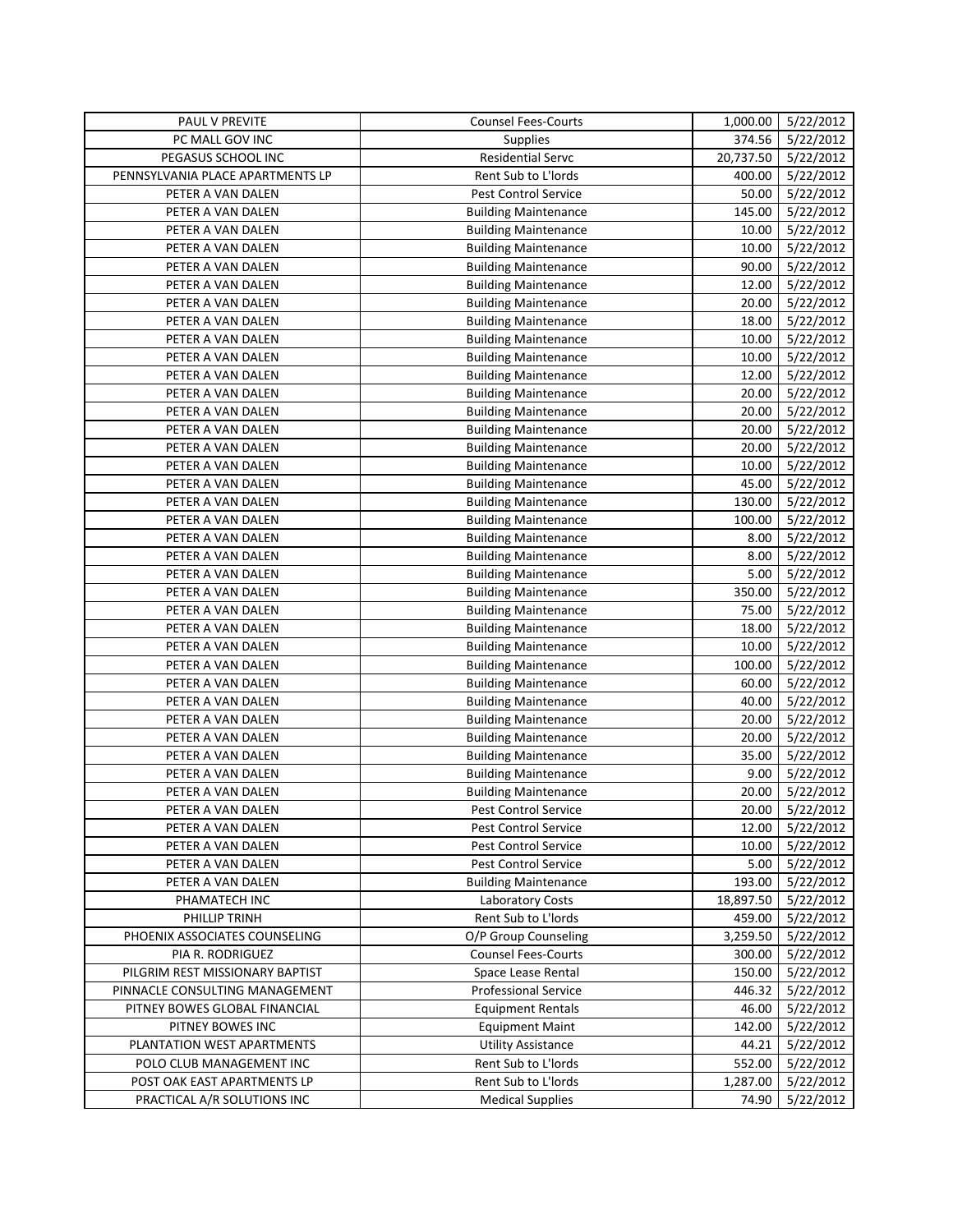| PROGRESSIVE CONCEPTS INC            | Telephone - Mobile          |           | 944.55 5/22/2012 |
|-------------------------------------|-----------------------------|-----------|------------------|
| PRONTO COURIER SERVICE LLC          | Professional Service        | 200.01    | 5/22/2012        |
| PSYCHOTHERAPY SERVICES & YOKEFELLOW | Psych Exam/Testimony        | 660.00    | 5/22/2012        |
| PYRAMID PAPER COMPANY               | <b>Custodian Supplies</b>   | 28.93     | 5/22/2012        |
| <b>QUEST DIAGNOSTICS INC</b>        | <b>Medical Supplies</b>     | 47.25     | 5/22/2012        |
| <b>QUEST DIAGNOSTICS INC</b>        | Professional Service        | 340.30    | 5/22/2012        |
| <b>QUEST DIAGNOSTICS INC</b>        | Laboratory Costs            | 36.00     | 5/22/2012        |
| <b>QUEST DIAGNOSTICS INC</b>        | Laboratory Costs            | 114.75    | 5/22/2012        |
| QUICKSEARCH COM LLC                 | <b>Background Check</b>     | 2,096.00  | 5/22/2012        |
| <b>QUILL CORPORATION</b>            | Supplies                    | 60.23     | 5/22/2012        |
| R MAUREEN TOLBERT                   | <b>Counsel Fees-Courts</b>  | 425.00    | 5/22/2012        |
| R MAUREEN TOLBERT                   | <b>Counsel Fees-Courts</b>  | 11,650.00 | 5/22/2012        |
| R MAUREEN TOLBERT                   | <b>Counsel Fees-Courts</b>  | 400.00    | 5/22/2012        |
| RACHAEL MASSEY                      | Clothing                    | 126.43    | 5/22/2012        |
| RADHI KA ADHIKARI                   | Hith Dept Immu Fees         | 25.00     | 5/22/2012        |
| RADIO SHACK CORPORATION             | <b>Voting Supplies</b>      | 39.98     | 5/22/2012        |
| RADIOLOGY ASSOCIATES OF TARRANT     | <b>Professional Service</b> | 827.87    | 5/22/2012        |
| RADIOLOGY ASSOCIATES OF TARRANT     | <b>Professional Service</b> | 316.23    | 5/22/2012        |
| RALPH WRIGHT COMMERCIAL REFRIG INC  | <b>Equipment Maint</b>      | 325.47    | 5/22/2012        |
| <b>RANDY W BOWERS</b>               | <b>Counsel Fees-Courts</b>  | 325.00    | 5/22/2012        |
| <b>RANDY W BOWERS</b>               | <b>Counsel Fees-Courts</b>  | 7,170.00  | 5/22/2012        |
| RANDY W BOWERS                      | <b>Counsel Fees-Courts</b>  | 325.00    | 5/22/2012        |
| RASIX COMPUTER CENTER INC           | <b>Computer Supplies</b>    | 696.00    | 5/22/2012        |
| RAUL NEVAREZ                        | <b>Counsel Fees-Courts</b>  | 700.00    | 5/22/2012        |
| RAUL NEVAREZ                        | Counsel Fees-Juv            | 200.00    | 5/22/2012        |
| RAUL NEVAREZ                        | Counsel Fees - CPS          | 300.00    | 5/22/2012        |
| <b>RAY HALL JR</b>                  | <b>Counsel Fees-Courts</b>  | 3,740.00  | 5/22/2012        |
| RAY HALL JR                         | <b>Counsel Fees-Courts</b>  | 400.00    | 5/22/2012        |
| RAY HALL JR                         | <b>Counsel Fees-Courts</b>  | 300.00    | 5/22/2012        |
| RAY HALL JR                         | Counsel Fees-Juv            | 300.00    | 5/22/2012        |
| RAY HALL JR                         | <b>Counsel Fees - CPS</b>   | 3,312.70  | 5/22/2012        |
| <b>RAY HALL JR</b>                  | Cnsl Fees-Juv Det&Tr        | 760.00    | 5/22/2012        |
| <b>RAY HALL JR</b>                  | Cnsl Fees-Fam Drg Ct        | 150.00    | 5/22/2012        |
| RAYMOND DANIEL PC                   | Counsel Fees - CPS          | 350.00    | 5/22/2012        |
| REAL PROPERTY MANAGEMENT            | Rent Sub to L'Iords         | 796.00    | 5/22/2012        |
| REALTECH INC                        | Appl Serv Prov (ASP)        | 28,500.00 | 5/22/2012        |
| REALTY APPRECIATION                 | Rental Assistance           | 1,290.00  | 5/22/2012        |
| REALTY APPRECIATION                 | <b>Utility Assistance</b>   | 53.62     | 5/22/2012        |
| Rebecca Barksdale                   | Travel                      |           | 60.00 5/22/2012  |
| Rebecca L Grassl-Petersen           | Education                   | 25.00     | 5/22/2012        |
| RECEPT PHARMACY LP                  | <b>Medical Supplies</b>     | 1,795.00  | 5/22/2012        |
| RECOVERY RESOURCE COUNCIL           | <b>Subrecipient Service</b> | 2,017.00  | 5/22/2012        |
| RED DOG STUDIOS                     | Clothing                    | 359.44    | 5/22/2012        |
| REEDER DISTRIBUTORS INC             | Central Garage Inv          | 2,104.30  | 5/22/2012        |
| REGENCY RAINTREE LTD PARTNERSHIP    | Rent Sub to L'Iords         | 393.00    | 5/22/2012        |
| Regina C Smith                      | Prepaid - Travel            | (183.76)  | 5/22/2012        |
| Regina C Smith                      | Travel                      | 246.76    | 5/22/2012        |
| RELIANT ENERGY RETAIL SERVICES INC  | <b>Utility Allowance</b>    | 208.00    | 5/22/2012        |
| RELIANT ENERGY SERVICES             | <b>Utility Assistance</b>   | 1,399.04  | 5/22/2012        |
| RENEE A SANCHEZ                     | Counsel Fees - CPS          | 100.00    | 5/22/2012        |
| Renee L Minnfee                     | Education                   | 25.00     | 5/22/2012        |
| <b>REXEL SUMMERS</b>                | <b>Building Maintenance</b> | 676.60    | 5/22/2012        |
| <b>REXEL SUMMERS</b>                | <b>Building Maintenance</b> | 740.28    | 5/22/2012        |
| REYNOLDS ASPHALT                    | Asphalt-Rock/Hot Mix        | 25,170.35 | 5/22/2012        |
| REYNOLDS ASPHALT                    | Asphalt-Rock/Hot Mix        | 7,507.34  | 5/22/2012        |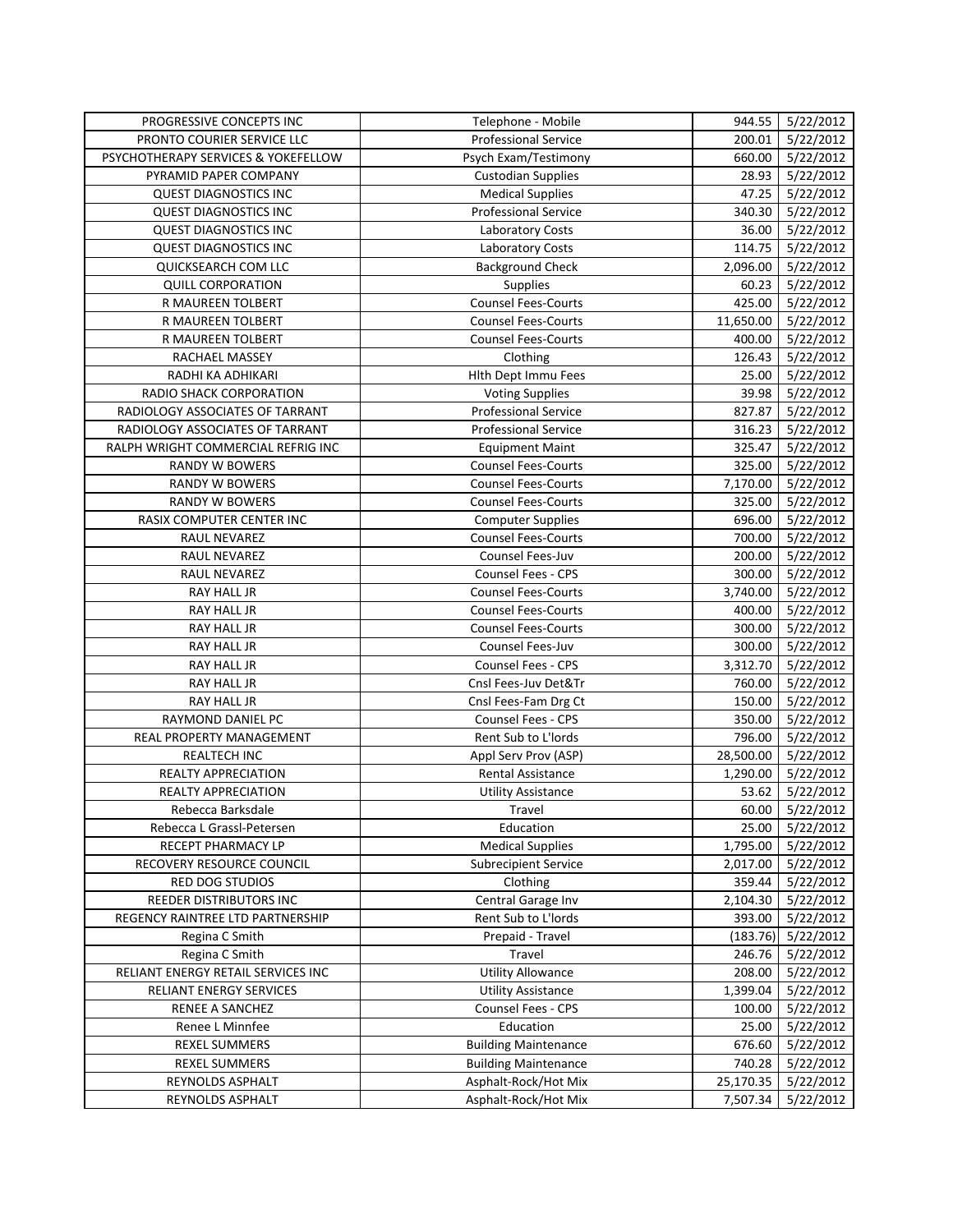| RICHARD A HENDERSON PC             | <b>Counsel Fees-Courts</b>  | 630.00   | 5/22/2012        |
|------------------------------------|-----------------------------|----------|------------------|
| RICHARD A HENDERSON PC             | <b>Counsel Fees-Courts</b>  | 700.00   | 5/22/2012        |
| RICHARD A HENDERSON PC             | <b>Counsel Fees-Courts</b>  | 400.00   | 5/22/2012        |
| RICHARD A HENDERSON PC             | <b>Counsel Fees-Courts</b>  | 400.00   | 5/22/2012        |
| RICHARD A HENDERSON PC             | <b>Counsel Fees-Courts</b>  | 500.00   | 5/22/2012        |
| RICHARD A HENDERSON PC             | Cnsl Fees-Crim Appls        | 4,510.00 | 5/22/2012        |
| RICHARD ALLEY                      | <b>Counsel Fees-Courts</b>  | 4,230.00 | 5/22/2012        |
| RICHARD ALLEY                      | <b>Counsel Fees-Courts</b>  | 500.00   | 5/22/2012        |
| RICHARD ALLEY                      | <b>Counsel Fees-Courts</b>  | 400.00   | 5/22/2012        |
| <b>RICHARD KLINE</b>               | <b>Counsel Fees-Courts</b>  | 325.00   | 5/22/2012        |
| RICHARD KLINE                      | <b>Counsel Fees-Courts</b>  | 1,200.00 | 5/22/2012        |
| RICHARD KLINE                      | <b>Counsel Fees-Courts</b>  | 475.00   | 5/22/2012        |
| <b>RICHARD KLINE</b>               | <b>Counsel Fees-Courts</b>  | 175.00   | 5/22/2012        |
| RICHARD SCOTT WALKER               | <b>Counsel Fees-Courts</b>  | 1,200.00 | 5/22/2012        |
| RICHARD SCOTT WALKER               | <b>Counsel Fees-Courts</b>  | 125.00   | 5/22/2012        |
| RICHARD SCOTT WALKER               | <b>Counsel Fees-Courts</b>  | 225.00   | 5/22/2012        |
| RICHARD SCOTT WALKER               | <b>Counsel Fees-Courts</b>  | 625.00   | 5/22/2012        |
| RICHARD W DENNIS                   | Rent Sub to L'Iords         | 79.00    | 5/22/2012        |
| RICHMOND J WEBB SR                 | <b>Rental Assistance</b>    | 680.00   | 5/22/2012        |
| RICOH AMERICAS CORPORATION         | <b>Computer Maintenance</b> | 905.62   | 5/22/2012        |
| RICOH CORPORATION                  | <b>Equipment Rentals</b>    | 376.08   | 5/22/2012        |
| RICOH CORPORATION                  | <b>Equipment Rentals</b>    | 376.08   | 5/22/2012        |
| RIDGMAR SQUARE APARTMENTS          | Rent Sub to L'Iords         | 753.00   | 5/22/2012        |
| ROBERTA WALKER                     | <b>Counsel Fees-Courts</b>  | 200.00   | 5/22/2012        |
| ROBERTA WALKER                     | Counsel Fees-Juv            | 200.00   | 5/22/2012        |
| ROBERTA WALKER                     | <b>Counsel Fees - CPS</b>   | 100.00   | 5/22/2012        |
| <b>ROBIN V GROUNDS</b>             | <b>Counsel Fees-Courts</b>  | 230.00   | 5/22/2012        |
| ROGER BATTLE AND                   | Clothing                    | 179.89   | 5/22/2012        |
| RONALD COUCH                       | <b>Counsel Fees-Courts</b>  | 700.00   | 5/22/2012        |
| ROSA'S CAFE & TORTILLA FACTORY LTD | Food                        | 1,319.40 | 5/22/2012        |
| ROSE ANNA SALINAS                  | <b>Counsel Fees-Courts</b>  | 500.00   | 5/22/2012        |
| ROSE ANNA SALINAS                  | <b>Counsel Fees-Courts</b>  | 200.00   | 5/22/2012        |
| ROXANNE ROBINSON                   | <b>Counsel Fees-Courts</b>  | 300.00   | 5/22/2012        |
| ROXANNE ROBINSON                   | <b>Counsel Fees-Courts</b>  | 950.00   | 5/22/2012        |
| <b>ROXANNE ROBINSON</b>            | <b>Counsel Fees-Courts</b>  | 535.00   | 5/22/2012        |
| ROXANNE ROBINSON                   | <b>Counsel Fees-Courts</b>  | 907.00   | 5/22/2012        |
| ROXANNE ROBINSON                   | <b>Counsel Fees-Courts</b>  | 765.00   | 5/22/2012        |
| <b>ROXANNE ROBINSON</b>            | Cnsl Fees-Crim Appls        | 637.50   | 5/22/2012        |
| <b>ROYER &amp; SCHUTTS</b>         | Non-Track Const/Bldg        |          | 382.56 5/22/2012 |
| RUIZ PROPERTY CONNECTION LLC       | Rent Sub to L'Iords         | 1,500.00 | 5/22/2012        |
| RUIZ PROPERTY CONNECTION LLC       | Rent Sub to L'Iords         | (703.00) | 5/22/2012        |
| RUSH TRUCK CENTERS OF TEXAS LP     | Parts and Supplies          | 76.68    | 5/22/2012        |
| RUSSELL FEED INC                   | <b>Estray Livestock</b>     | 512.85   | 5/22/2012        |
| RUSSELL FEED INC                   | Canine Expense              | 33.99    | 5/22/2012        |
| RYAN MITCHELL BROWN                | <b>Drug Seizures</b>        | 850.00   | 5/22/2012        |
| RYAN MITCHELL BROWN                | Drug Seizure Int            | 1.38     | 5/22/2012        |
| <b>SATTRUCKING INC</b>             | Rock and Gravel             | 9,528.90 | 5/22/2012        |
| SAFARILAND LLC                     | Supplies                    | 110.11   | 5/22/2012        |
| SAFARILAND LLC                     | <b>Supplies</b>             | 191.95   | 5/22/2012        |
| SAFESITE INC                       | Space Lease Rental          | 3,034.28 | 5/22/2012        |
| SAINT LEGAL PLLC                   | Counsel Fees - CPS          | 200.00   | 5/22/2012        |
| SAMANTHA K HILL                    | <b>Counsel Fees-Courts</b>  | 900.00   | 5/22/2012        |
| SAMANTHA K HILL                    | <b>Counsel Fees-Courts</b>  | 1,250.00 | 5/22/2012        |
| SAMANTHA K HILL                    | <b>Counsel Fees-Courts</b>  | 300.00   | 5/22/2012        |
| SAMANTHA K HILL                    | <b>Counsel Fees-Courts</b>  | 1,125.00 | 5/22/2012        |
|                                    |                             |          |                  |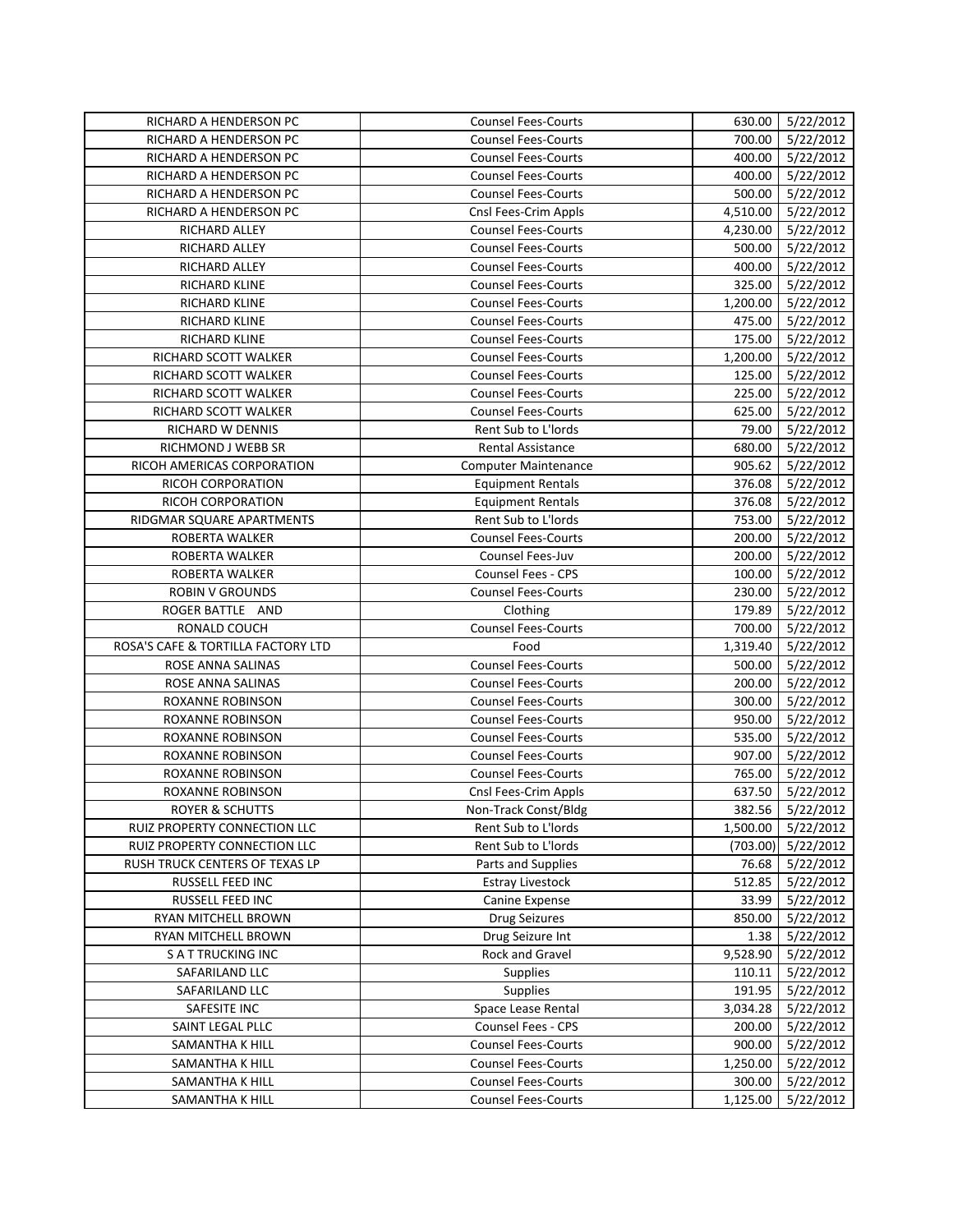| SAMUEL M SANCHEZ                 | <b>Counsel Fees - CPS</b>   | 300.00     | 5/22/2012 |
|----------------------------------|-----------------------------|------------|-----------|
| SAMUELS AVENUE LP                | Rent Sub to L'Iords         | 564.00     | 5/22/2012 |
| Sandra K Parker                  | Cert Copies/Trans           | 20.00      | 5/22/2012 |
| SANOFI PASTEUR INC               | <b>Medical Supplies</b>     | (1,369.06) | 5/22/2012 |
| SANOFI PASTEUR INC               | <b>Medical Supplies</b>     | 8,774.17   | 5/22/2012 |
| SANTIAGO SALINAS                 | <b>Counsel Fees-Courts</b>  | 2,070.00   | 5/22/2012 |
| SANTIAGO SALINAS                 | <b>Counsel Fees-Courts</b>  | 100.00     | 5/22/2012 |
| SANTIAGO SALINAS                 | <b>Counsel Fees-Courts</b>  | 100.00     | 5/22/2012 |
| SANTIAGO SALINAS                 | <b>Counsel Fees-Courts</b>  | 1,260.00   | 5/22/2012 |
| Sarai Garcia                     | Travel                      | 413.25     | 5/22/2012 |
| SATYAJEET LAHIRI                 | Psych Exam/Testimony        | 200.00     | 5/22/2012 |
| SCHOOL HEALTH CORPORATION        | <b>Building Maintenance</b> | 422.55     | 5/22/2012 |
| SCHOOL HEALTH CORPORATION        | <b>Building Maintenance</b> | 422.55     | 5/22/2012 |
| SCHOOL HEALTH CORPORATION        | <b>Building Maintenance</b> | 845.10     | 5/22/2012 |
| SCHOOL HEALTH CORPORATION        | <b>Building Maintenance</b> | 1,267.65   | 5/22/2012 |
| SCHOOL HEALTH CORPORATION        | <b>Building Maintenance</b> | 422.55     | 5/22/2012 |
| SCHOOL HEALTH CORPORATION        | <b>Building Maintenance</b> | 422.55     | 5/22/2012 |
| SCHOOL HEALTH CORPORATION        | <b>Building Maintenance</b> | 422.55     | 5/22/2012 |
| SCHOOL HEALTH CORPORATION        | <b>Building Maintenance</b> | 422.55     | 5/22/2012 |
| SCHOOL HEALTH CORPORATION        | <b>Building Maintenance</b> | 845.10     | 5/22/2012 |
| SCHOOL HEALTH CORPORATION        | <b>Building Maintenance</b> | 422.55     | 5/22/2012 |
| SCHOOL HEALTH CORPORATION        | <b>Building Maintenance</b> | 845.10     | 5/22/2012 |
| SCHOOL HEALTH CORPORATION        | <b>Building Maintenance</b> | 1,267.65   | 5/22/2012 |
| SCHOOL HEALTH CORPORATION        | <b>Building Maintenance</b> | 422.55     | 5/22/2012 |
| SCHOOL HEALTH CORPORATION        | <b>Building Maintenance</b> | 422.55     | 5/22/2012 |
| SCHOOL HEALTH CORPORATION        | <b>Building Maintenance</b> | 1,267.65   | 5/22/2012 |
| SCHOOL HEALTH CORPORATION        | <b>Building Maintenance</b> | 1,267.65   | 5/22/2012 |
| SCHOOL HEALTH CORPORATION        | <b>Building Maintenance</b> | 422.55     | 5/22/2012 |
| SCHOOL HEALTH CORPORATION        | <b>Building Maintenance</b> | 2,535.30   | 5/22/2012 |
| SCHOOL HEALTH CORPORATION        | <b>Building Maintenance</b> | 845.10     | 5/22/2012 |
| SCHOOL HEALTH CORPORATION        | <b>Building Maintenance</b> | 422.55     | 5/22/2012 |
| SCHOOL HEALTH CORPORATION        | <b>Building Maintenance</b> | 422.55     | 5/22/2012 |
| SCHOOL HEALTH CORPORATION        | <b>Building Maintenance</b> | 845.10     | 5/22/2012 |
| SCOTT AND WHITE CLINIC           | <b>Medical Services</b>     | 462.00     | 5/22/2012 |
| <b>SCOTT BROWN</b>               | <b>Counsel Fees-Courts</b>  | 1,450.00   | 5/22/2012 |
| <b>SCOTT BROWN</b>               | Counsel Fees-Courts         | 350.00     | 5/22/2012 |
| <b>SCOTT C FACIANE</b>           | <b>Court Costs</b>          | 1,500.00   | 5/22/2012 |
| SEQUEL YOUTH AND FAMILY SERVICES | <b>Residential Servc</b>    | 14,571.00  | 5/22/2012 |
| SERIM RESEARCH CORPORATION       | Lab Supplies                | 56.00      | 5/22/2012 |
| SHAKEYIA HOUSTON                 | House Fraud Recovery        | 8.00       | 5/22/2012 |
| SHAKEYIA HOUSTON                 | <b>House Fraud Recovery</b> | 8.00       | 5/22/2012 |
| <b>SHAWN HIGHTOWER</b>           | <b>Restitution Payable</b>  | 1,371.23   | 5/22/2012 |
| SHAWN PASCHALL                   | <b>Counsel Fees-Courts</b>  | 312.50     | 5/22/2012 |
| SHEILA RANDOLPH                  | <b>Counsel Fees-Courts</b>  | 587.50     | 5/22/2012 |
| SHELL FLEET MANAGEMENT           | Fuel                        | 777.94     | 5/22/2012 |
| SHELL FLEET MANAGEMENT           | Travel                      | 382.85     | 5/22/2012 |
| SHELL FLEET MANAGEMENT           | Travel                      | 59.07      | 5/22/2012 |
| SHELL FLEET MANAGEMENT           | Fuel                        | 37.47      | 5/22/2012 |
| SHERRY O'DOM                     | Rent Sub to L'Iords         | 746.00     | 5/22/2012 |
| SHERWIN WILLIAMS PAINT           | <b>Building Maintenance</b> | 52.79      | 5/22/2012 |
| SHERWIN WILLIAMS PAINT           | <b>Building Maintenance</b> | 763.10     | 5/22/2012 |
| SHI GOVERNMENT SOLUTIONS         | <b>Computer Supplies</b>    | 290.00     | 5/22/2012 |
| SHI GOVERNMENT SOLUTIONS         | Capital Outlay-Low V        | 461.00     | 5/22/2012 |
| SID W SHAPIRO                    | Counsel Fees - CPS          | 200.00     | 5/22/2012 |
| SIGN AND AWNING SERVICES INC     | <b>Equipment Maint</b>      | 460.00     | 5/22/2012 |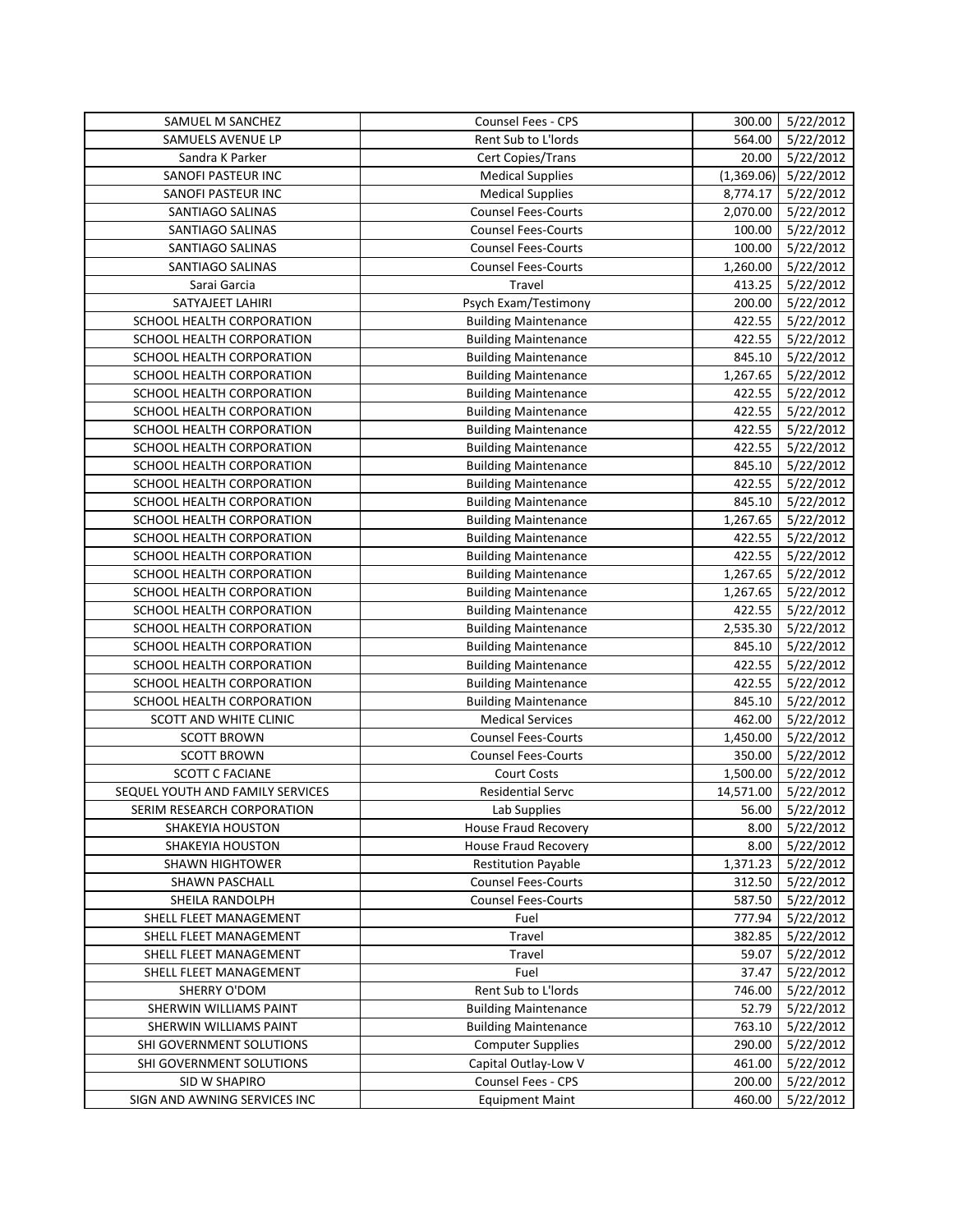| SKYVUE MEMORIAL GARDENS             | <b>County Burials</b>       | 1,725.00   | 5/22/2012       |
|-------------------------------------|-----------------------------|------------|-----------------|
| <b>SMITH TEMPORARIES INC</b>        | Contract Labor              | 1,415.16   | 5/22/2012       |
| SMITH TEMPORARIES INC               | <b>Professional Service</b> | 80.90      | 5/22/2012       |
| SMITH TEMPORARIES INC               | Contract Labor              | 6,831.92   | 5/22/2012       |
| SMITH TEMPORARIES INC               | <b>Contract Labor</b>       | 565.44     | 5/22/2012       |
| SMITH TEMPORARIES INC               | Contract Labor              | 126,093.63 | 5/22/2012       |
| SMITH TEMPORARIES INC               | Contract Labor              | 2,780.16   | 5/22/2012       |
| SNELLING MEDICAL STAFFING LLC       | Professional Service        | 1,033.60   | 5/22/2012       |
| SOCIETY FOR HUMAN RESOURCE          | Dues                        | 180.00     | 5/22/2012       |
| SOUTH CENTRAL CHAPTER OF THE INTL   | Education                   | 335.00     | 5/22/2012       |
| SOUTH HULEN LP                      | Rent Sub to L'Iords         | 475.00     | 5/22/2012       |
| SOUTH HULEN LP                      | Rent Sub to L'Iords         | 618.00     | 5/22/2012       |
| SOUTH HULEN LP                      | <b>Rent Sub to L'Iords</b>  | 725.00     | 5/22/2012       |
| SOUTHERN COMPUTER WAREHOUSE         | <b>Computer Maintenance</b> | 1,707.39   | 5/22/2012       |
| SOUTHERN COMPUTER WAREHOUSE         | <b>Computer Maintenance</b> | 89.88      | 5/22/2012       |
| SOUTHERN TIRE MART LLC              | Parts and Supplies          | 199.45     | 5/22/2012       |
| SOUTHERN TIRE MART LLC              | Vehicle Maintenance         | 48.00      | 5/22/2012       |
| SOUTHWASTE DISPOSAL LLC             | Kitchen Maintenance         | 180.00     | 5/22/2012       |
| SOUTHWASTE DISPOSAL LLC             | Kitchen Maintenance         | 400.00     | 5/22/2012       |
| SOUTHWEST INTERNATIONAL TRUCKS INC  | Parts and Supplies          | 1,061.12   | 5/22/2012       |
| SPANISH GARDENS HOA                 | Rent Sub to L'Iords         | 660.00     | 5/22/2012       |
| SPANISH HACIENDA APARTMENTS         | <b>Restitution Payable</b>  | 10.24      | 5/22/2012       |
| SPARK ENERGY LP                     | <b>Utility Allowance</b>    | 164.00     | 5/22/2012       |
| SPECIALIZED PROPERTY MANAGEMENT INC | Rental Assistance           | 600.00     | 5/22/2012       |
| SPECTRO INC                         | Parts and Supplies          | 288.00     | 5/22/2012       |
| STABILE/WINN INC                    | Non-Track Const/Bldg        | 86,719.84  | 5/22/2012       |
| STABILE/WINN INC                    | Non-Track Const/Bldg        | 64,462.52  | 5/22/2012       |
| STABILE/WINN INC                    | Non-Track Const/Bldg        | 64,358.21  | 5/22/2012       |
| <b>STACY PALMER</b>                 | <b>Restitution Payable</b>  | 26.00      | 5/22/2012       |
| STAPLES ADVANTAGE                   | <b>Supplies</b>             | 205.60     | 5/22/2012       |
| STAPLES ADVANTAGE                   | <b>Supplies</b>             | 105.89     | 5/22/2012       |
| STAPLES ADVANTAGE                   | Supplies                    | 64.42      | 5/22/2012       |
| STAPLES ADVANTAGE                   | Supplies                    | 127.64     | 5/22/2012       |
| STAPLES ADVANTAGE                   | Supplies                    | 11.86      | 5/22/2012       |
| STAPLES ADVANTAGE                   | Lab Supplies                | 115.60     | 5/22/2012       |
| STAPLES ADVANTAGE                   | <b>Training Supplies</b>    | 46.40      | 5/22/2012       |
| STAPLES ADVANTAGE                   | Lab Supplies                | 191.70     | 5/22/2012       |
| STAPLES ADVANTAGE                   | Supplies                    | 186.25     | 5/22/2012       |
| STAPLES ADVANTAGE                   | Supplies                    |            | 73.78 5/22/2012 |
| STAPLES ADVANTAGE                   | <b>Supplies</b>             | 93.91      | 5/22/2012       |
| STAPLES ADVANTAGE                   | Supplies                    | 151.56     | 5/22/2012       |
| STAPLES ADVANTAGE                   | Supplies                    | 54.88      | 5/22/2012       |
| STAPLES ADVANTAGE                   | Supplies                    | 118.93     | 5/22/2012       |
| STAPLES ADVANTAGE                   | <b>Supplies</b>             | 83.92      | 5/22/2012       |
| STAPLES ADVANTAGE                   | Supplies                    | 132.14     | 5/22/2012       |
| <b>STAPLES ADVANTAGE</b>            | Supplies                    | 175.32     | 5/22/2012       |
| STAPLES ADVANTAGE                   | Supplies                    | 34.81      | 5/22/2012       |
| STAPLES ADVANTAGE                   | <b>Supplies</b>             | 42.74      | 5/22/2012       |
| STAPLES ADVANTAGE                   | Supplies                    | 196.72     | 5/22/2012       |
| STAPLES ADVANTAGE                   | Supplies                    | 611.96     | 5/22/2012       |
| STAPLES ADVANTAGE                   | Sheriff Inventory           | 303.00     | 5/22/2012       |
| STAPLES ADVANTAGE                   | <b>Supplies</b>             | 566.25     | 5/22/2012       |
| STAPLES ADVANTAGE                   | Supplies                    | 16.90      | 5/22/2012       |
| STAPLES ADVANTAGE                   | Supplies                    | 91.18      | 5/22/2012       |
| STAPLES ADVANTAGE                   | Supplies                    | 69.55      | 5/22/2012       |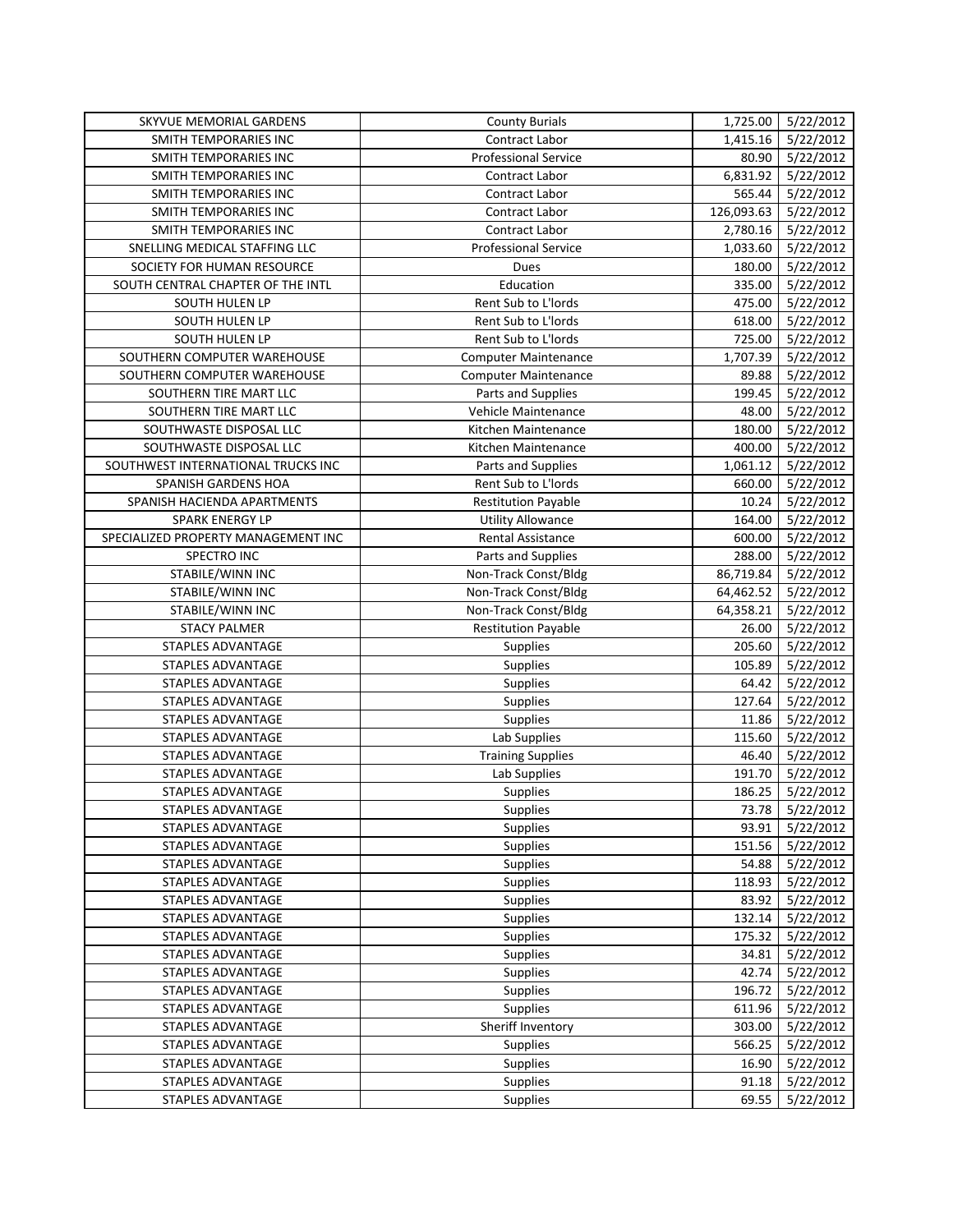| STAPLES ADVANTAGE        | Supplies        | 143.71 | 5/22/2012        |
|--------------------------|-----------------|--------|------------------|
| <b>STAPLES ADVANTAGE</b> | Supplies        | 99.14  | 5/22/2012        |
| <b>STAPLES ADVANTAGE</b> | Supplies        | 62.67  | 5/22/2012        |
| STAPLES ADVANTAGE        | <b>Supplies</b> | 164.29 | 5/22/2012        |
| STAPLES ADVANTAGE        | <b>Supplies</b> | 182.06 | 5/22/2012        |
| STAPLES ADVANTAGE        | Supplies        | 65.97  | 5/22/2012        |
| STAPLES ADVANTAGE        | Supplies        | 236.05 | 5/22/2012        |
| STAPLES ADVANTAGE        | Supplies        | 17.53  | 5/22/2012        |
| STAPLES ADVANTAGE        | Supplies        | 163.13 | 5/22/2012        |
| STAPLES ADVANTAGE        | Supplies        | 49.95  | 5/22/2012        |
| STAPLES ADVANTAGE        | Supplies        | 45.32  | 5/22/2012        |
| <b>STAPLES ADVANTAGE</b> | <b>Supplies</b> | 41.30  | 5/22/2012        |
| STAPLES ADVANTAGE        | Supplies        | 43.94  | 5/22/2012        |
| STAPLES ADVANTAGE        | Supplies        | 551.60 | 5/22/2012        |
| STAPLES ADVANTAGE        | Supplies        | 39.06  | 5/22/2012        |
| STAPLES ADVANTAGE        | Supplies        | 130.64 | 5/22/2012        |
| STAPLES ADVANTAGE        | <b>Supplies</b> | 46.70  | 5/22/2012        |
| STAPLES ADVANTAGE        | Supplies        | 73.65  | 5/22/2012        |
| STAPLES ADVANTAGE        | Supplies        | 2.73   | 5/22/2012        |
| STAPLES ADVANTAGE        | Supplies        | 27.36  | 5/22/2012        |
| STAPLES ADVANTAGE        | Supplies        | 12.78  | 5/22/2012        |
| <b>STAPLES ADVANTAGE</b> | <b>Supplies</b> | 323.45 | 5/22/2012        |
| STAPLES ADVANTAGE        | Supplies        | 5.38   | 5/22/2012        |
| STAPLES ADVANTAGE        | <b>Supplies</b> | 28.07  | 5/22/2012        |
| STAPLES ADVANTAGE        | Supplies        | 34.28  | 5/22/2012        |
| STAPLES ADVANTAGE        | Supplies        | 79.18  | 5/22/2012        |
| STAPLES ADVANTAGE        | Supplies        | 36.00  | 5/22/2012        |
| STAPLES ADVANTAGE        | Supplies        | 62.92  | 5/22/2012        |
| STAPLES ADVANTAGE        | Supplies        | 119.42 | 5/22/2012        |
| STAPLES ADVANTAGE        | Supplies        | 123.56 | 5/22/2012        |
| STAPLES ADVANTAGE        | Supplies        | 27.85  | 5/22/2012        |
| STAPLES ADVANTAGE        | Supplies        | 22.27  | 5/22/2012        |
| STAPLES ADVANTAGE        | Supplies        | 113.65 | 5/22/2012        |
| STAPLES ADVANTAGE        | Supplies        | 53.66  | 5/22/2012        |
| STAPLES ADVANTAGE        | Supplies        | 3.72   | 5/22/2012        |
| STAPLES ADVANTAGE        | Supplies        | 206.26 | 5/22/2012        |
| STAPLES ADVANTAGE        | Supplies        | 63.91  | 5/22/2012        |
| <b>STAPLES ADVANTAGE</b> | <b>Supplies</b> | 118.34 | 5/22/2012        |
| STAPLES ADVANTAGE        | Supplies        |        | 113.25 5/22/2012 |
| STAPLES ADVANTAGE        | <b>Supplies</b> | 8.67   | 5/22/2012        |
| STAPLES ADVANTAGE        | Supplies        | 14.38  | 5/22/2012        |
| STAPLES ADVANTAGE        | Supplies        | 12.84  | 5/22/2012        |
| STAPLES ADVANTAGE        | Supplies        | 70.75  | 5/22/2012        |
| STAPLES ADVANTAGE        | Supplies        | 85.27  | 5/22/2012        |
| STAPLES ADVANTAGE        | Supplies        | 35.86  | 5/22/2012        |
| STAPLES ADVANTAGE        | Supplies        | 13.92  | 5/22/2012        |
| STAPLES ADVANTAGE        | Supplies        | 175.68 | 5/22/2012        |
| <b>STAPLES ADVANTAGE</b> | Supplies        | 200.53 | 5/22/2012        |
| STAPLES ADVANTAGE        | Supplies        | 146.55 | 5/22/2012        |
| STAPLES ADVANTAGE        | <b>Supplies</b> | 214.80 | 5/22/2012        |
| STAPLES ADVANTAGE        | Supplies        | 23.04  | 5/22/2012        |
| STAPLES ADVANTAGE        | Supplies        | 455.30 | 5/22/2012        |
| STAPLES ADVANTAGE        | <b>Supplies</b> | 32.64  | 5/22/2012        |
| STAPLES ADVANTAGE        | <b>Supplies</b> | 59.90  | 5/22/2012        |
| STAPLES ADVANTAGE        | Supplies        | 358.94 | 5/22/2012        |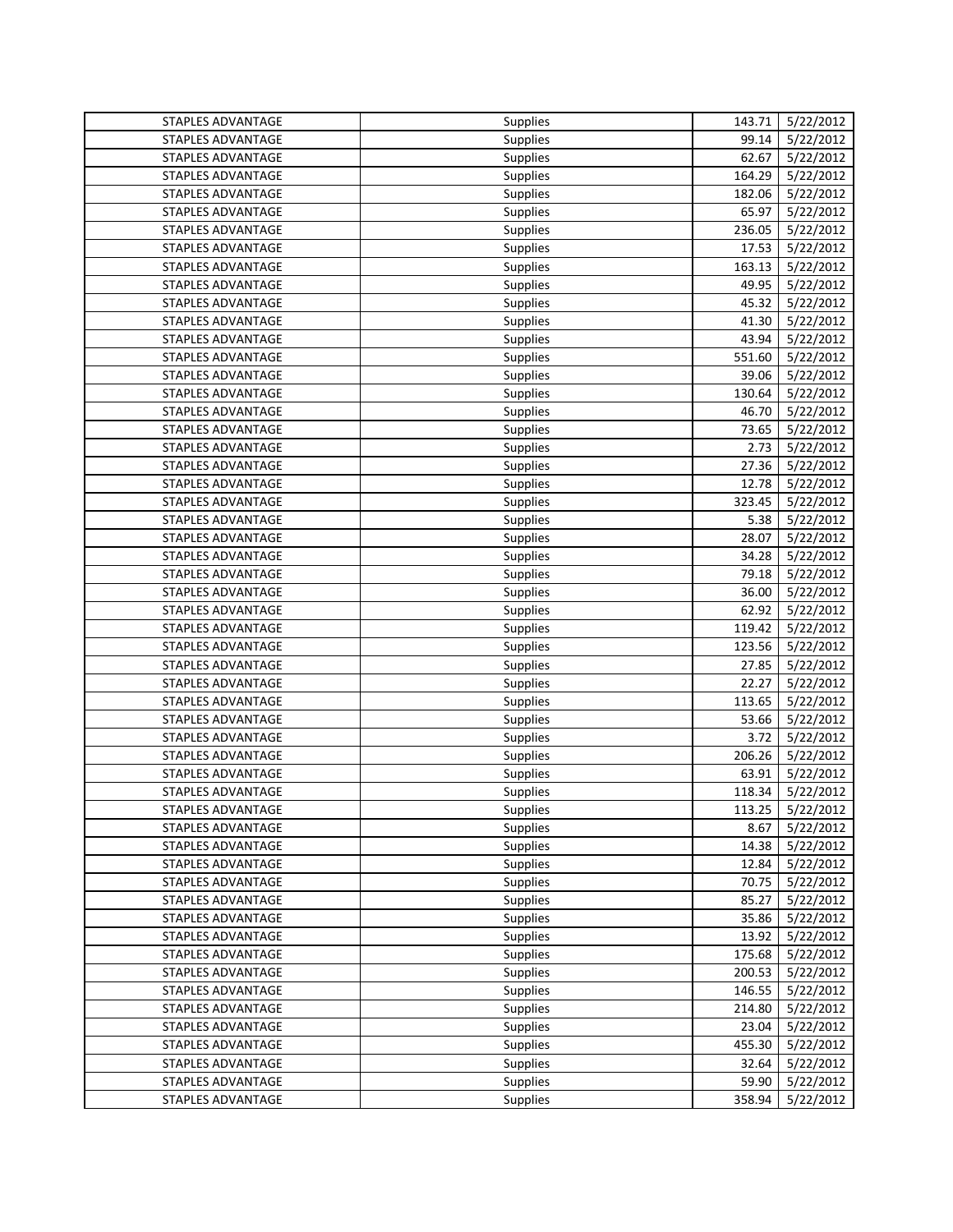| STAPLES ADVANTAGE                    | Supplies                    | 110.56     | 5/22/2012        |
|--------------------------------------|-----------------------------|------------|------------------|
| <b>STAPLES ADVANTAGE</b>             | Supplies                    | 643.15     | 5/22/2012        |
| <b>STAPLES ADVANTAGE</b>             | Supplies                    | 303.09     | 5/22/2012        |
| STAPLES ADVANTAGE                    | Supplies                    | 60.85      | 5/22/2012        |
| STAPLES ADVANTAGE                    | Supplies                    | 97.95      | 5/22/2012        |
| STAPLES ADVANTAGE                    | Supplies                    | 479.69     | 5/22/2012        |
| STAPLES ADVANTAGE                    | Supplies                    | 21.84      | 5/22/2012        |
| STAPLES ADVANTAGE                    | Lab Supplies                | 480.60     | 5/22/2012        |
| STAPLES ADVANTAGE                    | Lab Supplies                | 125.75     | 5/22/2012        |
| STAPLES ADVANTAGE                    | Volunteer Program           | 53.91      | 5/22/2012        |
| STAPLES ADVANTAGE                    | <b>Supplies</b>             | 151.60     | 5/22/2012        |
| STAPLES ADVANTAGE                    | Supplies                    | 107.40     | 5/22/2012        |
| STAPLES ADVANTAGE                    | Supplies                    | 46.36      | 5/22/2012        |
| STAPLES ADVANTAGE                    | Supplies                    | 81.95      | 5/22/2012        |
| STAPLES ADVANTAGE                    | Supplies                    | 192.71     | 5/22/2012        |
| STAPLES ADVANTAGE                    | <b>County Projects</b>      | 96.85      | 5/22/2012        |
| STAPLES ADVANTAGE                    | Supplies                    | 59.99      | 5/22/2012        |
| <b>STAR TEX POWER</b>                | <b>Utility Assistance</b>   | 148.25     | 5/22/2012        |
| <b>STATE BAR OF TEXAS</b>            | Education                   | 620.00     | 5/22/2012        |
| STATE BAR OF TEXAS                   | Law Books                   | 690.00     | 5/22/2012        |
| STATE INDUSTRIAL PRODUCTS CORP       | <b>Building Maintenance</b> | 856.86     | 5/22/2012        |
| STATE OF MARYLAND-CLERK OF THE       | Cert Copies/Trans           | 17.50      | 5/22/2012        |
| <b>STATON &amp; TAYLOR PC</b>        | <b>Counsel Fees-Courts</b>  | 1,650.00   | 5/22/2012        |
| <b>STATON &amp; TAYLOR PC</b>        | Cnsl Fees-Juv Det&Tr        | 500.00     | 5/22/2012        |
| STEPHANI R JOHNSON                   | <b>Counsel Fees-Courts</b>  | 415.00     | 5/22/2012        |
| STEPHANI R JOHNSON                   | Counsel Fees - CPS          | 415.00     | 5/22/2012        |
| STEPHANIE GONZALEZ                   | <b>Counsel Fees-Courts</b>  | 600.00     | 5/22/2012        |
| STEPHANIE GONZALEZ                   | <b>Counsel Fees-Courts</b>  | 700.00     | 5/22/2012        |
| STEPHANIE PATTEN                     | <b>Counsel Fees-Courts</b>  | 300.00     | 5/22/2012        |
| Stephen R Turner                     | Travel                      | 677.23     | 5/22/2012        |
| <b>STEVE GORDON &amp; ASSOCIATES</b> | <b>Counsel Fees-Courts</b>  | 150.00     | 5/22/2012        |
| <b>STEVE GORDON &amp; ASSOCIATES</b> | <b>Counsel Fees-Courts</b>  | 8,375.00   | 5/22/2012        |
| <b>STEVE GORDON &amp; ASSOCIATES</b> | <b>Counsel Fees-Courts</b>  | 125.00     | 5/22/2012        |
| <b>STEVE GORDON &amp; ASSOCIATES</b> | <b>Counsel Fees-Courts</b>  | 525.00     | 5/22/2012        |
| <b>STEVEN A FUSCO</b>                | Professional Service        | 1,700.00   | 5/22/2012        |
| <b>STREAM ENERGY</b>                 | <b>Utility Assistance</b>   | 841.11     | 5/22/2012        |
| <b>STREAM ENERGY</b>                 | <b>Utility Allowance</b>    | 109.00     | 5/22/2012        |
| <b>STREAM ENERGY</b>                 | HAP Reimb Port-in           | 167.00     | 5/22/2012        |
| STUART HOSE AND PIPE CO INC          | Parts and Supplies          |            | 134.04 5/22/2012 |
| SUBSTANCE ABUSE GUIDANCE             | O/P Group Counseling        | 1,932.00   | 5/22/2012        |
| SUNSET POINTE HOUSING PARTNERSHIP    | Rent Sub to L'Iords         | 2,263.00   | 5/22/2012        |
| SUNSET POINTE HOUSING PARTNERSHIP L  | Rental Assistance           | 788.00     | 5/22/2012        |
| SUSAN ELIZABETH DUESLER              | <b>Counsel Fees-Courts</b>  | 250.00     | 5/22/2012        |
| SUSAN M COX                          | Education                   | 400.00     | 5/22/2012        |
| Susan T Hurst                        | Prepaid - Travel            | (183.76)   | 5/22/2012        |
| Susan T Hurst                        | Travel                      | 225.76     | 5/22/2012        |
| SYCAMORE POINTE TOWNHOMES            | Rent Sub to L'Iords         | 33.00      | 5/22/2012        |
| T U ELECTRIC                         | <b>Utility Allowance</b>    | 14.00      | 5/22/2012        |
| T&G IDENTIFICATION SYSTEMS INC       | <b>Supplies</b>             | 780.00     | 5/22/2012        |
| T&G IDENTIFICATION SYSTEMS INC       | Supplies                    | 696.50     | 5/22/2012        |
| TAD - TARRANT APPRAISAL DISTRICT     | <b>Tarr Appraisal Dist</b>  | 166,122.80 | 5/22/2012        |
| Tammy J Barnes                       | Education                   | 140.00     | 5/22/2012        |
| <b>TAN THAN</b>                      | <b>Interpreter Fees</b>     | 225.00     | 5/22/2012        |
| TANESHA LUMBRERAS                    | House Fraud Recovery        | 1.00       | 5/22/2012        |
| TANESHA LUMBRERAS                    | <b>House Fraud Recovery</b> | 1.00       | 5/22/2012        |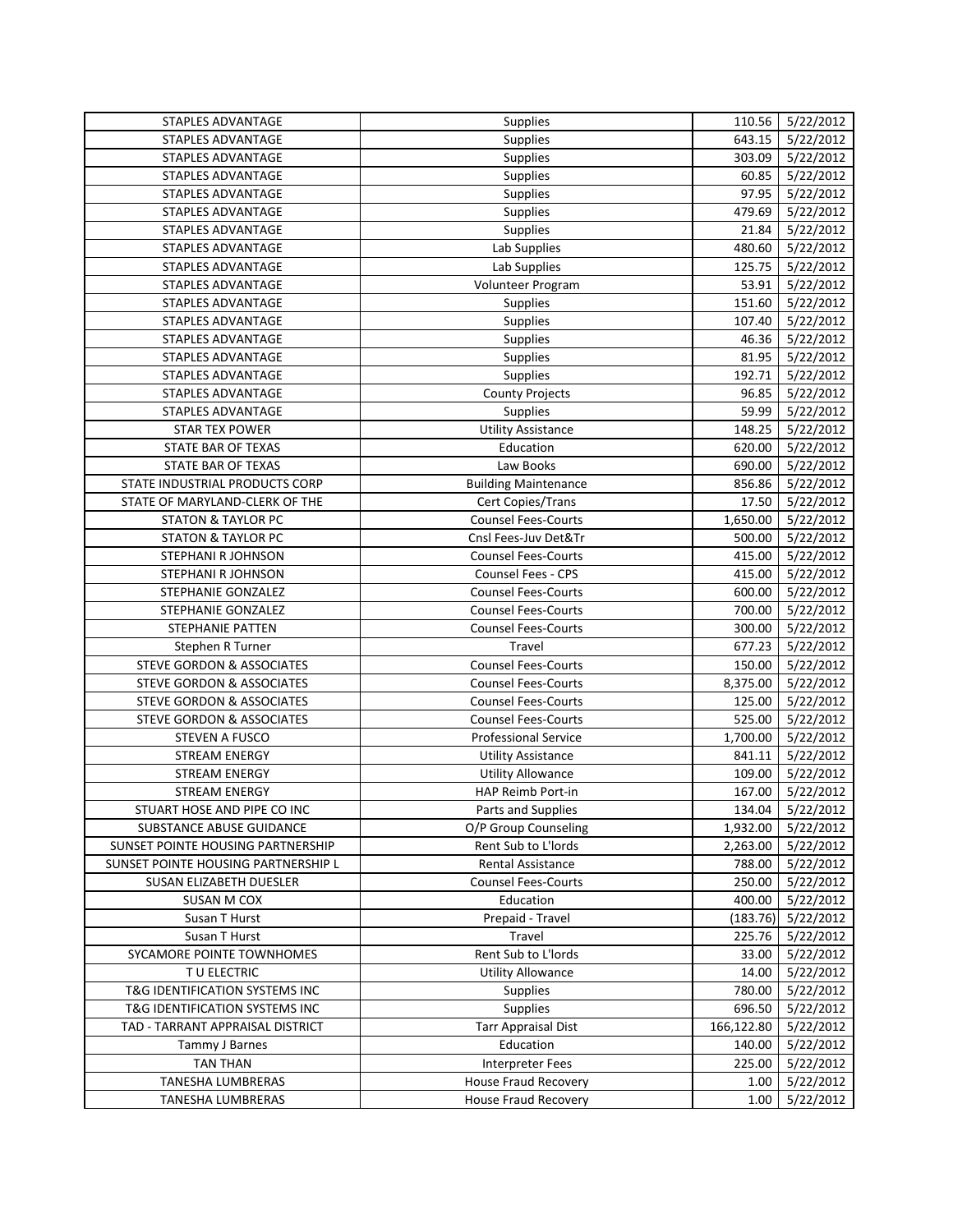| <b>TANYA A KENNEDY</b>             | <b>House Fraud Recovery</b> | 0.50       | 5/22/2012        |
|------------------------------------|-----------------------------|------------|------------------|
| <b>TANYA A KENNEDY</b>             | <b>House Fraud Recovery</b> | 0.50       | 5/22/2012        |
| <b>TARA V KERSH</b>                | <b>Counsel Fees - CPS</b>   | 300.00     | 5/22/2012        |
| TARAS, INC.                        | Investigative               | 456.00     | 5/22/2012        |
| <b>TARGET BANK</b>                 | Food                        | 123.45     | 5/22/2012        |
| <b>TARGET BANK</b>                 | Clothing                    | 182.07     | 5/22/2012        |
| TARRANT CO CHALLENGE INC           | <b>Professional Service</b> | 855.03     | 5/22/2012        |
| TARRANT COUNTY CHALLENGE INC       | <b>Professional Service</b> | 14,814.09  | 5/22/2012        |
| <b>TARRANT COUNTY CLERK</b>        | Trust - Constable 8         | 284.86     | 5/22/2012        |
| <b>TARRANT COUNTY CLERK</b>        | <b>Sherif Bd Collateral</b> | 285.99     | 5/22/2012        |
| TARRANT COUNTY DISTRICT ATTORNEY   | <b>Counsel Fees-Courts</b>  | 500.00     | 5/22/2012        |
| TARRANT COUNTY HOMELESS COALITION  | <b>Subrecipient Service</b> | 282.66     | 5/22/2012        |
| TARRANT COUNTY HOUSING PARTNERSHIP | <b>Subrecipient Service</b> | 108,991.71 | 5/22/2012        |
| TARRANT COUNTY NARCOTICS UNIT      | <b>Confidential Funds</b>   | 2,540.00   | 5/22/2012        |
| <b>TARRANT COUNTY SHERIFF</b>      | Travel                      | 627.40     | 5/22/2012        |
| TATANISHA BENJAMIN                 | Clothing                    | 350.00     | 5/22/2012        |
| TCCRA-TARRANT COUNTY COURT         | Dues                        | 20.00      | 5/22/2012        |
| TEAGUE NALL & PERKINS INC          | <b>Professional Service</b> | 1,375.48   | 5/22/2012        |
| TECHSMITH CORPORATION              | <b>Educational Material</b> | 99.00      | 5/22/2012        |
| <b>TEKSYSTEMS INC</b>              | <b>Professional Service</b> | 8,640.00   | 5/22/2012        |
| TELETOUCH COMMUNICATIONS INC       | Telephone - Mobile          | 50.39      | 5/22/2012        |
| TELETOUCH COMMUNICATIONS INC       | Telephone - Mobile          | 40.88      | 5/22/2012        |
| TELETOUCH COMMUNICATIONS INC       | Telephone - Mobile          | 40.75      | 5/22/2012        |
| TELETOUCH COMMUNICATIONS INC       | Telephone - Mobile          | 40.75      | 5/22/2012        |
| TELETOUCH COMMUNICATIONS INC       | Telephone - Mobile          | 539.13     | 5/22/2012        |
| TELETOUCH COMMUNICATIONS INC       | Telephone - Mobile          | 28.79      | 5/22/2012        |
| TELETOUCH COMMUNICATIONS INC       | Telephone - Mobile          | 1,097.34   | 5/22/2012        |
| TELETOUCH COMMUNICATIONS INC       | Telephone - Mobile          | 28.79      | 5/22/2012        |
| TELETOUCH COMMUNICATIONS INC       | Pager / Blackberry          | 89.43      | 5/22/2012        |
| TELETOUCH COMMUNICATIONS INC       | Telephone - Mobile          | 617.50     | 5/22/2012        |
| TELETOUCH COMMUNICATIONS INC       | Telephone - Mobile          | 233.18     | 5/22/2012        |
| TELETOUCH COMMUNICATIONS INC       | Telephone - Mobile          | 262.19     | 5/22/2012        |
| TELETOUCH COMMUNICATIONS INC       | Telephone - Mobile          | 245.88     | 5/22/2012        |
| TELETOUCH COMMUNICATIONS INC       | Telephone - Mobile          | 226.86     | 5/22/2012        |
| TELETOUCH COMMUNICATIONS INC       | Telephone - Mobile          | 121.76     | 5/22/2012        |
| TELETOUCH COMMUNICATIONS INC       | Telephone - Mobile          | 187.15     | 5/22/2012        |
| TELETOUCH COMMUNICATIONS INC       | Telephone - Mobile          | 115.18     | 5/22/2012        |
| <b>TERESEA ADCOCK</b>              | <b>Professional Service</b> | 350.84     | 5/22/2012        |
| <b>TERRI MOORE</b>                 | Counsel Fees-Courts         |            | 900.00 5/22/2012 |
| <b>TERRI MOORE</b>                 | <b>Counsel Fees-Courts</b>  | 1,700.00   | 5/22/2012        |
| <b>TERRY BARLOW</b>                | <b>Counsel Fees-Courts</b>  | 1,400.00   | 5/22/2012        |
| <b>TERRY BARLOW</b>                | <b>Counsel Fees-Courts</b>  | 350.00     | 5/22/2012        |
| <b>TERRY BARLOW</b>                | <b>Counsel Fees-Courts</b>  | 100.00     | 5/22/2012        |
| <b>TERRY GIBBONS</b>               | Rent Sub to L'Iords         | 1,724.00   | 5/22/2012        |
| TEXAS CENTER FOR THE JUDICIARY     | Education                   | 60.00      | 5/22/2012        |
| TEXAS COURT REPORTERS ASSOCIATION  | Education                   | 325.00     | 5/22/2012        |
| TEXAS COURT REPORTERS ASSOCIATION  | Education                   | 325.00     | 5/22/2012        |
| TEXAS COURT REPORTERS ASSOCIATION  | Education                   | 325.00     | 5/22/2012        |
| TEXAS DEPARTMENT OF HOUSING AND    | HAP Port-in Reimb           | 534.35     | 5/22/2012        |
| TEXAS DEPARTMENT OF HOUSING AND    | <b>Advanced Fee Deposit</b> | 245.00     | 5/22/2012        |
| TEXAS DEPARTMENT OF LICENSING      | <b>Building Maintenance</b> | 70.00      | 5/22/2012        |
| TEXAS DEPARTMENT OF LICENSING      | <b>Building Maintenance</b> | 70.00      | 5/22/2012        |
| TEXAS DEPT OF STATE HEALTH LOCKBOX | <b>Building Maintenance</b> | 57.00      | 5/22/2012        |
| TEXAS FIRE PROTECTION SPECL'ST     | <b>Building Maintenance</b> | 1,500.00   | 5/22/2012        |
| TEXAS FIRE PROTECTION SPECL'ST     | <b>Building Maintenance</b> | 1,200.00   | 5/22/2012        |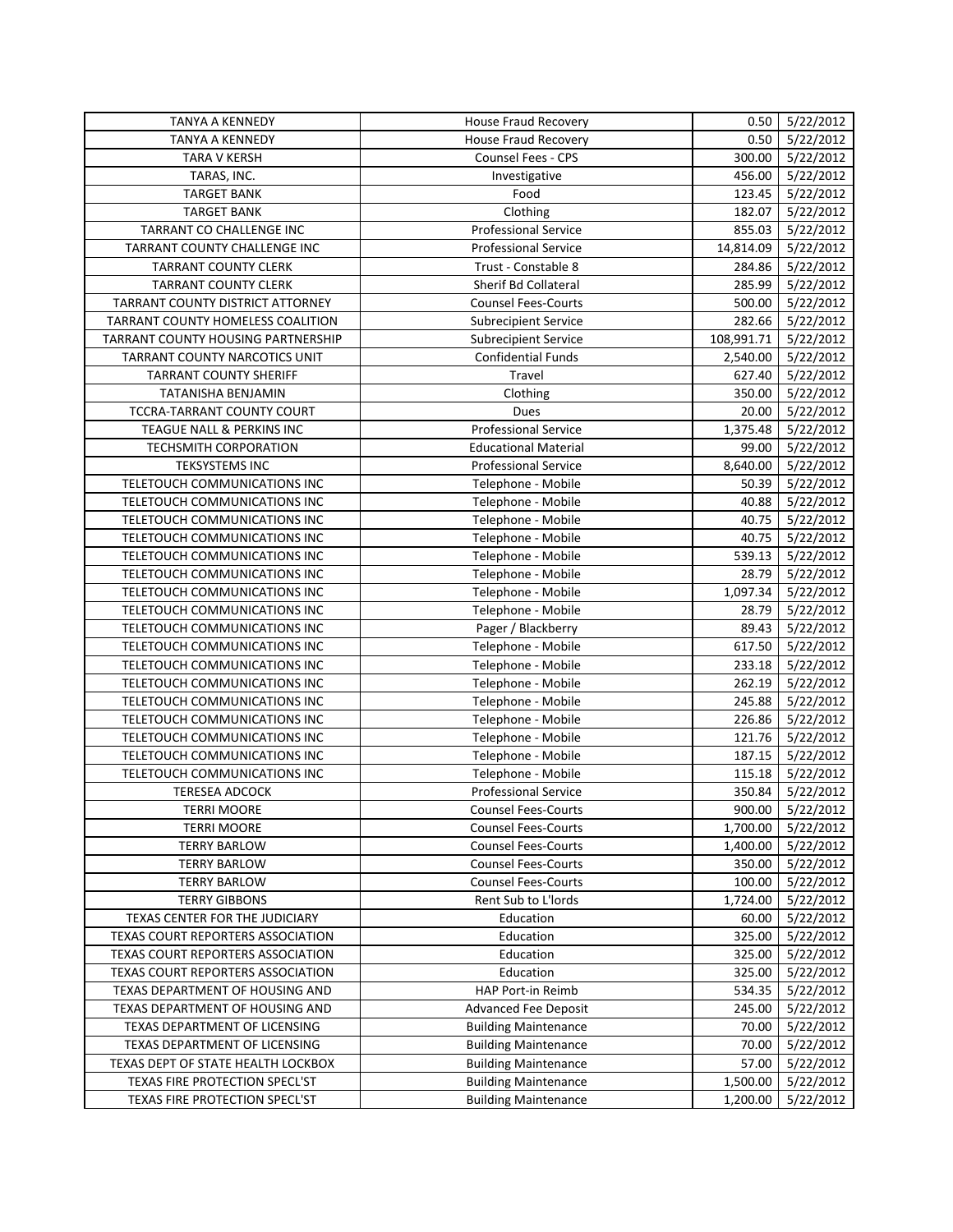| TEXAS HEALTH INSTITUTE              | Education                   | 250.00    | 5/22/2012 |
|-------------------------------------|-----------------------------|-----------|-----------|
| TEXAS INTERPRETING SERVICES LLC     | <b>Interpreter Fees</b>     | 90.00     | 5/22/2012 |
| TEXAS INTERPRETING SERVICES LLC     | Interpreter Fees            | 450.00    | 5/22/2012 |
| TEXAS LEGISLATIVE SERVICE           | TX Legislative Serv         | 381.88    | 5/22/2012 |
| TEXAS PUBLIC HEALTH ASSOCIATION-THP | Education                   | 120.00    | 5/22/2012 |
| TEXAS PUBLIC HEALTH ASSOCIATION-THP | Education                   | 120.00    | 5/22/2012 |
| TEXAS PUBLIC HEALTH ASSOCIATION-THP | Education                   | 120.00    | 5/22/2012 |
| TEXAS PUBLIC HEALTH ASSOCIATION-THP | Education                   | 120.00    | 5/22/2012 |
| TEXAS PUBLIC PURCHASING ASSOCIATION | Education                   | 250.00    | 5/22/2012 |
| <b>TEXAS REHAB GROUP LLC</b>        | Rehab/Preserve Act          | 1,525.00  | 5/22/2012 |
| TEXAS REHAB GROUP LLC               | Rehab/Preserve Act          | 24,305.00 | 5/22/2012 |
| <b>TEXAS STATE UNIVERSITY</b>       | Education                   | 100.00    | 5/22/2012 |
| <b>TEXAS TOLLWAYS</b>               | Transportation              | 27.07     | 5/22/2012 |
| <b>TEXAS TOLLWAYS</b>               | Education                   | 5.97      | 5/22/2012 |
| <b>TEXAS TOLLWAYS</b>               | Travel                      | 13.75     | 5/22/2012 |
| THE CARROLL LAW FIRM PC             | <b>Counsel Fees - CPS</b>   | 100.00    | 5/22/2012 |
| THE CIMA COMPANIES, INC.            | Casualty Insurance          | 371.15    | 5/22/2012 |
| THE DECKER LAW FIRM PC              | <b>Counsel Fees - CPS</b>   | 1,855.00  | 5/22/2012 |
| THE FORTIS COMPANY LLC              | Rent Sub to L'Iords         | 80.00     | 5/22/2012 |
| THE FORTIS COMPANY LLC              | HAP Reimb Port-in           | 510.00    | 5/22/2012 |
| THE GLEN MILLS SCHOOL               | <b>Residential Servc</b>    | 4,914.16  | 5/22/2012 |
| THE HAMPTON LAW FIRM PLLC           | <b>Counsel Fees-Courts</b>  | 200.00    | 5/22/2012 |
| THE HAMPTON LAW FIRM PLLC           | <b>Counsel Fees-Courts</b>  | 450.00    | 5/22/2012 |
| THE HAMPTON LAW FIRM PLLC           | <b>Counsel Fees-Courts</b>  | 175.00    | 5/22/2012 |
| THE HUSTON FIRM PC                  | <b>Counsel Fees-Courts</b>  | 587.50    | 5/22/2012 |
| THE LAW FIRM OF DAVID C JONES       | <b>Counsel Fees-Courts</b>  | 2,050.00  | 5/22/2012 |
| THE LAW OFFICE OF ANGELA DOSKOCIL   | <b>Counsel Fees - CPS</b>   | 100.00    | 5/22/2012 |
| THE LAW OFFICE OF ANGELA DOSKOCIL   | Cnsl Fees-Fam Drg Ct        | 100.00    | 5/22/2012 |
| THE LAW OFFICES OF MICHAEL POOL PLL | <b>Counsel Fees-Courts</b>  | 400.00    | 5/22/2012 |
| THE MAJOR FUNERAL HOME CHAPEL       | <b>County Burials</b>       | 700.00    | 5/22/2012 |
| THE MULHOLLAND CO                   | <b>Supplies</b>             | 3.00      | 5/22/2012 |
| THE MULHOLLAND CO                   | <b>Supplies</b>             | 42.75     | 5/22/2012 |
| THE MULHOLLAND CO                   | <b>Supplies</b>             | 78.00     | 5/22/2012 |
| THE MULHOLLAND CO                   | Supplies                    | 0.75      | 5/22/2012 |
| THE MULHOLLAND CO                   | Supplies                    | 14.00     | 5/22/2012 |
| THE MULHOLLAND CO                   | Supplies                    | 10.00     | 5/22/2012 |
| THE MULHOLLAND CO                   | Supplies                    | 10.00     | 5/22/2012 |
| THE MULHOLLAND CO                   | Supplies                    | 19.00     | 5/22/2012 |
| THE MULHOLLAND CO                   | Supplies                    |           |           |
| THE SPOKEN WORD LLC                 | Interpreter Fees            | 240.00    | 5/22/2012 |
| THE SPOKEN WORD LLC                 | <b>Interpreter Fees</b>     | 60.00     | 5/22/2012 |
| THE SPOKEN WORD LLC                 | <b>Interpreter Fees</b>     | 480.00    | 5/22/2012 |
| THE SPOKEN WORD LLC                 | Interpreter Fees            | 150.00    | 5/22/2012 |
| THE SPOKEN WORD LLC                 | <b>Interpreter Fees</b>     | 150.00    | 5/22/2012 |
| THE SPOKEN WORD LLC                 | <b>Interpreter Fees</b>     | 120.00    | 5/22/2012 |
| THE TREE HOUSE INC                  | <b>Computer Supplies</b>    | 351.30    | 5/22/2012 |
| THE VALENCIA                        | <b>Rental Assistance</b>    | 725.00    | 5/22/2012 |
| THE VALENCIA                        | <b>Utility Assistance</b>   | 76.08     | 5/22/2012 |
| THG ENERGY SOLUTIONS LLC            | <b>Energy Mgmt Maint</b>    | 2,275.00  | 5/22/2012 |
| THOMPSON'S RTC                      | Clothing                    | 243.98    | 5/22/2012 |
| <b>THORNTON INDUSTRIES</b>          | Non-Track Equipment         | 1,636.00  | 5/22/2012 |
| THYSSENKRUPP ELEVATOR               | <b>Elevator Maintenance</b> | 734.91    | 5/22/2012 |
| THYSSENKRUPP ELEVATOR               | <b>Elevator Maintenance</b> | 126.33    | 5/22/2012 |
| <b>Tiffany N Smith</b>              | Prepaid - Travel            | (183.76)  | 5/22/2012 |
| <b>Tiffany N Smith</b>              | Travel                      | 233.76    | 5/22/2012 |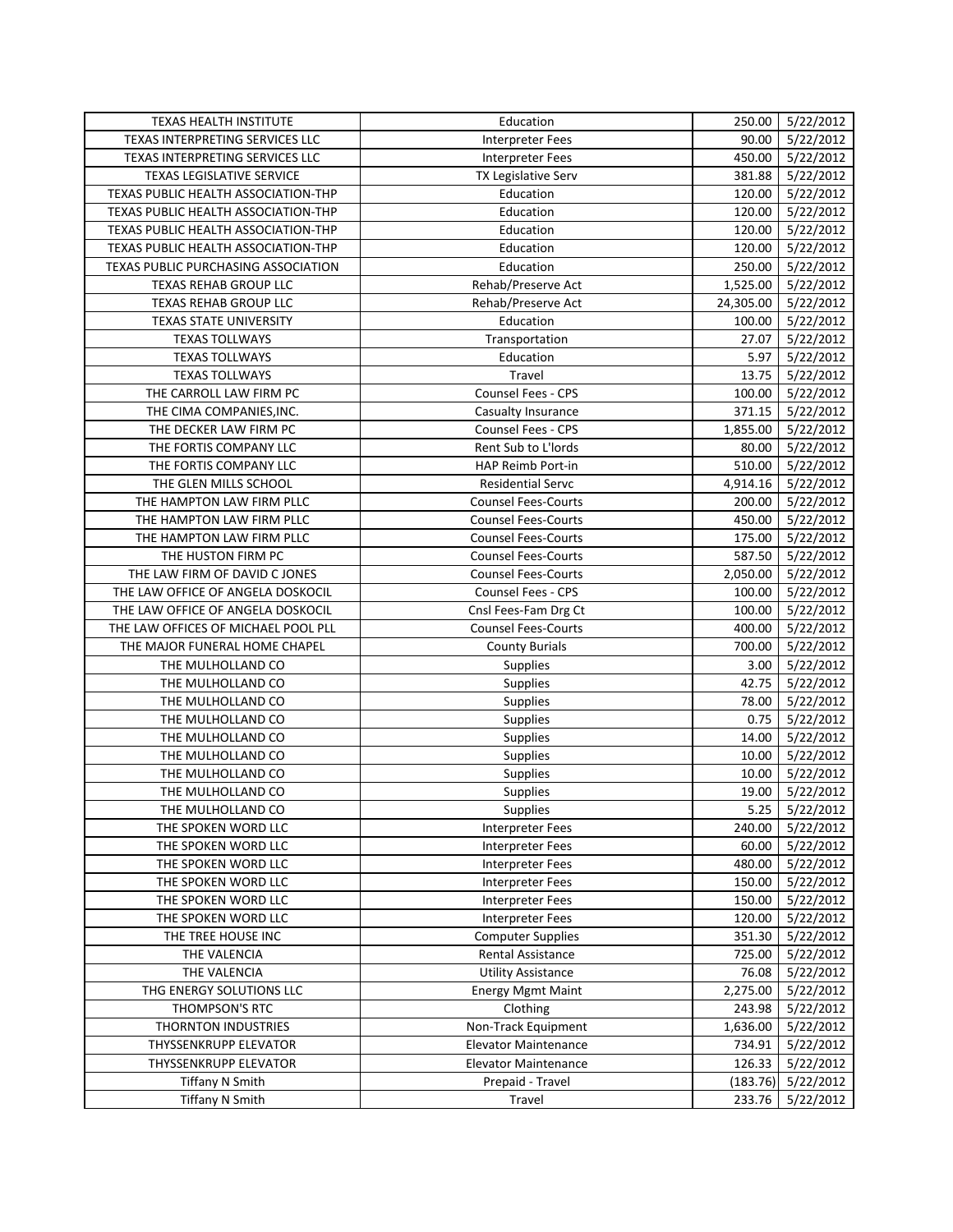| <b>TIM MOORE</b>                      | <b>Counsel Fees-Courts</b>  | 700.00    | 5/22/2012        |
|---------------------------------------|-----------------------------|-----------|------------------|
| <b>TIM MOORE</b>                      | Cnsl Fees-Cap Murder        | 15,200.00 | 5/22/2012        |
| TIMOTHY M LASH                        | <b>Equipment Maint</b>      | 752.85    | 5/22/2012        |
| TINA M PRICE                          | <b>Counsel Fees-Courts</b>  | 300.00    | 5/22/2012        |
| <b>TOM WHITE</b>                      | Rent Sub to L'Iords         | 635.00    | 5/22/2012        |
| <b>TRACIE KENAN</b>                   | <b>Counsel Fees-Courts</b>  | 350.00    | 5/22/2012        |
| <b>TRACIE KENAN</b>                   | <b>Counsel Fees-Courts</b>  | 350.00    | 5/22/2012        |
| <b>TRACIE KENAN</b>                   | <b>Counsel Fees-Courts</b>  | 150.00    | 5/22/2012        |
| TRAILS END TRUCK ACCESSORIES          | Non-Track Equipment         | 1,886.82  | 5/22/2012        |
| TRANSYSTEMS REAL ESTATE CONSULTING    | <b>Professional Service</b> | 7,500.00  | 5/22/2012        |
| TRI-COUNTY ELECTRIC COOPERATIVE INC   | <b>Utility Assistance</b>   | 79.00     | 5/22/2012        |
| TRUGREEN CHEMLAWN                     | Landscaping Expense         | 298.00    | 5/22/2012        |
| <b>TRUGREEN CHEMLAWN</b>              | Landscaping Expense         | 345.00    | 5/22/2012        |
| TRUGREEN CHEMLAWN                     | Landscaping Expense         | 205.00    | 5/22/2012        |
| TRUGREEN LANDCARE LLC                 | Landscaping Expense         | 1,154.74  | 5/22/2012        |
| TRUGREEN LANDCARE LLC                 | Landscaping Expense         | 186.00    | 5/22/2012        |
| TU ELECTRIC                           | <b>Utility Assistance</b>   | 287.00    | 5/22/2012        |
| TXDLA - TX DISTANCE LEARNING ASSOC    | Dues                        | 375.00    | 5/22/2012        |
| TXDLA - TX DISTANCE LEARNING ASSOC    | Education                   | 375.00    | 5/22/2012        |
| TXU ELECTRIC COMPANY                  | <b>Utility Assistance</b>   | 247.95    | 5/22/2012        |
| TXU ELECTRIC COMPANY                  | <b>Utility Assistance</b>   | 3,148.98  | 5/22/2012        |
| TXU ELECTRIC COMPANY                  | <b>Utility Assistance</b>   | 2,833.21  | 5/22/2012        |
| Ty M Dupont                           | Education                   | 140.00    | 5/22/2012        |
| <b>U S POSTMASTER</b>                 | Postage                     | 1,350.00  | 5/22/2012        |
| UAW LOCAL #276                        | Space Lease Rental          | 400.00    | 5/22/2012        |
| ULINE INC                             | <b>Custodian Supplies</b>   | 184.73    | 5/22/2012        |
| UNION GOSPEL MISSION                  | <b>Rental Assistance</b>    | 931.00    | 5/22/2012        |
| UNITED HISPANIC COUNCIL OF            | Professional Service        | 2,330.00  | 5/22/2012        |
| UNIVERSAL RECYCLING TECHNOLOGIES      | <b>Building Maintenance</b> | 302.17    | 5/22/2012        |
| UNIVERSE TECHNICAL TRANSLATION INC    | <b>Professional Service</b> | 164.47    | 5/22/2012        |
| UNIVERSITY OF N TX HEALTH SCIENCE     | <b>Professional Service</b> | 322.00    | 5/22/2012        |
| UNIVERSITY OF N TX HEALTH SCIENCE     | <b>Professional Service</b> | 322.00    | 5/22/2012        |
| UNIVERSITY OF N TX HEALTH SCIENCE     | <b>Professional Service</b> | 276.00    | 5/22/2012        |
| UPS/UNITED PARCEL SERVICE             | Postage                     | 40.05     | 5/22/2012        |
| UPS/UNITED PARCEL SERVICE             | Postage                     | 150.30    | 5/22/2012        |
| UPS/UNITED PARCEL SERVICE             | Postage                     | 49.02     | 5/22/2012        |
| US POSTAL SERVICE-POSTAGE BY PHONE    | Postage                     | 4,000.00  | 5/22/2012        |
| <b>VALERIE ALLEN</b>                  | Reporter's Records          | 1,236.00  | 5/22/2012        |
| <b>VAUGHN BAILEY</b>                  | Counsel Fees-Juv            |           | 100.00 5/22/2012 |
| <b>VENDING NUT COMPANY</b>            | Food                        | 175.00    | 5/22/2012        |
| <b>VENTREX ENVIRONMENTAL SERVICES</b> | <b>Disposal Service</b>     | 94.95     | 5/22/2012        |
| VENTREX ENVIRONMENTAL SERVICES        | <b>Environment Disposal</b> | 1,329.30  | 5/22/2012        |
| VENTREX ENVIRONMENTAL SERVICES        | <b>Disposal Service</b>     | 740.61    | 5/22/2012        |
| VERIZON WIRELESS SERVICES LLC         | <b>Wireless Data Access</b> | 37.99     | 5/22/2012        |
| VERIZON WIRELESS SERVICES LLC         | <b>Wireless Data Access</b> | 37.99     | 5/22/2012        |
| VERIZON WIRELESS SERVICES LLC         | <b>Wireless Data Access</b> | 37.99     | 5/22/2012        |
| VERIZON WIRELESS SERVICES LLC         | Wireless Data Access        | 37.99     | 5/22/2012        |
| VERIZON WIRELESS SERVICES LLC         | Wireless Data Access        | 151.96    | 5/22/2012        |
| VERIZON WIRELESS SERVICES LLC         | Wireless Data Access        | 37.99     | 5/22/2012        |
| VERIZON WIRELESS SERVICES LLC         | <b>Wireless Data Access</b> | 37.99     | 5/22/2012        |
| VERIZON WIRELESS SERVICES LLC         | <b>Wireless Data Access</b> | 37.99     | 5/22/2012        |
| VERIZON WIRELESS SERVICES LLC         | <b>Wireless Data Access</b> | 37.99     | 5/22/2012        |
| VERIZON WIRELESS SERVICES LLC         | <b>Wireless Data Access</b> | 75.98     | 5/22/2012        |
| VERIZON WIRELESS SERVICES LLC         | <b>Wireless Data Access</b> | 113.97    | 5/22/2012        |
| VERIZON WIRELESS SERVICES LLC         | <b>Wireless Data Access</b> | 37.99     | 5/22/2012        |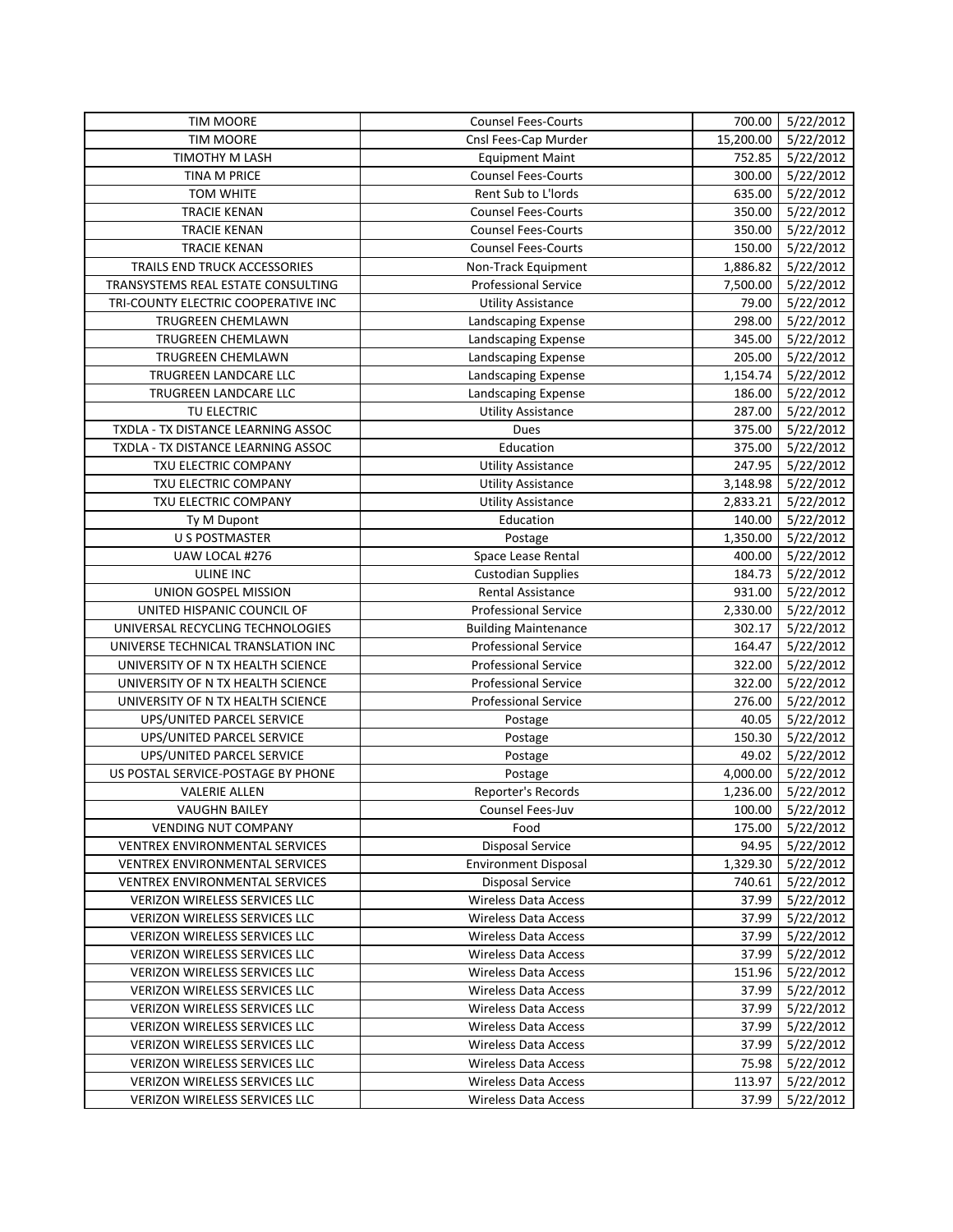| VERIZON WIRELESS SERVICES LLC        | <b>Wireless Data Access</b> | 75.98    | 5/22/2012        |
|--------------------------------------|-----------------------------|----------|------------------|
| <b>VERIZON WIRELESS SERVICES LLC</b> | <b>Wireless Data Access</b> | 37.99    | 5/22/2012        |
| VERIZON WIRELESS SERVICES LLC        | <b>Wireless Data Access</b> | 37.99    | 5/22/2012        |
| VERIZON WIRELESS SERVICES LLC        | <b>Wireless Data Access</b> | 151.96   | 5/22/2012        |
| VERIZON WIRELESS SERVICES LLC        | <b>Wireless Data Access</b> | 37.99    | 5/22/2012        |
| VERIZON WIRELESS SERVICES LLC        | <b>Wireless Data Access</b> | 113.97   | 5/22/2012        |
| VERIZON WIRELESS SERVICES LLC        | <b>Wireless Data Access</b> | 113.97   | 5/22/2012        |
| VERIZON WIRELESS SERVICES LLC        | <b>Wireless Data Access</b> | 37.99    | 5/22/2012        |
| VERIZON WIRELESS SERVICES LLC        | <b>Wireless Data Access</b> | 113.97   | 5/22/2012        |
| VERIZON WIRELESS SERVICES LLC        | <b>Wireless Data Access</b> | 75.98    | 5/22/2012        |
| VERIZON WIRELESS SERVICES LLC        | <b>Wireless Data Access</b> | 113.97   | 5/22/2012        |
| VERIZON WIRELESS SERVICES LLC        | <b>Wireless Data Access</b> | 37.99    | 5/22/2012        |
| VERIZON WIRELESS SERVICES LLC        | <b>Wireless Data Access</b> | 113.97   | 5/22/2012        |
| VERIZON WIRELESS SERVICES LLC        | <b>Wireless Data Access</b> | 1,343.84 | 5/22/2012        |
| VERIZON WIRELESS SERVICES LLC        | <b>Wireless Data Access</b> | 2,165.43 | 5/22/2012        |
| VERIZON WIRELESS SERVICES LLC        | <b>Wireless Data Access</b> | 54.61    | 5/22/2012        |
| VERIZON WIRELESS SERVICES LLC        | <b>Wireless Data Access</b> | 151.96   | 5/22/2012        |
| <b>VICKI E WILEY</b>                 | Counsel Fees-Juv            | 200.00   | 5/22/2012        |
| <b>VICKI E WILEY</b>                 | Counsel Fees - CPS          | 1,085.00 | 5/22/2012        |
| <b>VICKI E WILEY</b>                 | Cnsl Fees-Fam Drg Ct        | 100.00   | 5/22/2012        |
| <b>VIENSONG MINO PHANYANOOVONG</b>   | <b>Restitution Payable</b>  | 12.50    | 5/22/2012        |
| <b>VIRGINIA CARTER</b>               | Counsel Fees-Juv            | 100.00   | 5/22/2012        |
| <b>VWR SCIENTIFIC PRODUCTS</b>       | Lab Supplies                | 281.90   | 5/22/2012        |
| <b>WALDEN CONCIERGE</b>              | <b>Rental Assistance</b>    | 779.00   | 5/22/2012        |
| <b>WALGREEN COMPANY</b>              | Food/Hygiene Assist         | 190.37   | 5/22/2012        |
| WALGREENS #04417                     | Food/Hygiene Assist         | 19.20    | 5/22/2012        |
| WALGREENS #05922                     | Food/Hygiene Assist         | 19.77    | 5/22/2012        |
| WALGREENS #3878                      | Food/Hygiene Assist         | 19.98    | 5/22/2012        |
| WALMART #284                         | Food/Hygiene Assist         | 60.00    | 5/22/2012        |
| WALMART #2980                        | Food/Hygiene Assist         | 20.00    | 5/22/2012        |
| WALMART #2981                        | Food/Hygiene Assist         | 20.00    | 5/22/2012        |
| WALMART #3284                        | Food/Hygiene Assist         | 79.99    | 5/22/2012        |
| WALMART #3773                        | Food/Hygiene Assist         | 39.27    | 5/22/2012        |
| WALMART #5312                        | Food/Hygiene Assist         | 38.94    | 5/22/2012        |
| WALT A CLEVELAND                     | <b>Counsel Fees-Courts</b>  | 500.00   | 5/22/2012        |
| WALT A CLEVELAND                     | <b>Counsel Fees-Courts</b>  | 300.00   | 5/22/2012        |
| WALT A CLEVELAND                     | <b>Counsel Fees-Courts</b>  | 1,750.00 | 5/22/2012        |
| <b>WARREN ST JOHN</b>                | <b>Counsel Fees-Courts</b>  | 300.00   | 5/22/2012        |
| WASTE PARTNERS OF TEXAS INC          | <b>Disposal Service</b>     |          | 180.40 5/22/2012 |
| WAYNE D DUEHN                        | Education                   | 1,000.00 | 5/22/2012        |
| WDOP SUB II LP                       | <b>Rental Assistance</b>    | 565.00   | 5/22/2012        |
| WDOP SUB II LP                       | <b>Utility Assistance</b>   | 35.89    | 5/22/2012        |
| WEATHERS LAW FIRM PC                 | <b>Counsel Fees-Courts</b>  | 400.00   | 5/22/2012        |
| <b>WEBER SCIENTIFIC</b>              | Lab Supplies                | 65.34    | 5/22/2012        |
| WELLS FRAMING CONTRACTORS INC        | Rent Sub to L'Iords         | 47.00    | 5/22/2012        |
| <b>WEST GROUP</b>                    | <b>Professional Service</b> | 1,122.11 | 5/22/2012        |
| <b>WEST GROUP</b>                    | Law Books                   | 3,605.85 | 5/22/2012        |
| <b>WEST GROUP</b>                    | On-Line Service             | 8,468.00 | 5/22/2012        |
| WESTERN HILLS AFFORDABLE HOUSING LP  | Rent Sub to L'Iords         | 424.00   | 5/22/2012        |
| WESTERN-BRW PAPER CO INC             | <b>Supplies</b>             | 265.25   | 5/22/2012        |
| WESTERN-BRW PAPER CO INC             | Supplies                    | 395.00   | 5/22/2012        |
| WESTERN-BRW PAPER CO INC             | <b>Supplies</b>             | 2,347.50 | 5/22/2012        |
| WESTERN-BRW PAPER CO INC             | <b>Supplies</b>             | 536.00   | 5/22/2012        |
| WESTERN-BRW PAPER CO INC             | <b>Supplies</b>             | 53.60    | 5/22/2012        |
| WESTERN-BRW PAPER CO INC             | Supplies                    | 134.00   | 5/22/2012        |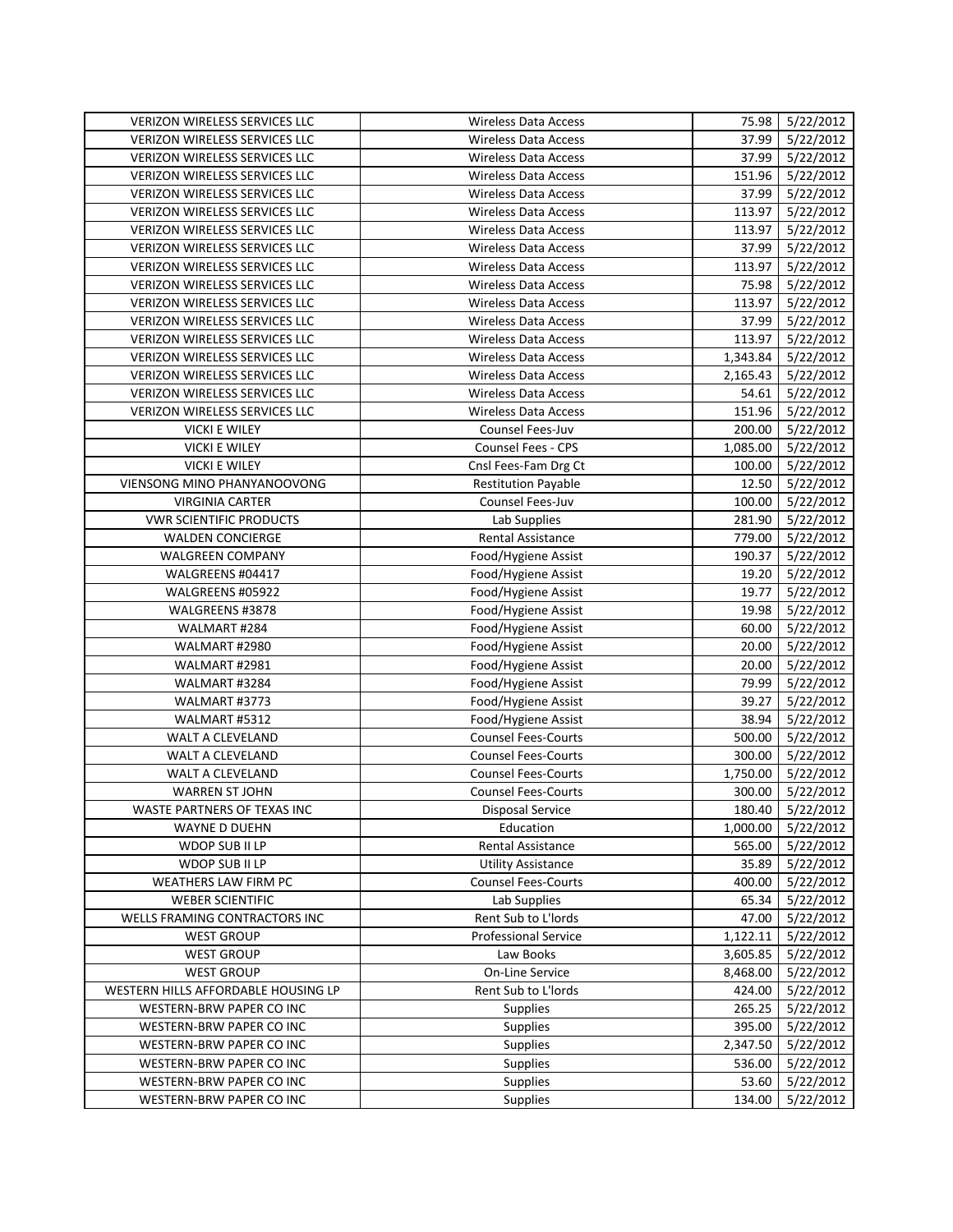| WESTERN-BRW PAPER CO INC            | Supplies                                          | 3,160.00    | 5/22/2012              |
|-------------------------------------|---------------------------------------------------|-------------|------------------------|
| WESTERN-BRW PAPER CO INC            | <b>Supplies</b>                                   | 1,580.00    | 5/22/2012              |
| <b>WESTERN-BRW PAPER CO INC</b>     | <b>Supplies</b>                                   | 201.50      | 5/22/2012              |
| WESTERN-BRW PAPER CO INC            | <b>Supplies</b>                                   | 1,273.50    | 5/22/2012              |
| WESTERN-BRW PAPER CO INC            | <b>Supplies</b>                                   | 26.80       | 5/22/2012              |
| WESTERN-BRW PAPER CO INC            | <b>Supplies</b>                                   | 53.60       | 5/22/2012              |
| WESTERN-BRW PAPER CO INC            | Supplies                                          | 53.60       | 5/22/2012              |
| WESTERN-BRW PAPER CO INC            | <b>Supplies</b>                                   | 378.00      | 5/22/2012              |
| WESTERN-BRW PAPER CO INC            | Supplies                                          | 469.00      | 5/22/2012              |
| WESTERN-BRW PAPER CO INC            | Supplies                                          | 469.00      | 5/22/2012              |
| <b>WESTERN-BRW PAPER CO INC</b>     | Supplies                                          | 197.50      | 5/22/2012              |
| WHITE SETTLEMENT POLICE DEPT        | <b>Drug Seizures</b>                              | 1,338.50    | 5/22/2012              |
| WHITE SETTLEMENT POLICE DEPT        | Drug Seizure Int                                  | 3.56        | 5/22/2012              |
| WILLIAM BRIAN GOZA                  | <b>Counsel Fees-Courts</b>                        | 650.00      | 5/22/2012              |
| WILLIAM BRIAN GOZA                  | <b>Counsel Fees-Courts</b>                        | 700.00      | 5/22/2012              |
| WILLIAM BRIAN GOZA                  | <b>Counsel Fees-Courts</b>                        | 125.00      | 5/22/2012              |
| <b>WILLIAM CHARLES GITTINGS</b>     | <b>Drug Seizures</b>                              | 1,400.00    | 5/22/2012              |
| <b>WILLIAM CHARLES GITTINGS</b>     | Drug Seizure Int                                  | 27.67       | 5/22/2012              |
| WILLIAM H BILL RAY PC               | <b>Counsel Fees-Courts</b>                        | 600.00      | 5/22/2012              |
| WILLIAM H BILL RAY PC               | <b>Counsel Fees-Courts</b>                        | 2,675.00    | 5/22/2012              |
| <b>WILLIAM S HARRIS</b>             | <b>Counsel Fees-Courts</b>                        | 1,000.00    | 5/22/2012              |
| WM BARRY NORMAN                     | Psych Exam/Testimony                              | 800.00      | 5/22/2012              |
| WM BARRY NORMAN                     | Psych Exam/Testimony                              | 400.00      | 5/22/2012              |
| <b>WM BARRY NORMAN</b>              | Psych Exam/Testimony                              | 400.00      | 5/22/2012              |
| WOOD & ASSOCIATES POLYGRAPH SERVICE | Polygraph                                         | 650.00      | 5/22/2012              |
| WOOD & ASSOCIATES POLYGRAPH SERVICE | Investigative                                     | 650.00      | 5/22/2012              |
| WOODMONT APARTMENTS LP              | Rent Sub to L'Iords                               | 2,298.00    | 5/22/2012              |
| WOODWARD YOUTH CORPORATION          | <b>Residential Servc</b>                          | 12,442.50   | 5/22/2012              |
| YOKO WILLIAMS                       | <b>Restitution Payable</b>                        | 30.00       | 5/22/2012              |
|                                     |                                                   |             |                        |
|                                     | <b>COMMISSIONERS' REPORT OF CLAIMS - Addendum</b> |             |                        |
|                                     | FOR THE WEEK ENDING - May 22, 2012                |             |                        |
|                                     |                                                   |             |                        |
| Vendor Name                         | Item Description                                  | Paid Amount | <b>Check Date</b>      |
| AK Child Support Services           | Child Support                                     | 190.08      | 5/22/2012              |
| Alice Whitten                       | 5006 Chapter 13 Levy                              | (127.38)    | 5/22/2012              |
| Alicia R Johnson                    | <b>Counsel Fees-Courts</b>                        | 400.00      | 5/22/2012              |
| AMC Card Processing Services Inc    | <b>Promotional Expenses</b>                       | 309.95      | 5/22/2012              |
| Brookhaven Youth Ranch              | Residential Servc                                 |             | 13,686.72    5/22/2012 |
| CLEAT                               | <b>Union Dues</b>                                 | (45.00)     | 5/22/2012              |
| Chadwell Group LP                   | <b>Professional Service</b>                       | 599.99      | 5/22/2012              |
| Chadwell Group LP                   | <b>Professional Service</b>                       | 16,873.60   | 5/22/2012              |
| City of Wichita Falls               | <b>Subrecipient Service</b>                       | 18,158.97   | 5/22/2012              |
| Clarinda Academy                    | <b>Residential Servc</b>                          | 8,295.00    | 5/22/2012              |
| Concho Valley Home for Girls        | <b>Residential Servc</b>                          | 2,885.10    | 5/22/2012              |
| <b>Cornell Corrections of Texas</b> | <b>Residential Servc</b>                          | 9,542.90    | 5/22/2012              |
| <b>Dallas Police Department</b>     | <b>Econ Crime Seizures</b>                        | 13,550.00   | 5/22/2012              |
| <b>Dallas Police Department</b>     | <b>Econ Crime Interest</b>                        | 306.74      | 5/22/2012              |
| Delta Dental                        | <b>Dental Claims</b>                              | 14,432.37   | 5/22/2012              |
| Delta Dental                        | <b>Dental Claims</b>                              | 2,569.00    | 5/22/2012              |
| Delta Management Associat           | 5002 Student Loan Levy                            | 11.81       | 5/22/2012              |
| Every Day Life RTC                  | Residential Servc                                 | 15,327.60   | 5/22/2012              |
| <b>Express Scripts</b>              | <b>Prescription Claims</b>                        | 287,976.60  | 5/22/2012              |
| <b>Express Scripts</b>              | <b>Prescription Claims</b>                        | 42,117.88   | 5/22/2012              |
| Fraternal Order of Police           | <b>Union Dues</b>                                 | (12.50)     | 5/22/2012              |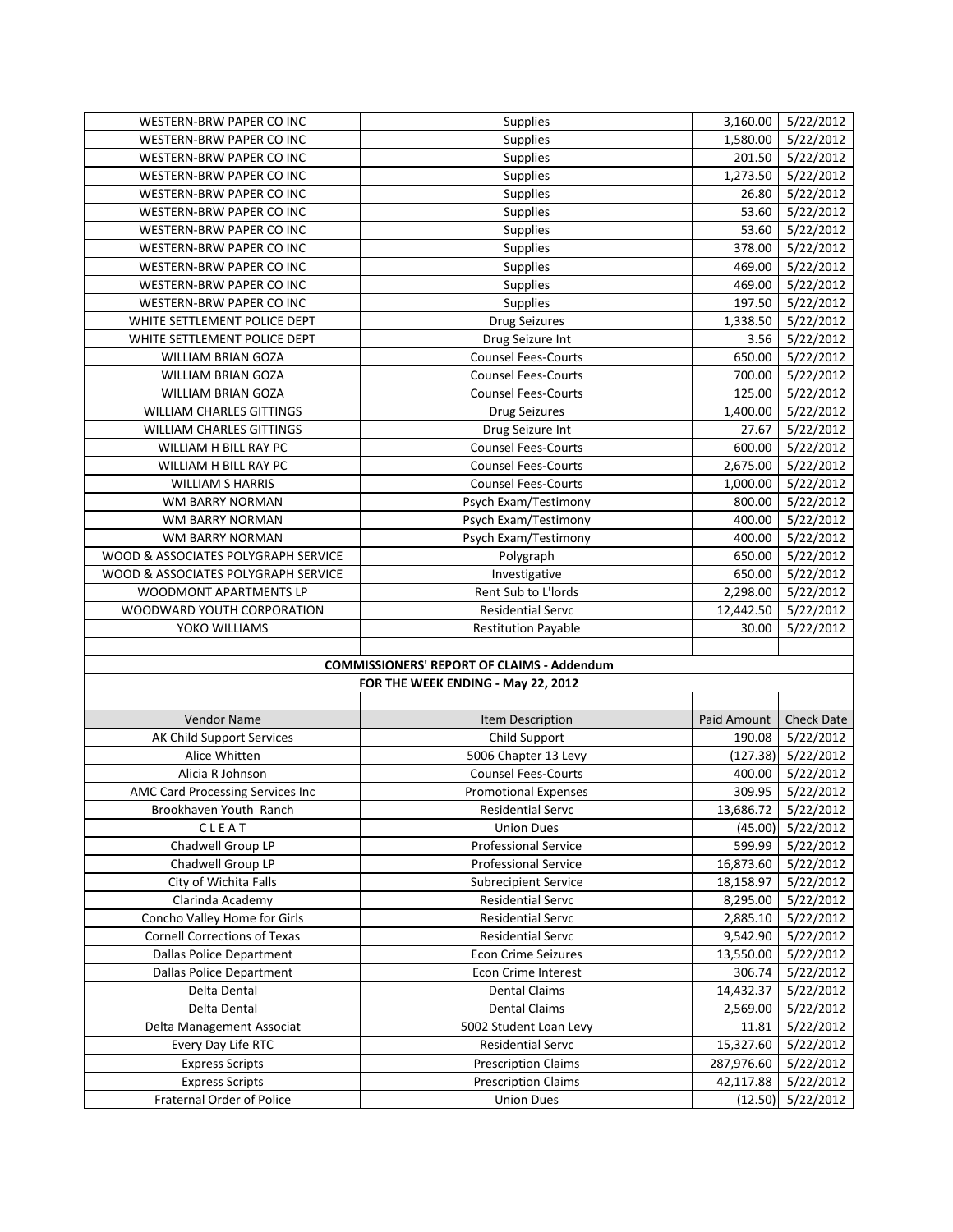| General Revenue Corporati         | 5002 Student Loan Levy                           | 4.22        | 5/22/2012         |
|-----------------------------------|--------------------------------------------------|-------------|-------------------|
| Gilbane Building Co               | Retainage                                        | (33,045.00) | 5/22/2012         |
| Gilbane Building Co               | Professional Service                             | 727,542.00  | 5/22/2012         |
| <b>Gulf Coast Trades Center</b>   | <b>Residential Servc</b>                         | 1,154.04    | 5/22/2012         |
| <b>Internal Revenue Service</b>   | 5001 Tax Levy                                    | (136.00)    | 5/22/2012         |
| <b>IRS FICA EE</b>                | FICA-Employee                                    | 825.28      | 5/22/2012         |
| <b>IRS FICA ER</b>                | FICA-Employer                                    | 1,217.83    | 5/22/2012         |
| <b>IRS FIT</b>                    | FIT Withholding                                  | 5,140.69    | 5/22/2012         |
| IRS MED EE                        | Medicare-Employee                                | 284.07      | 5/22/2012         |
| IRS MED ER                        | Medicare-Employer                                | 284.07      | 5/22/2012         |
| JPMorgan Chase Bank NA            | Transportation                                   | 930.93      | 5/22/2012         |
| JPMorgan Chase Bank NA            | <b>Estray Livestock</b>                          | 375.00      | 5/22/2012         |
| JPMorgan Chase Bank NA            | Travel                                           | 4,597.43    | 5/22/2012         |
| JPMorgan Chase Bank NA            | Supplies                                         | 23.88       | 5/22/2012         |
| JPMorgan Chase Bank NA            | Parts and Supplies                               | 375.04      | 5/22/2012         |
| JPMorgan Chase Bank NA            | <b>Small Tools</b>                               | 205.86      | 5/22/2012         |
| JPMorgan Chase Bank NA            | <b>Building Maintenance</b>                      | 69.54       | 5/22/2012         |
| JPMorgan Chase Bank NA            | Supplies                                         | 200.00      | 5/22/2012         |
| JPMorgan Chase Bank NA            | Dues                                             | 200.00      | 5/22/2012         |
| JPMorgan Chase Bank NA            | Education                                        | 574.00      | 5/22/2012         |
| JPMorgan Chase Bank NA            | Health Promo Pgrm                                | 21.98       | 5/22/2012         |
| Kim Catalano                      | <b>Counsel Fees-Courts</b>                       | 180.00      | 5/22/2012         |
| Lincoln Financial Group           | Deferred Comp                                    | 120.00      | 5/22/2012         |
| Lutheran Social Serv of the South | <b>Residential Servc</b>                         | 12,442.50   | 5/22/2012         |
| Metropolitan Life                 | Metlife                                          | (48.55)     | 5/22/2012         |
| Nationwide Retirement Sol         | Deferred Comp                                    | (25,300.00) | 5/22/2012         |
| Navid Alband                      | <b>Counsel Fees-Courts</b>                       | 1,150.00    | 5/22/2012         |
| Nizam Peerwani, M.D., P.A.        | Med Exam Contract                                | 84,361.00   | 5/22/2012         |
| PayFlex                           | Section 125 Claims                               | 5,105.16    | 5/22/2012         |
| PayFlex                           | Dependent Care Claims                            | 52,399.48   | 5/22/2012         |
| Pegasus School Inc                | <b>Residential Servc</b>                         | 20,737.50   | 5/22/2012         |
| Pennsylvania-HEAA                 | 5002 Student Loan Levy                           | 0.01        | 5/22/2012         |
| Police & Firefighters Ins         | <b>Union Dues</b>                                | (6.73)      | 5/22/2012         |
| Sanjay Kumar                      | Rent Sub to L'Iords                              | 1,128.00    | 5/22/2012         |
| Sequel Youth and Family Services  | <b>Residential Servc</b>                         | 14,571.00   | 5/22/2012         |
| <b>Sigma Building Services</b>    | <b>Professional Service</b>                      | 159,449.90  | 5/22/2012         |
| Tarrant Co. P/R Acct              | <b>Payroll Transfers</b>                         | 113,858.31  | 5/22/2012         |
| <b>Tarrant County College</b>     | Education                                        | 8,475.00    | 5/22/2012         |
| <b>Tarrant County Deputy She</b>  | <b>Union Dues</b>                                |             | (12.00) 5/22/2012 |
| Texas Child Support Disbu         | Child Support                                    | 229.54      | 5/22/2012         |
| Texas Dept of Public Safety       | <b>Econ Crime Seizures</b>                       | 13,550.00   | 5/22/2012         |
| Texas Dept of Public Safety       | <b>Econ Crime Interest</b>                       | 306.74      | 5/22/2012         |
| <b>Texas Guaranteed Student</b>   | 5002 Student Loan Levy                           | 44.30       | 5/22/2012         |
| The Glen Mills School             | Residential Servc                                | 4,914.16    | 5/22/2012         |
| TX Workforce Unemployment         | TX Workforce Comm - 1st Qtr - CY 12 Unemployment | 94,553.19   | 5/22/2012         |
| TX Workforce Unemployment         | TX Workforce Comm - 1st Qtr - CY 12 Unemployment | 15.00       | 5/22/2012         |
| TX Workforce Unemployment         | TX Workforce Comm - 1st Qtr - CY 12 Unemployment | 668.40      | 5/22/2012         |
| TX Workforce Unemployment         | TX Workforce Comm - 1st Qtr - CY 12 Unemployment | 2,076.00    | 5/22/2012         |
| TX Workforce Unemployment         | TX Workforce Comm - 1st Qtr - CY 12 Unemployment | 3,107.00    | 5/22/2012         |
| TX Workforce Unemployment         | TX Workforce Comm - 1st Qtr - CY 12 Unemployment | 5,112.00    | 5/22/2012         |
| TX Workforce Unemployment         | TX Workforce Comm - 1st Qtr - CY 12 Unemployment | 3,379.00    | 5/22/2012         |
| TX Workforce Unemployment         | TX Workforce Comm - 1st Qtr - CY 12 Unemployment | 166.14      | 5/22/2012         |
| TX Workforce Unemployment         | TX Workforce Comm - 1st Qtr - CY 12 Unemployment | 3,034.28    | 5/22/2012         |
| TX Workforce Unemployment         | TX Workforce Comm - 1st Qtr - CY 12 Unemployment | 2,813.58    | 5/22/2012         |
| TX Workforce Unemployment         | TX Workforce Comm - 1st Qtr - CY 12 Unemployment | 3,446.42    | 5/22/2012         |